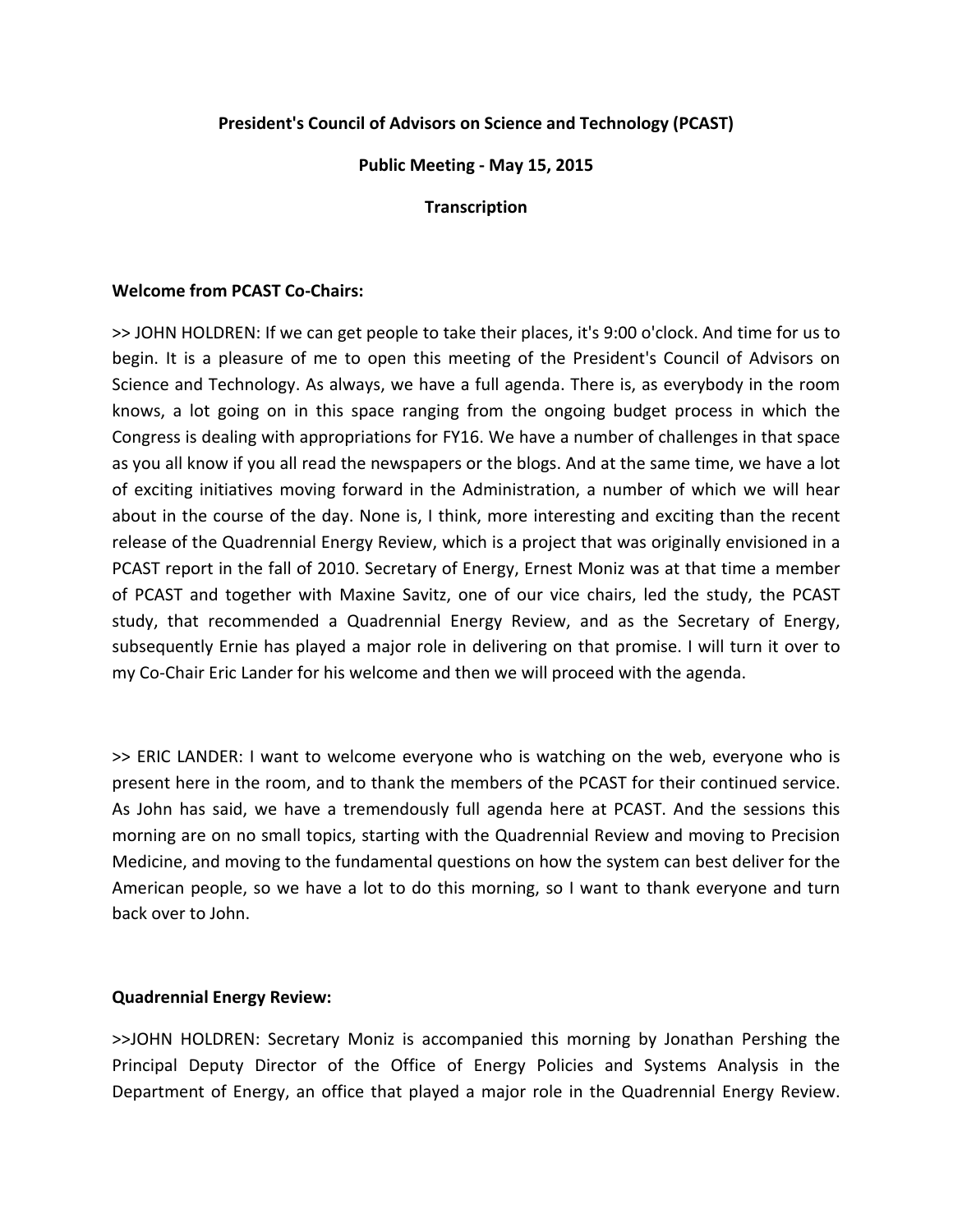And so welcome to Drs. Moniz and Pershing, and a pleasure to have you here this morning. The floor is yours.

>> SEC. ERNEST MONIZ: Thank you, John. It is indeed a pleasure to be here as you said, in particular it feels like coming back to the birth of the QER back in our report in late 2010. And let me -- how we'll proceed, if it's okay with the Chair is that I will give kind of a fairly broad overview of the QER. And both process and content, then I'll turn it over to Jonathan who may be showing some slides, as well, to give a little more color to a few of the recommendations. Let me say off the bat that the QER process has very, very closely followed the recommendations made by this group to the President and I think it has served this process quite well. First, the President announced the QER in his 2013 Climate Action Plan, including the first focused area on energy infrastructure, transmission storage and distribution of energy. That was codified by the President in January of 2014, and has led then to this roughly year and a half effort to produce as PCAST requested a heavily data driven and analytically based product on energy infrastructure. I might add that many of you presumably have read this entire document, but I want you to know that your pleasure will not be mounded by this as we still have appendices and independent analyses that will be posted shortly on the web, and we can come back and do it again. As John already mentioned, at DOE in terms of serving as the Administration Executive Secretariat, we established this office with Jonathan as principal deputy the Energy Policy and Systems Analysis Office, with now over 60 professionals and I must say, I think it is an extraordinarily strong analytical group, and certainly for carrying out the Government's business, I think they have done an exceptional job. I mentioned the process of following the original PCAST recommendation that included the fact that in some sense the convening power for the 22 Federal agencies that were engaged rests here in the Executive Office of the President. Well here I'm thinking of John, therefore, here, so John Holdren and Dan Utech from the Domestic Policy Council were the co-chairs of the effort. DOE then again served as kind of the home for the analytical effort but very importantly pulling in colleagues from across the Administration because as the PCAST report emphasized back in the late 2010, energy equities, energy interests are just distributed practically across the entire Administration. And that frankly does add complication. But in the end, we believe produces a document that has a lot more strength and will serve as the basis for continuing discussion across the Administration, and perhaps more importantly between the Administration and the Congress as we go forward. I'll return to that point at the end, well maybe just to make sure I don't forget I should add that it's clear from the public statements that have come out of the Energy Committees of both the Senate and the House, that there is an eagerness on the part of those committee leaderships to engage with the Administration on the basis of the Quadrennial Energy Review to try to move some bipartisan legislation forward on energy infrastructure as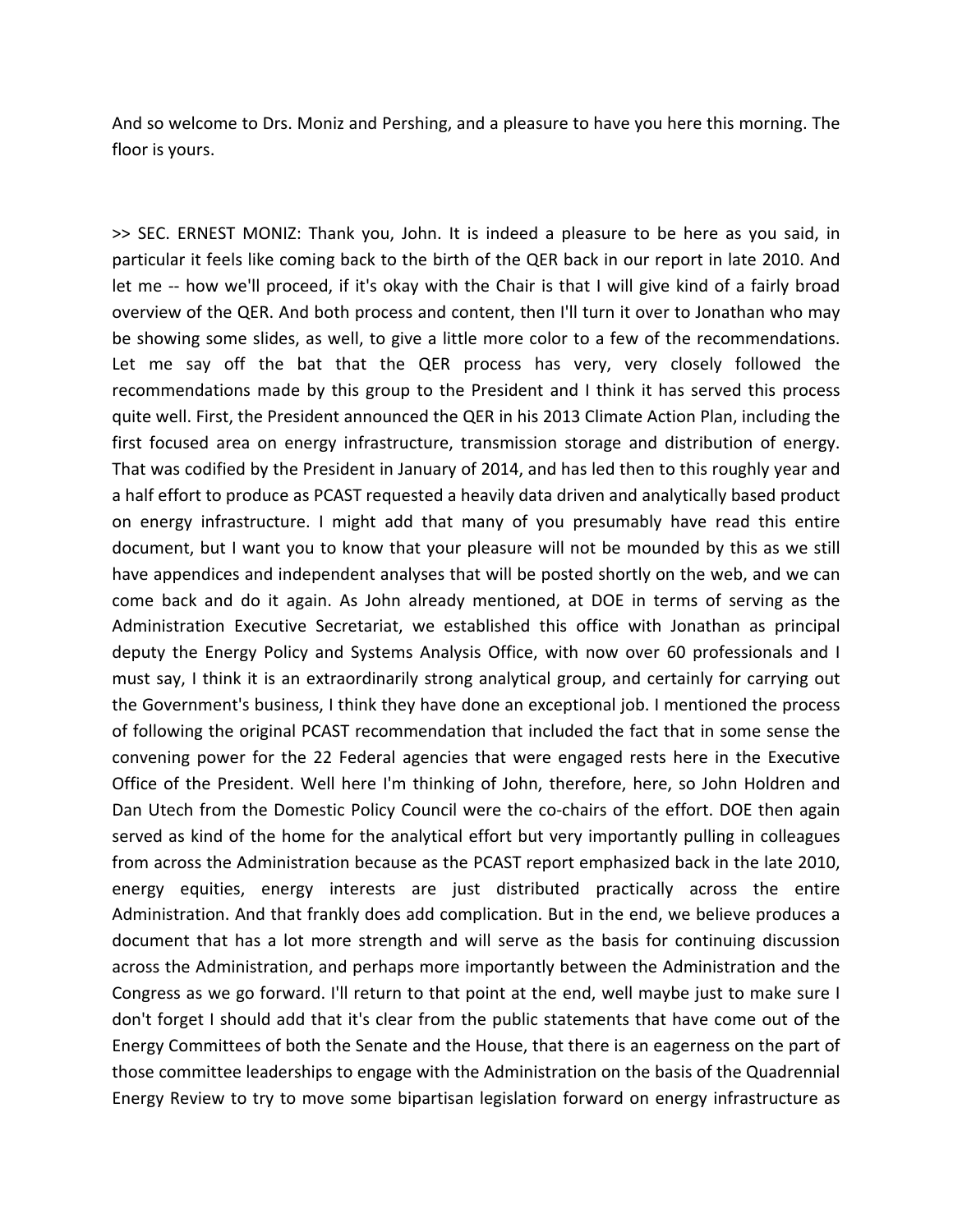the QER points out, we need it. So we are looking forward to that. And once again, by the way, in the meetings that we had in PCAST leading up to the report, we did speak with Members of Congress, and interestingly they said right then that this kind of integrated document was what they needed to have a discussion across the energy space. So this is one case where at least so far I think it's kind of working out as we had hoped. Finally, just to mention that in parallel, the second installment of the Quadrennial Technology Review, that was also not quite with that name but that same effort was also part of the PCAST report focused on the research and development needs across the energy space. That is well along. Again, it's a major analytical effort. It will provide, I think a lot of insight in terms of what is going on and what needs to go on across the board in energy technology, energy science and technology, and we are hoping that will be ready in June but it's another major effort. So let me again now just turn to saying a few things about the QER at a fairly high level, and then Jonathan will add, again, some more specifics. And then we will of course be happy to discuss. There are in some sense four large core areas addressed in the QER with its infrastructure focus. One is the need that as we look forward -- in fact I should say to start I guess I take it for granted, but we should emphasize that we have -- we are in a period over the last decade or so of quite remarkable changes in the energy system. Everything obviously from the production of hydrocarbons has been a tremendous economic boom, it is also as the QER points out, quite stressed much of our energy infrastructure. That's an example of something that has to be responded to. But on the opportunity side, we also know that we have seen tremendous technology developments, and again one of the obvious ones there is the precipitous drop in the costs of a number of clean technologies. On shore wind, solar, LEDs, batteries, just in a period of five to ten years, we have seen cost reductions in some cases by multiples. And this is very important, it also emphasizes looking at infrastructure investments which tend to be long term, we need to have a certain robustness to different energy outcomes, especially in different regions of the country. So that was one of the guiding principles. Now going back to the idea of having four major kind of thematic buckets, one is the whole issue of resilience. Resilience against the kinds of risks that we are seeing and will be seeing in the energy infrastructure. That includes clearly risks driving from extreme weather. Things like storm surges, as we all know for example, have had huge infrastructure impacts. To things like cyber risk. So there's a whole spectrum of risks. And we need resilience to these risks, some of the areas that we consider then and make recommendations are on for example, engaging and implementing things like large electric transform reserves we know these are potentially low probability but potentially fairly high consequence in terms of replacement needs, whether the shortage comes from natural or unnatural causes. We look at the situation with our country's natural gas infrastructure. The distribution infrastructure in particular one of the themes and it's good to highlight, as with much of our country's infrastructure, and the President of course and the Vice President have both emphasized the need to address this country's infrastructure more broadly if we now look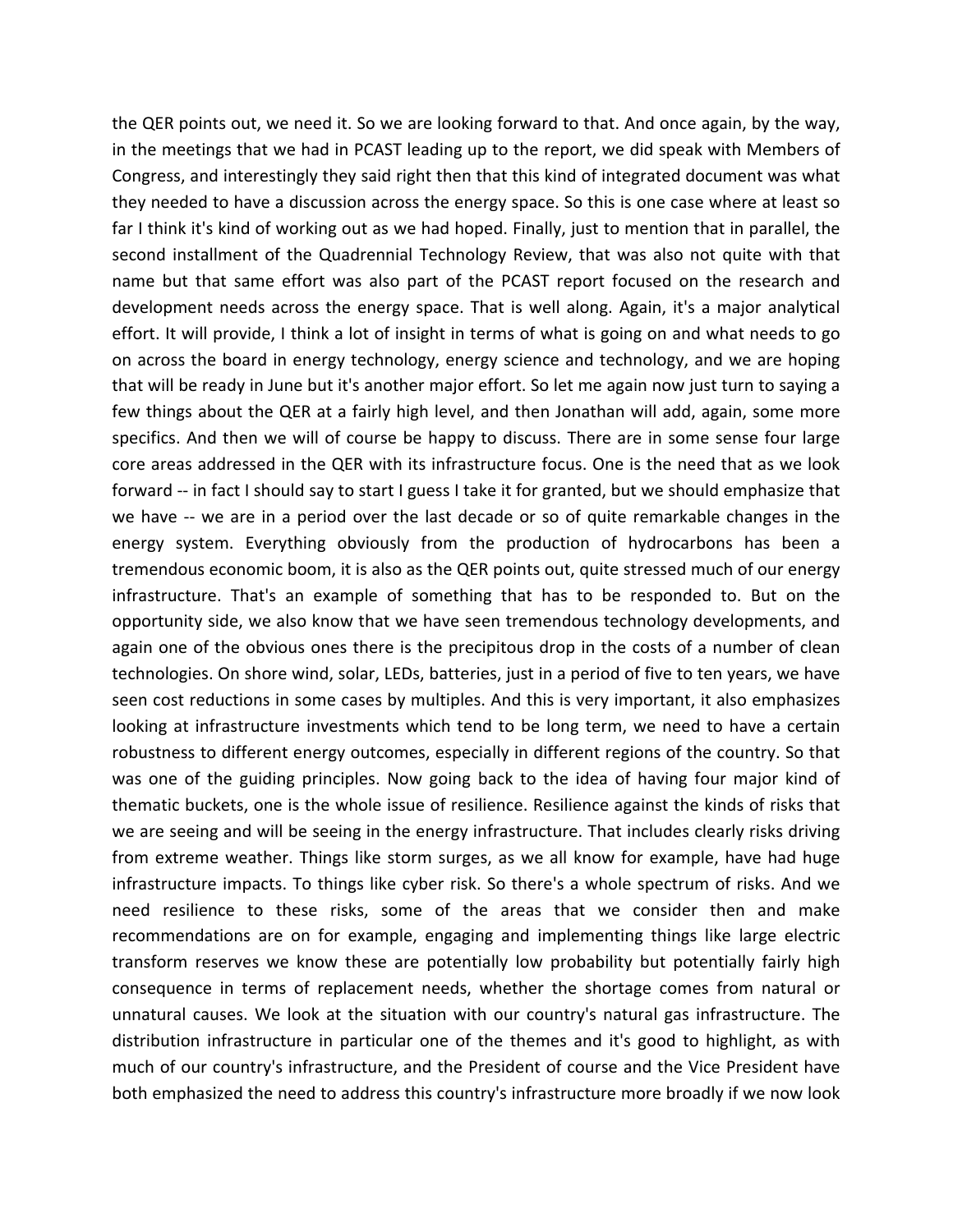at the energy infrastructure, the estimated bill for modernizing our natural gas distribution infrastructure is roughly a quarter of a trillion dollars. And that has environmental implications, particularly methane emissions, and that's another theme the Administration has been focused on very much for the last year. But of course it also has safety implications. And in fact we have seen too often in the last years the consequences of not addressing the upgrading of that infrastructure. I will come back to issues among the resource requirements. But that is a second area. We do propose a relevantly small but important new state grant program for states to be able to update energy assurance planning that we hope would then be the basis for large project execution. Let me give you an example of what we have in mind there. This is not QER specific but predates it somewhat in the aftermath of Super Storm Sandy, we Department of Energy, cost shared with the state of New Jersey a study involving one of our national labs as to how a microgrid architecture with distributed generation could be employed to provide resilience of a critical electrified transportation corridor during emergencies, so again a public safety issue as well as an energy issue. That then relatively modest cost shared project, as might come out of an energy assurance planning at the state level, led to a successful application to the Department of Transportation for Sandy recovery money to hundreds of millions of dollars to implement this plan and I think that's the theme that as we build and rebuild our infrastructure, we have to build it smart, we have to build it resilient for the risks and opportunities of the future, and not just rebuild as we too often have just rebuild what we lost in a storm or some other situation. Secondly, another major bucket, modernizing the electric grid, of course resilience is part of that, but we have seen that the cost of weather‐related power outages has gotten very significant. We're talking in the\$100 to \$200 billion range over a five‐year period, so we are promoting grid modernization. This is a good example for me to talk about and what was clearly I.T. is one of the major themes in both the transmission and distribution sides of the infrastructure. The -- so this is a good example to talk about the resource requirements. So this is a case where we estimated a Federal funding requirement in the \$3 to \$4 billion range over the next ten years for grid modernization. A lot of technology development. Again, state grant programs, a variety of approaches. But in this case, we put \$350 million in fact into our FY16 request. So the message is, some of the elements of the QER are in the President's funding request currently before the Congress, while others I mentioned for example the gas distribution infrastructure, a quarter of a trillion dollars that clearly is not in the budget request for FY16. But there the idea is the following, so the way we managed in that case the resource requirement is to estimate how might there be a Federal program to assist in relieving rate increases among low income households to be able to accelerate replacement. Just as a personal anecdote, I at least currently have a little place here in DC. And Pepco, now in my monthly bill, it's got a little surcharge for modernizing the gas distribution infrastructure over a 40‐year period. So our idea is well, maybe there could be a competitive program to shorten that to a mere maybe 20 years and that, however, would mean near term higher rate.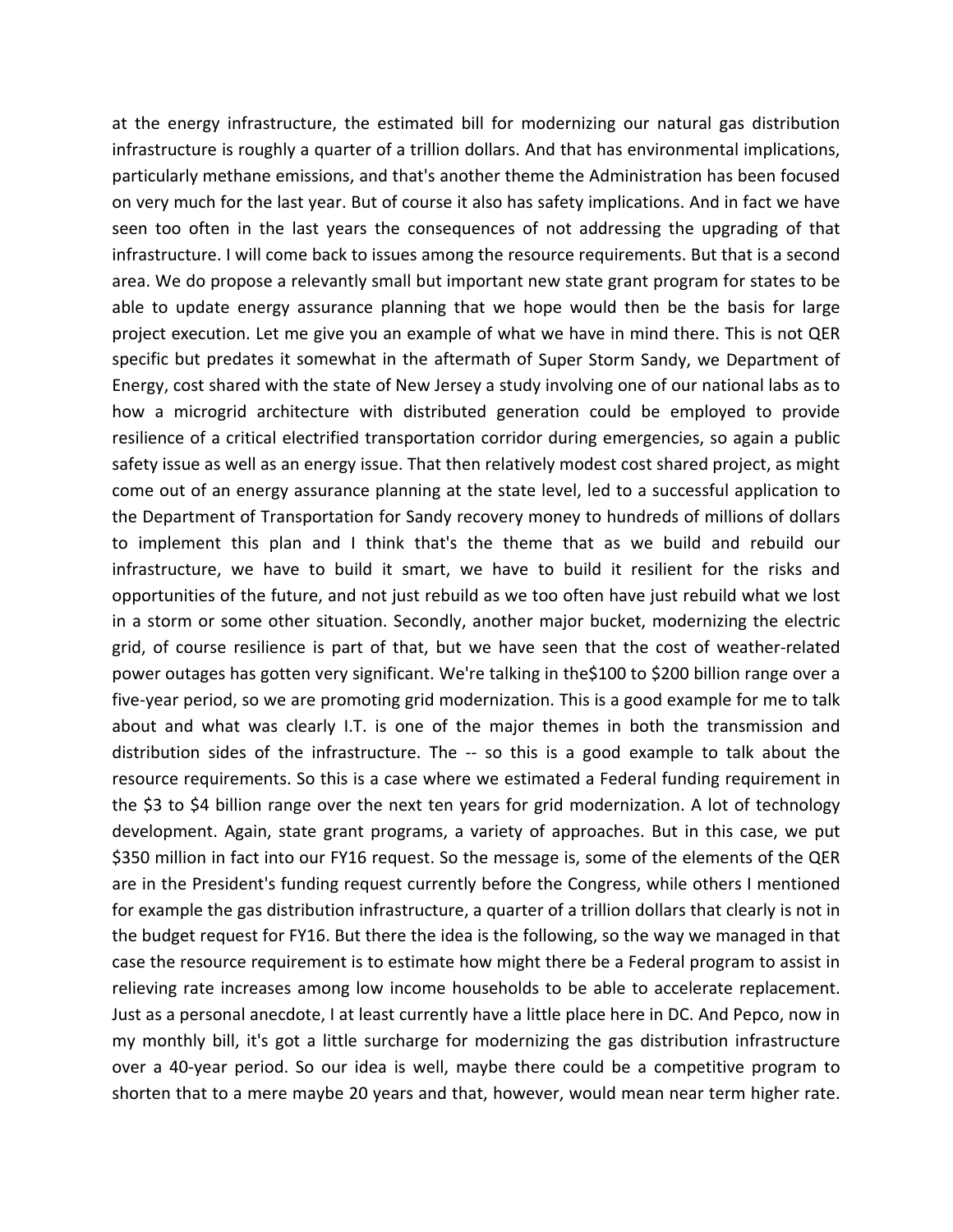And so our look is to see a much more modest \$4 billion or so fund to help acceleration and relieve rate shock for low income households. Just to give you very different flavors in the QER which we believe are fit to task. A third big bucket area, shared infrastructure. By this I mean the infrastructures that move not just energy but many commodities like inland waterways, rail, docks, dock modernization, et cetera. There are already Administration proposals for various fee structures to help with some of these issues. In the QER, we proposed a very specific example called assets actions to support shared energy transport systems which in this case would be a \$2.5 billion project over ten years mobilize at least double that amount of private capital to improve the connectors between docks that are heavily involved in the energy sector to the inland transportation. This ‐‐ it's a huge problem. It's a huge problem economically. We have trucks lined up at these ports for hours and hours of waiting time. And, by the way, it's an environmental problem because of the emissions that that entails. And finally the -- well, no, I guess that's the oh, I'm sorry, energy security, I forgot one of the major buckets. So as an example modernizing the petroleum reserve is important for two reasons we identified. One is that there simply is physical modernization that is required in terms of caverns and the like. But also because of the stresses on the overall distribution system from the enormous increase in our oil production in particular, we have distribution problems with this and we need to especially improve the opportunities to get oil in an emergency onto water, so we propose about \$2 billion for upgrading the petroleum reserve. The last element I'll mention, which was also an important part of the PCAST report recommendations, was to include North American energy integration as an important subject. So in our outreach, and I should have said earlier, we had I think 14 meetings in various parts of the country. One of those meetings was actually in Ottawa. We already have a very, very high degree of energy integration with Canada. But the opportunities now may be even greater -- I mean opportunities for new integration with Mexico, Mexico's energy reform is both in the hydrocarbon and in the power sectors, and this will open up many possibilities for cross border integration, including of the electricity sector and we have working groups between the two countries to explore this. We also have trilateral working groups, Canada, U.S., Mexico. For example, last December in a trilateral energy ministerial, we signed an agreement to improve energy data integration across the three countries and that is well along and moving quite successfully. So those are some of the issues. We also discuss other environmental questions. We involve job issues and workforce development. We address citing issues for major infrastructure. But I think that's a pretty good and comprehensive kind of overview. And as I said, we are looking forward now to an intense period of working with Congress to see if we can't move forward with bipartisan Administration, Congressional legislative approaches, to address some of these urgent energy infrastructure issues. So again, I would like to turn it over to Jonathan Pershing, who will kind of give a little more flavor and color to a few of these recommendations. Thank you.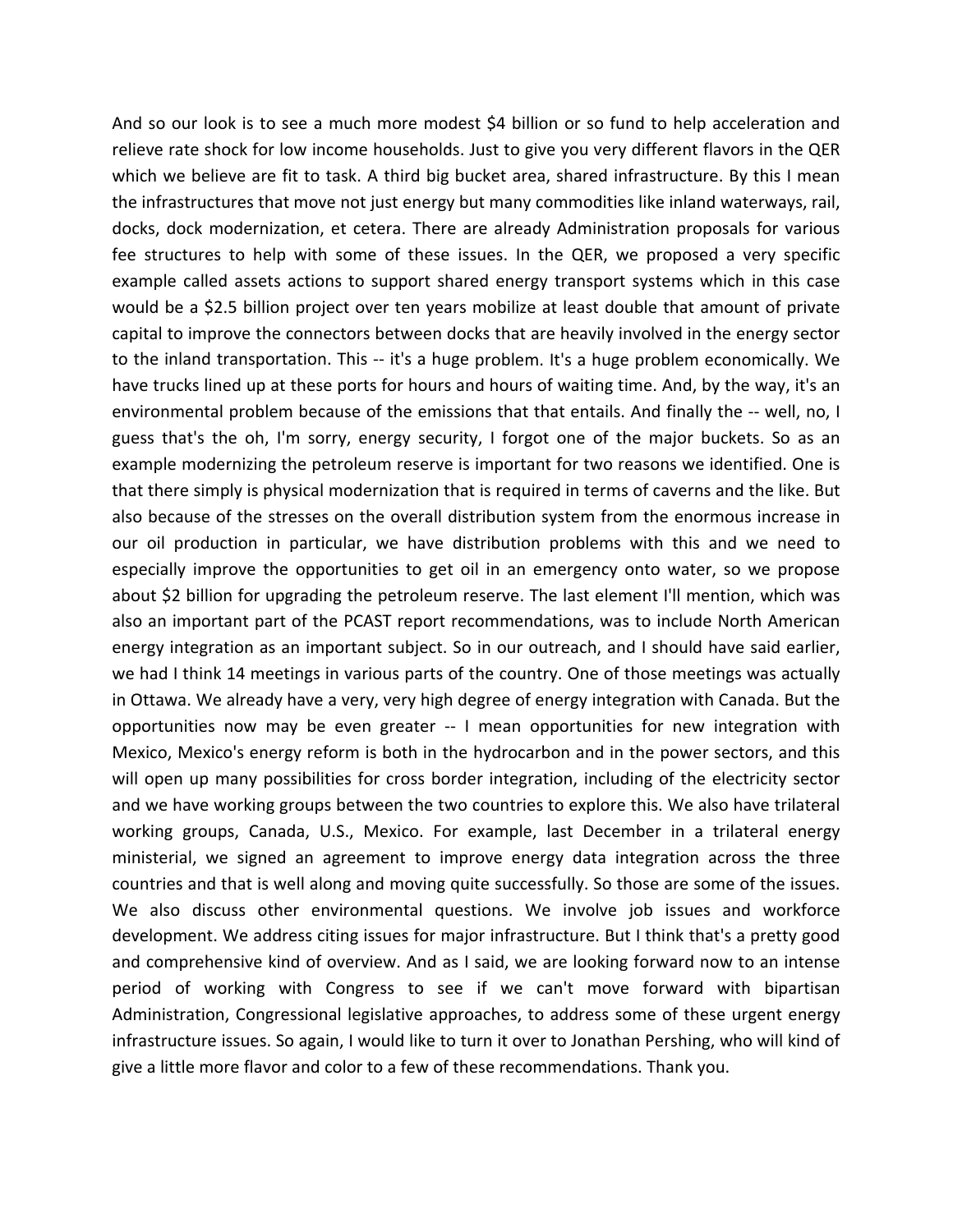>> JONATHAN PERSHING: Thank you very much. I just want to put a couple of slides on to show some folks some of the kind of background, data and information that underpin some of these conclusions and results that we have reached. I won't go through this. This is the kind of background that the Secretary just spoke about. The production issues, the policy developments, the kind of changes. The background, again in the front piece of the report, it notes that as a result of a Presidential Memorandum authorizing as the Secretary has said the White House to chair and the Department of Energy to support a process involving more than 20 agencies around the Government. This figure is ‐‐ shows up in the front of the report for those who have seen it, and in some ways it provides a bit of a framing for what we tried to do collectively. If you think about the underlying issues, they fall into an economic competitiveness, an energy security and an environmental responsibility framework. And that's the big circles around the outside. And then you've got a set of objectives which is to generate and yield an energy infrastructure for the 21st Century that's kind of at the center, and then around that you've got the buckets that the Secretary spoke about, the buckets around resilience, the buckets around modernizing the grid a security bucket, and the issue of framing some of the cross cutting issues. You of course have the three areas, we worked on liquid fuels and gas and electricity, and then you've got cross cutting questions. Citings, environment and jobs. So that's kind of a framing for the entire document. The Secretary talked a bit about resilience, this figure is one of the ones that's reflective of the diversity of problems we face across the nation. There really isn't a part of the country that's immune. The purple lines reflect large scale hurricanes, storm tracks of large scale hurricanes, the kind of brownish ones a little bit in the center, those reflect tornado tracts. If you're on the West Coast the red and orange color affect forest fires and green reflect earthquakes so in some sense you're not immune no matter where you are in the nation and if we start with that ‐‐

>> SEC. ERNEST MONIZ: Let me comment that the need for North American data integration is obvious here since hurricanes don't stop at the border.

>> JONATHAN PERSHING: Apparently they do in the figure that's created. If you start with that kind of framing, and look at the increased intensity of precipitation events, you see a much larger share of intense events and total rainfall coming in individual intense events, you'll see the consequence of a combination of flooding, surge, sea level, what you've got here in the figure at the top, those are the locations of substations in the electric power sector and you start thinking about what that looks like. The colors reflect various levels of sea level rise associated with climate change, so even today you've got storm surges that's in the blue. If you add a little bit sea level to that, that storm surge plus sea level generates significant impacts in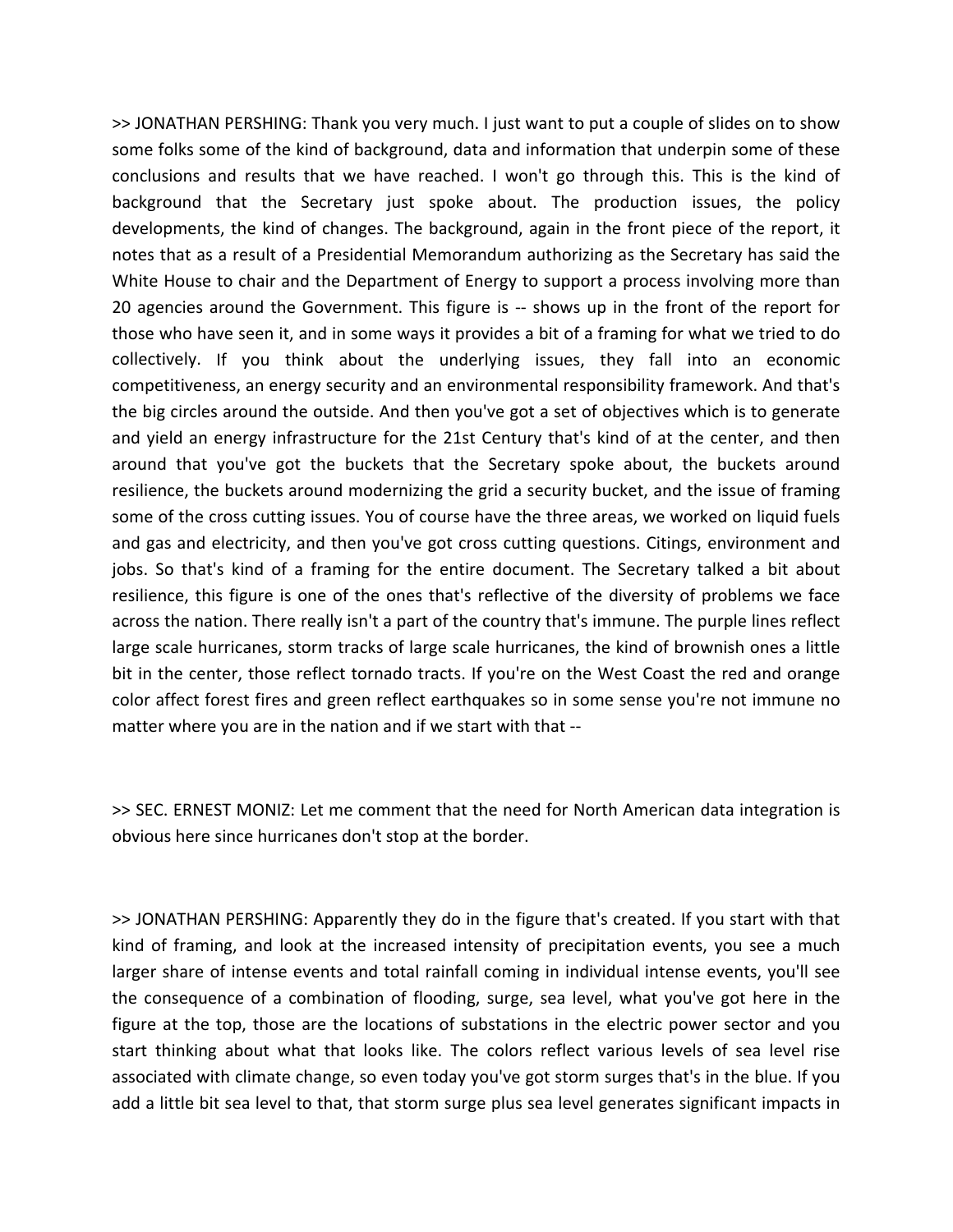even more areas and this figure reflects at the bottom the number of individual events that cost more than a billion dollars each. So this is by number. This is unique events, and you can see a largely increasing trend over time. At the same time what we've got is some question about what does that do? It yields outages in the electricity sector you see the trend on the left side that's weather events in the line at the top. Other events largely unchanged. Weather events are what's going up, and on the right side you have these three figures what you see in yellow are weather events, in the center in blue, those are component failures, and on the right that's physical attacks. The left of the two figures. That's the number of events, but the right is the number of hours of outage, and it turns out the hours of outage are almost all a function of changing weather consequences, so here you see really interesting dynamics moving forward. I won't dwell on this is the electricity workforce we have a number of other workforce components, we see potential for significant retirements going forward throughout the workforce. We also see new investment, and this whole discussion we went through a peak of course in the '60s where we really built out our system. Had a period that ran really from the '80s into the early 2000s in which we had little investment and now we're now seeing increase in investment and it's being heavily driven by reliability and the concern for adequacy of reliability is huge, the second larger driver is the effort to integrate the renewables. Here the things the utility community is telling us are the basis for their interest in increasing capacity. Turning over to the second bucket the Secretary spoke about some of the growth in oil and gas infrastructure, the development there. On the left side, what you see are the figures reflecting the reversals of pipelines. We used to generate a substantial amount of our domestic requirements from imports. We had pipelines running from the Gulf Coast to the interior, we're now producing oil and gas in the interior and running to the Gulf Coast that's where the refineries are, and they are equally subject to some of the hurricanes and storm surges, they are coastal in many cases. The consequence of this leads to a number of things, one of which we have potential congestion questions, the second of which may create issues around the SPR, this is also where our SPR is located. You see here a second possibility, this is the congestion pricing that you've got inside the natural gas sector. When you have significant variation across regions in terms of prices, there's significant incentives to build out new infrastructure to provide for transmission. What you see on the far right side that's currently the New England consequence. Where you see much, much higher prices in New England that's reflected here in that figure, but the difficulty of creating new citing has led to the governors of the regions coming together to try to find some ways to manage those kinds of constraints, but you see historically where when you have build-out and the bottom blue line reflects build-out in Wyoming when the build-out happens the price differential declines and you get this tightening and there's not a whole lot of differential across the space. The Secretary also spoke about the question of distribution lines. On the right side of the two figures in gray, the yellow dots reflected in Boston are leaking distribution pipeline networks. And on the right side that's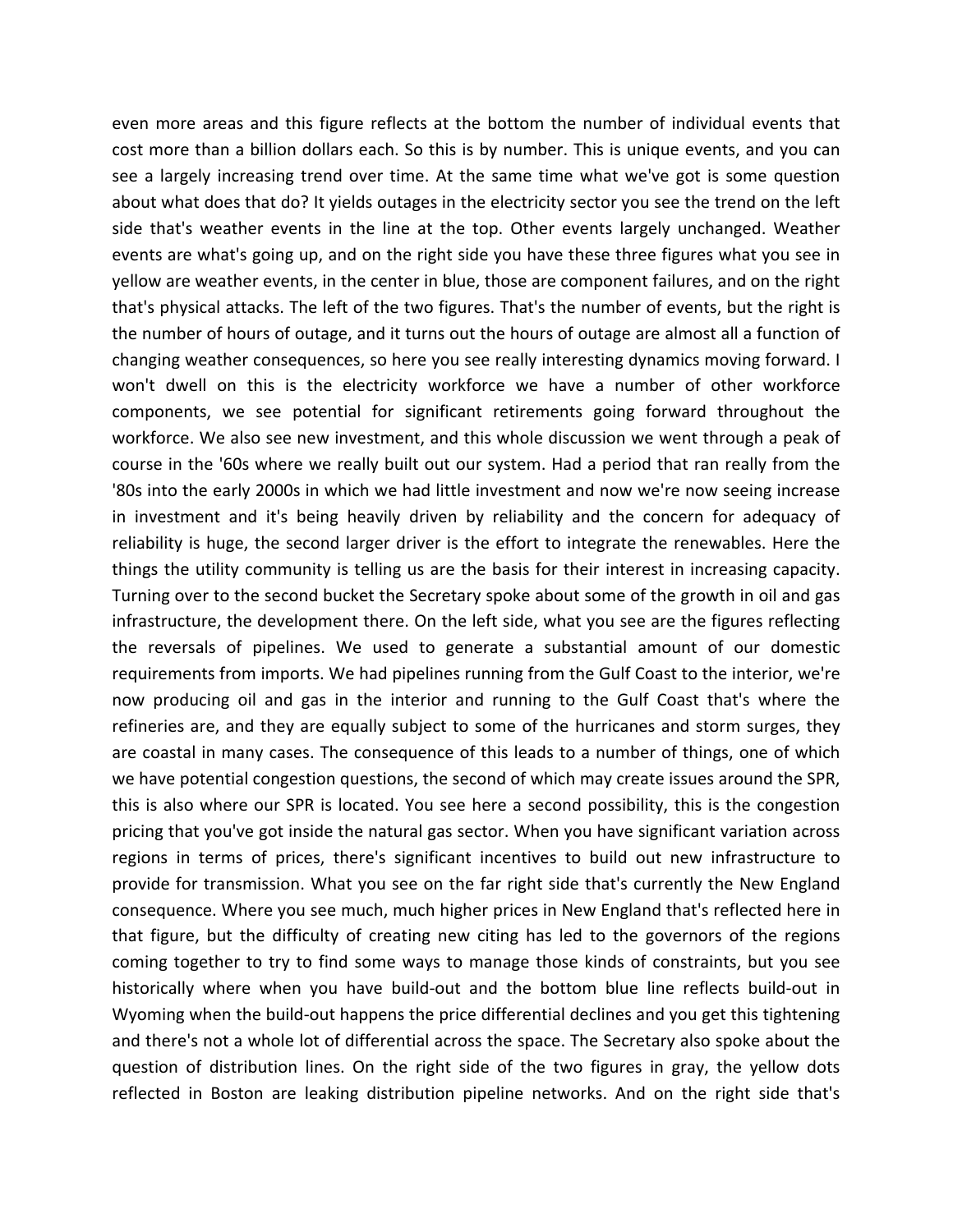Indianapolis, so if you live there you're doing well, if you live in Boston, I'm sorry to say Mr. Secretary you probably should move, it's not a great place to b, leaks are quite significant, and on the right side the histogram shows the number of years that it's going to be at the current rate of replacement before those pipelines might be fixed. Philadelphia at the top more than 80 years before the pipeline would be fully replaced at the current rates. The Secretary talked about costs. We have estimated \$270 billion for replacement costs, largely in major cities the larger older cities on the East Coast but major cities. Talk about the SPR I won't dwell on this but the issue of getting oil on the water we have these questions around the new capacity and congestion questions. these certainly are reflected in the report. We have also got significant questions around shared infrastructure. This graph on the top shows what you've got of crude oil loading and unloading capacity, you see the dots in the northern part, we had only about a half a dozen or so in 2010, and three years later you see the extent of the rail loading and unloading capacity throughout the nation reflected here just in the number of crude railcars carrying petroleum, you have a couple of thousand back there in the year 2009, and you have over 130,000 in the year 2014. The rate of growth is extraordinary. And it's reflected then in congestion, reflected in environmental constraints and concerns and inadequate infrastructure, but also reflected in competition. This particular graph on the bottom right shows the location of the Powder River basin which is the supplier of a substantial amount of American coal and runs across some of those exact same train tracks, train lines that you've got which you now need to provide for oil, and oil is a good paying customer, it's year-round, it's 24/7. Coal is often seasonal, but we're seeing constraints in which capacity of available coal in some plants providing electricity has been down to a few days, leading us to significant concerns. Another one The Secretary talked about some of the infrastructure in our waterways. We've got design criteria that call for 400 foot wide channels 40 feet deep, the reality in some cases it's not able to be maintained adequately. The Corp of Engineers seeks to do this as well as it can, but some of the Mississippi basin sediments rapidly and you have constraints there. We have anecdotal evidence that in many cases tankers can't pass each other leading to enormous congestion and perhaps in some cases scraping along the bottom as they go up and down these channels. We also have a concern in which we have unavailability of our inland waterway system through locks and dams, you have the number of hours of outages -- number of hours of outages in thousands of hours 150, 180,000 hours of locked outages around the nation, many of these locks and dams 100 years old. North America, the Secretary talked about this as well, a key component here. Look at the figure on the right. You can see the size of the trade by different thicknesses of the arrows. The purple arrow reflects trade in petroleum and liquid fuels. The orange arrow reflects trade in electricity. Then you have the trade in gas. So significant in both directions, both north and south of the border and growing. Electricity particularly with us and Canada really completely integrated and offers real opportunities going forward, so if the objective here is to build this reliable and safe energy infrastructure, the QER tries to focus on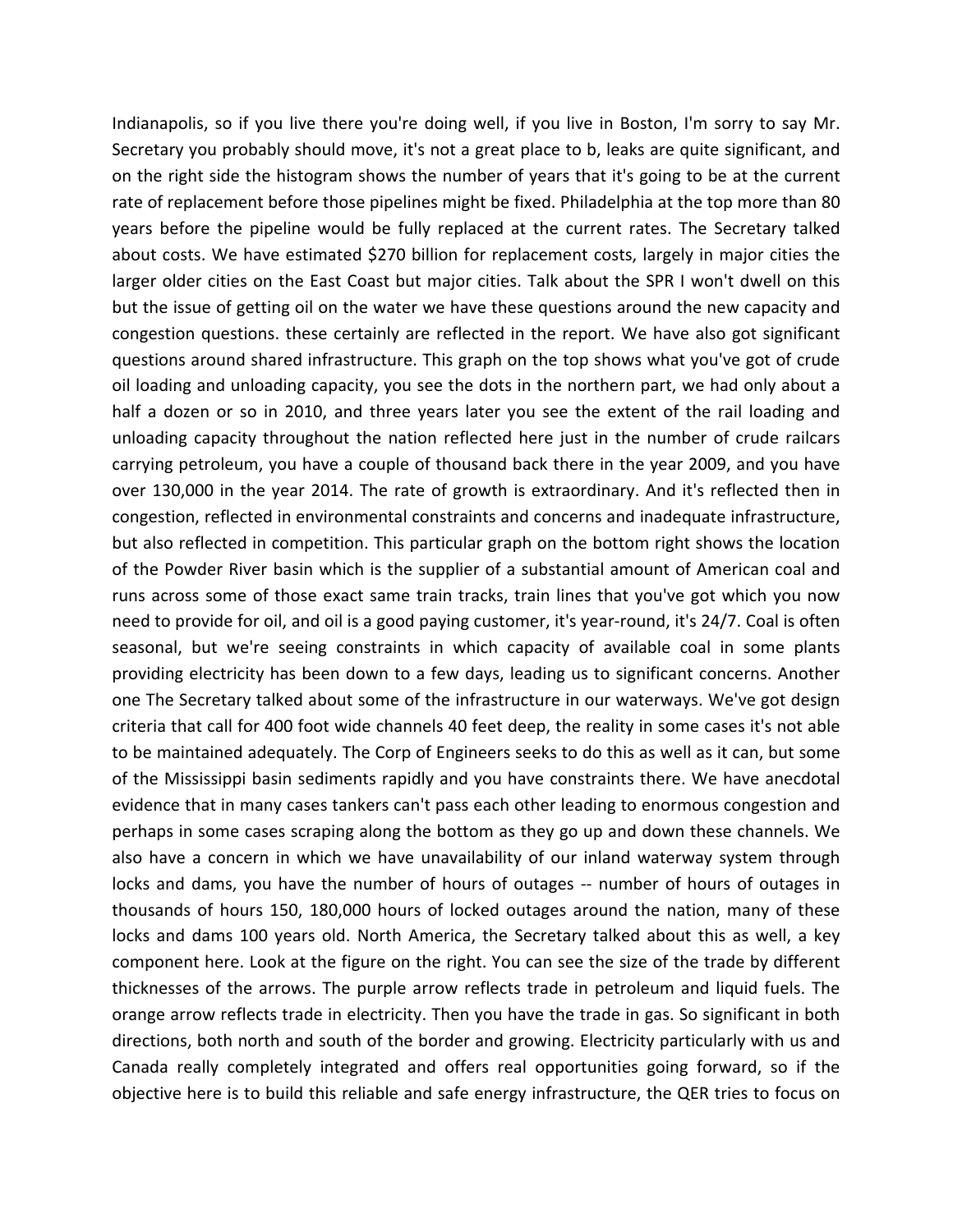them, and then this is just a short version of some of the key points the Secretary outlined in his comments with some of the figures and directions the grid of the future, energy infrastructure and security, the resilience and safety and assets recovery points, the shared infrastructure issues and some of the market integration questions. Thanks very much.

>> SEC. ERNEST MONIZ: John let me add as a last footnote, I think it's pretty clear. But just to say the obvious is that a lot of energy infrastructure was built out in the '60s and '70s. In other words, we're talking about 50‐year‐old infrastructure. Also, especially in the '70s because of the oil embargoes, et cetera, a lot of policies got put in place. And so all we're saying is that the decisions ‐‐ infrastructure investments tend to be long lived. Decisions made back then, we are living with today. And similarly, decisions we take today -- and I want to emphasize decisions we don't take today we will be living with for quite some time. And that is -- that would be extremely unfortunate particularly as we face climate risks, as we face tremendous technologydriven opportunities for modernizing the energy system. Partly to meet our climate challenges and partly to lubricate the economy and improve our security, and another long story could be on collective energy security but I'll end it there. Thank you.

>> JOHN HOLDREN: Well, thank you, Ernie and if I can just abuse the chair for a moment by underscoring your last point. I have found over the years that the single most misunderstood aspect of the energy situation is that people imagine if you decide today you want a different energy system tomorrow, you can change it overnight and in fact you cannot. The -- my current estimate of the capital investment in the world's energy system, that is all of the power plants, transmission lines, pipelines, drillings and so forth is about \$25 trillion, and that \$25 trillion investment turns over with a characteristic time of 30 to 40 years, the average lifetime of major energy facilities. And that means basically if you want the energy system in 2050 to look very different than it looks today, you better start changing it now. This is the stark reality of the amount of inertia that is in our energy system. So it's great that the QER has taken this forwardleaning look at what we need, and when we need it. And how we need to be investing now if we want the transmission storage and distribution infrastructure of the future to be what we need it to be. Let me now open it up for questions and comments from other PCAST members and I'll start with Maxine Savitz.

>>MAXINE SAVITZ; thank you, Ernie, thank you, John, for really implementing what we all put on paper in 2010. It's nice to see the first installment come. And also having a really good analytical base. And both your last comments and John's lead to my question. As you go into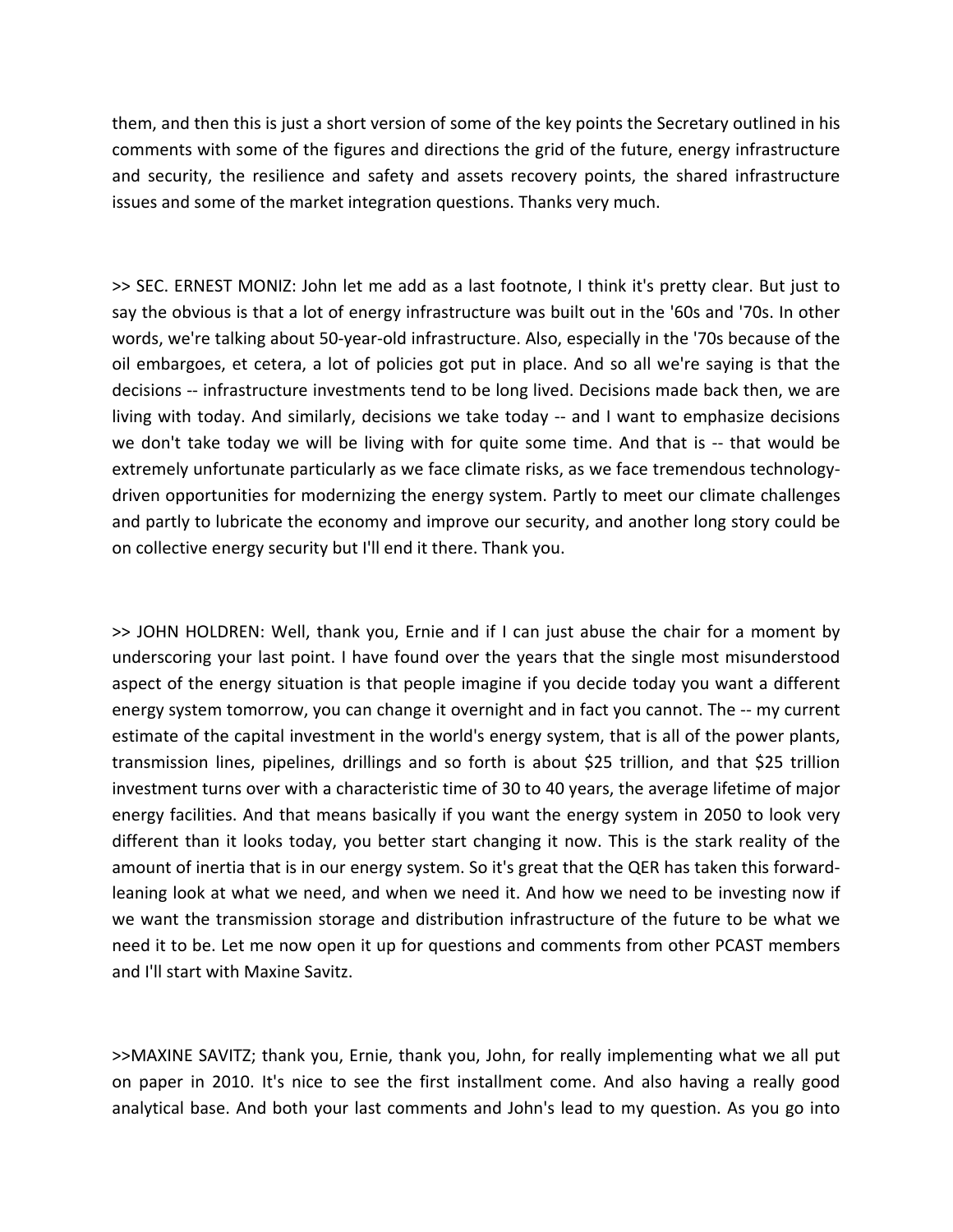the next implementation parts of it, which will in some way handle supply and demand, whether it be all with generation and end use with transportation and the like. As I understand it, a lot of the analysis for this was done up to 2030. And when we're looking at the infrastructure for the generation, we look at infrastructure for buildings, these are all going to ‐‐ many that you start now will be here beyond 2030. We have the climate mitigation. We have scenarios by states. I come from California where we have goals of 80% by 2050, 40% by 2030. Will your next installments look at scenarios beyond 2030, as you look at what's going to be needed and what technologies are there already? What policies and the like?

>> SEC. ERNEST MONIZ: Thanks, Maxine. First of all, in the prologue to your question you mentioned the word implementation and I do want to just emphasize that now we and The Administration broadly have two tracks to follow. One which is what you were implying which is the next installment of the QER but I don't want to lose sight of the fact that now moving forward on implementation of the first installment is critical. Part of that is as I've already alluded to working for example with Congress or with the private sector as well of course, and certainly I should emphasize states. We have a tremendous emphasis on the need to work with states. But working on legislation, working on budgeting, on resources for execution is going to be critical. Also analyses, again one example of an analytical area that really needs to be addressed, we all know this but now we need to really look at it. And that is the whole issue of valuation of services in the power sector, distributed generation and storage. We can go on and on. Efficiency. We know that we do not have a regulatory system certainly nationwide. We've got capacity. Capacity is another one. Many, many of these factors are being challenged by the technology evolution. And we desperately need in my view to carry through that kind of analysis, as well, to permit the kind of technology evolution we want. Now, going to your question, 2030, yes, so the ‐‐ by agreement ‐‐ agreement I mean within the Administration, we decided to really have a focus on 2030. 15‐year horizon obviously. And ‐‐ because you know, in the end, the view is that what we really want to do obviously is to influence decisions to be taken over the next few years. But have decisions taken with a view to a longer perspective so that we are enabling the kind of futures, and I have to emphasize plural, futures that we think would address our core needs. Now, we did have some analysis that went beyond 2030 in this first round. I think moving to the second round, that remains an area of discussion. I think inevitably we will have a stronger focus on the long return. One important input to that will be the results of this parallel quadrennial technology review approach, which is hopefully by the time it comes out, will not be hopelessly out of date because one year has passed since one has looked at the cost performance of various technologies. But I think that technology review inherently points us to the longer term, as well. So anyway, that remains to be discussed. We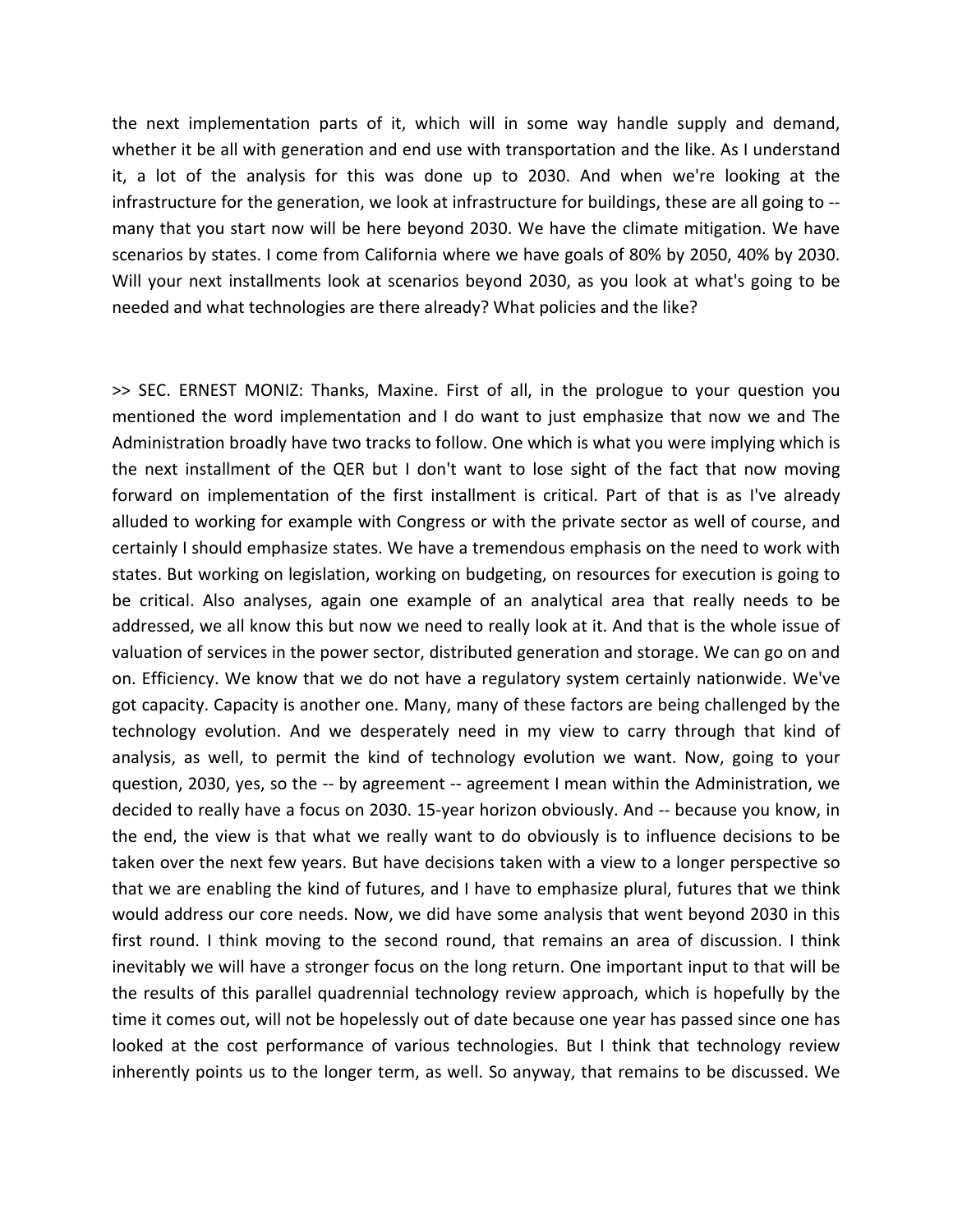would love to get input from PCAST in terms of the entire design of the next -- of the next installment just as we had input for the first.

>> JOHN HOLDREN: Thanks, Rosina Bierbaum.

>> ROSINA BIERBAUM: Thanks very much, congratulations. And I'm happy to hear the answer to Maxine's question because of course what makes sense for the next 15 years might possibly preclude or limit what could happen in the next 30, 40 years in a disruptive sense. Jim and I have a question about the role of small scale distributed electricity and resilience and it looks like you ran at least one scenario to accommodate high deployment of low cost distributed energy and your answer varies by region. But we couldn't quite tell what the answer was on resilience. So if you could answer that. And then since I already have the floor, you had one of six cross cuts in your budget that were focused on this energy water nexus. And I wonder if you could just explain a little bit the kind of analyses that might be coming out of that particular area over the next year or so.

>> SEC. ERNEST MONIZ: Yeah, I'll talk as well on the DG part. So again there's no question that in our looking at it despite the 2030 horizon, that we see distributed generation as certainly a very important ingredient, although, again, at least my view is we have to go forward with that. And other issues, acknowledging the uncertainty as to how the world will actually evolve in this way. And as you implied, I personally believe that we will see rather different, hopefully all low carbon solutions. But we will see different solutions in different parts of the country. And certainly in different countries in the world. So I think, again, there's this question of robustness. Now, I think personally that a big part of this robustness is the full integration of control sensors I.T. into the system. That's important for liability. It's important for enabling integration, particularly let's say solar. Distributed solar. It's also important for potentially opening up new services to consumers. And I won't go into ‐‐ I'll let Craig discuss if he wants the import bill and the increased cyber risk as we take advantage of those opportunities. So again our view was that the job here was to lay out the directions that would enable these solutions, but not in some sense be based upon that being the reality. Jonathan why don't you pick up on the DG analysis specifically and then I'll come back to your other questions.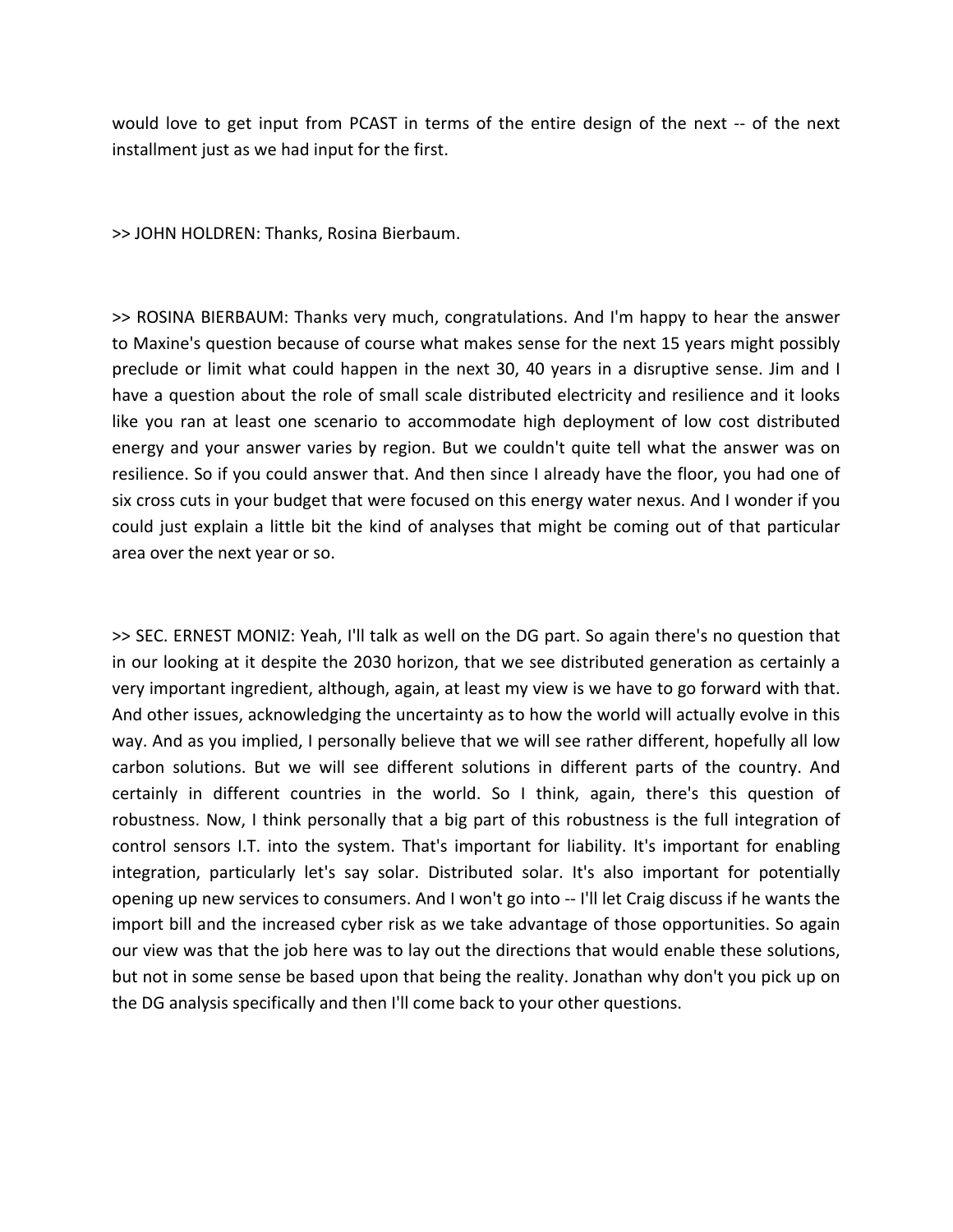>> JONATHAN PERSHING: Thanks very much Rosina. Just two observations to add some color we ended up running an effort looking at DG using a proxy of solar as a distributed resource, so that's the first way we framed it. We used a series of model results, part of the work that NREL had done, part of the work with InTech with modeling on the transmission side to try to generate that. There were a number of pieces we tried, we tried a scenario in which you constrained price in all regions. We also looked at the capacity we currently had for transmission across our existing structure. I would as a side note here say we don't think we have really good modeling capacity we think there are real constraints to model in detail the distribution networks and links back to transmission so we put into the recommendation to build it out further but within that we took what we could do we tried looking at that and the regional differences that we found were in those areas where even with a reduced price of solar which is how we induced additional capacity we still ended up with less build out. So we had high build out for example in the southwest, we had significant build out in the west. We had frankly less build out in the northeast and therefore that's where the transmission change went. At the same time what we ended up looking at was what the current expected transmission growth was going to be. So we don't assume a static case in the baseline, we assumed the baseline would be growth already and that that would continue, so the delta we were seeing is above and beyond the growth that we were seeing historically over the last few years, which we project to continue in the baseline. That's where the regional pieces came out that investment is already happening because of existing congestion, therefore the regional differences are in some ways further expanded or exaggerated because of those constraints and structures. I can talk about it further if you would like.

>> SEC. ERNEST MONIZ: Just to note again in terms of my view still uncertainty as to how the world will develop here. In terms of solar, the continued dramatic cost reductions can be a huge issue here, but also there's been a flurry of discussion over the last few weeks about the integration of distributed solar with storage. For example, as something that I think we did not really look at in any depth. That's another example of an analysis that I think could be a game changer for this whole business. That in turn of course, if it is a game changer in terms of deployment levels, it will be a game changer for utility models and how costs are allocated which goes back to the theme about we need to seriously understand valuation of different services to the system. Briefly on energy water, which was your other question, again the focus of this first installment on transmission distribution storage did not have a tremendous focus on energy water. But A, we do think it's very important as you said it's in our budget as one of the six cross cutting themes for expansion. To the extent to which we go much more especially on the supply side, the energy supply side, in the next round, then the water issues will come into play much, much more strongly.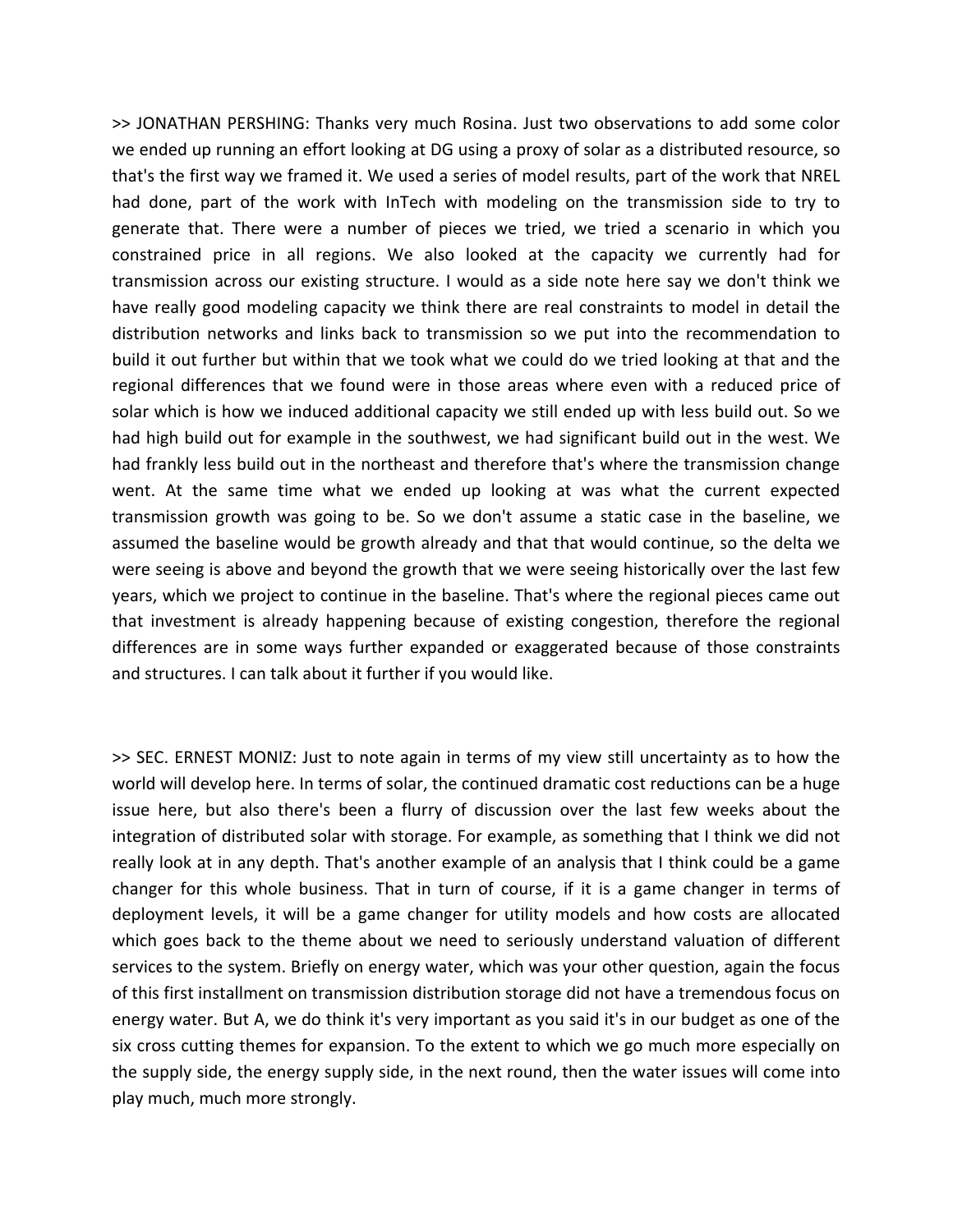>> JONATHAN PERSHING: Only to add one more point, and Dr. Holdren was the person that did this but Secretary mentioned 14 public session, one held in California, Dr. Holdren chaired it on energy and water especially as it went to the QER, it doesn't get picked up as much because we ended up with a slightly different domain it is reflected back in comments that we got from the public community as well as in some of the background material.

>>SEC. ERNEST MONIZ: And there was no issue about the intense interest in this both domestically and internationally.

>> JOHN HOLDREN: Yeah, I might add that to underscore this is the domain, the intersection of energy and water, and also with climate change that our Chinese colleagues and our Indian colleagues are very interested in pursuing jointly with us. Let me call on William Press.

>> WILLIAM PRESS: Thanks, John. So both you and John have made the important point that the time scale of the infrastructure and the capital investment of the infrastructure has these very long time scales, but at the same time. historically we have these shocks that happen on much shorter time scales. I don't mean natural events like hurricanes, but things like the oil shocks or the quick rise of hydrofracking, or one you just mentioned the possibility that our costs for battery storage might be down by an order of magnitude or two orders of magnitude conceivably. So you can fight the past war and look at the things that have already occurred, but it seems to me you simply can't anticipate whether there are more of these. There will be more of these few year time scale things ahead. It could be a period of unexpected solar activity in solar flares, or it could be unexpected rapidity with which Europe looks west for its energy supply instead of looking east. My question is really how do you build this kind of robustness into the models that you have so that if there are actually large excursions in a dimension you didn't anticipate, you're planning on these very long time scale things isn't completely useless.

>> SEC. ERNEST MONIZ: Well I think in terms of the modeling, I think the best that we have got to offer at the moment has been scenario based modeling with a whole variety of different assumptions. We already do that in terms of the kind of macroeconomic kind of modeling. For example, one of the areas that we are focusing on right now, which is kind of analogous to what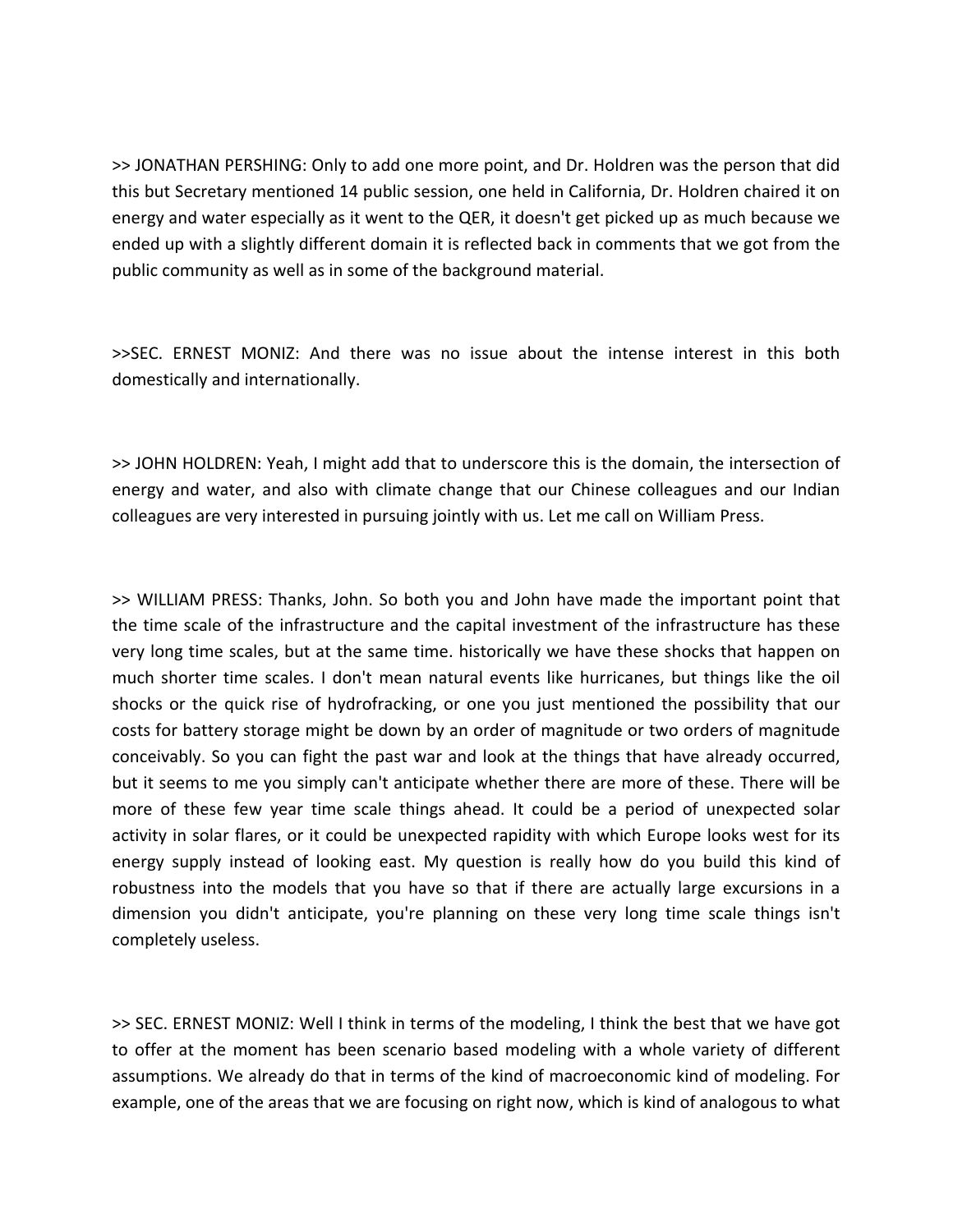you are saying is we have a variety of technology aggressive scenarios, where we put in various levels of anticipated improvements in kind of the cost performance space for technologies. And without saying too much at the moment because we're in the middle of a lot of this, I'll just say that what we find is that more than ‐‐ much greater than the impact of "quote" merely great progress in terms of cost reduction let's say of technologies or not having that but advancing policies, what we find is that when you combine the kind of innovation driven aggressive performance scenarios with modest policy actions, you can get a huge impact. So that's the kind of scenario modeling that we have done and are doing to try to inform that. But the reality is that, you know, investments in the infrastructure just cannot be kept being put off for reasons that we have indicated. And so robustness of the current investments and how policy in particular for us, Federal policy or working with states, how we can influence that is very important. Again, I personally think and you may have different ideas and other ideas, which we would love to get. But I personally think that especially on the electricity side that we just are scratching the surface in terms of what we can do in the I.T. world. And that I believe is a big part of robustness in terms of what comes on. And the other area and we have discussed it with some of you before is a  $-$  they could be a  $-$  there could be a significant change in the transportation sector both technology and business model coming together that could be one of these big transformations. But in the meantime we have to do the best we can to help guide the investments. Because they are needed today. Jonathan you have something to add.

>> JONATHAN PERSHING: Only one narrow point we did try to run a couple of black swan events to try to model some of the scenarios we put into the QER for example we did interruptions of oil supply to take a look at what the consequences would be in the current distribution network particularly with respect to the SPR, we didn't try runs in which we cut off significant amounts of electricity, we didn't try those, we did very, very aggressive new gas numbers well beyond anything that's been projected, so we did try a series of those. They are reflected in these kinds of assessments.

>> SEC. ERNEST MONIZ: Just to emphasize you mentioned Bill both oil from the point of view disruption, and from the point of view of production implicitly by saying hydraulic fracking and just to emphasize the latter, the extra 4 million barrels a day in the United States with different geographies than have been traditional, there's a great case where the infrastructure was not ready, could not be ready in a certain sense, and has really caused some real challenges and bottlenecks. So anyway, that's what we're doing.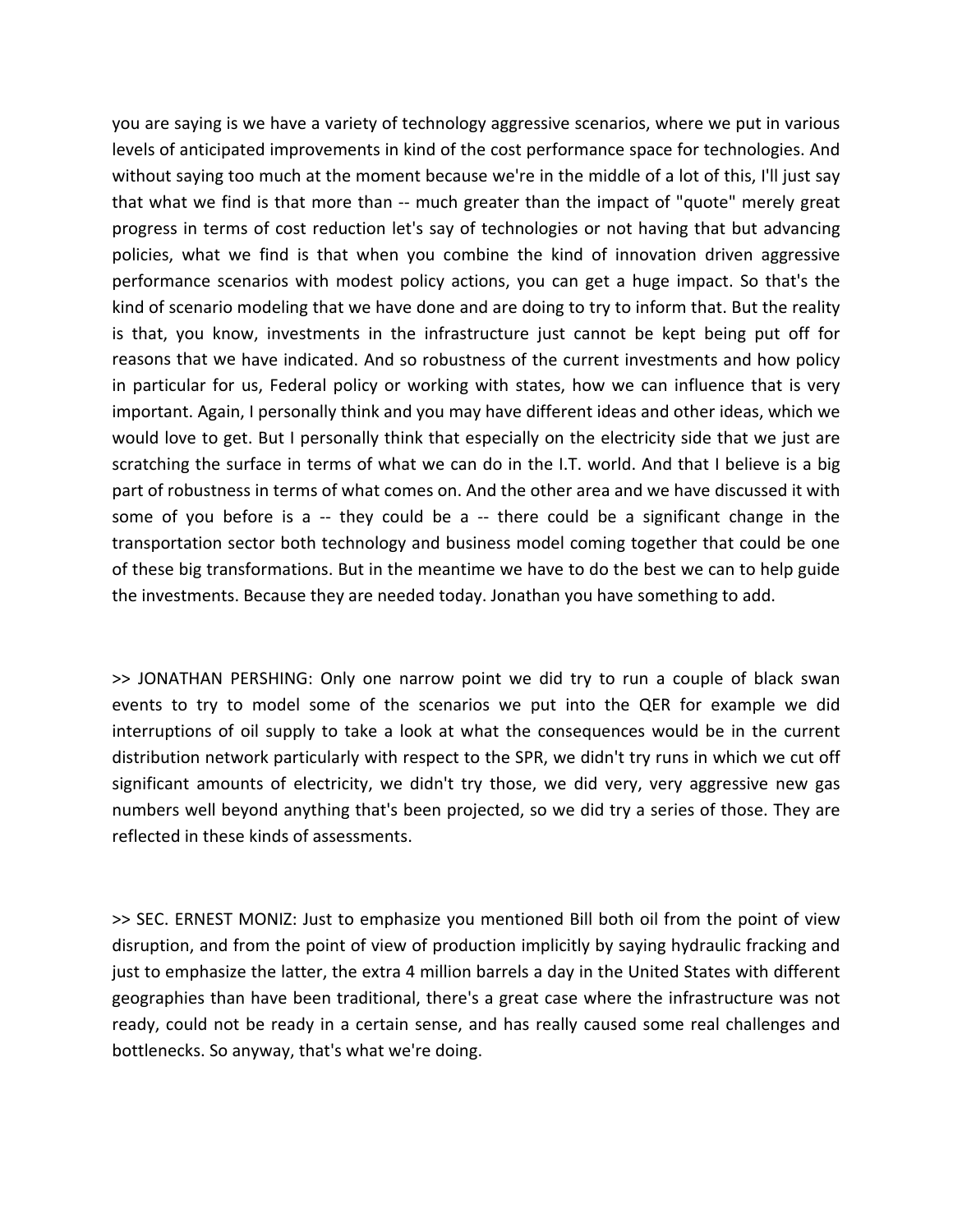>> JOHN HOLDREN: Okay. Michael McQuade is next.

>> MICHAEL MCQUADE: One of the benefits of putting your flag up and waiting a while most of the stuff gets talked about. I just want to reiterate a couple of points. I think if you look at hydraulic fracking, if you look at solar, we all have the benefit of living through a time when these things have suddenly become much more important and much more significant than before. As you said, I think the issue of storage is at that same break point right now. Electricity storage. And whether it's distributed storage or what we call grid scale storage or what we might even call ultra grid scale storage, I think the necessity of very hard examination of what can be done on that in the QTR, but also the sort of output from this report is how highly integrated that is into transmission strategies distribution strategies, and the like to me that strikes me as a very big opportunity in front of us both to make things better but from an analysis point of view. The related question may be triggered what Jonathan said, Jonathan you do these things typically where you push the boundaries of where things might go in one dimension and look at what happens. You look at maybe some black swan events. So take a big step back. Can you say what you think are sort of the most sensitive areas in the forward projections here? I mean, should I go to bed thinking that sort of the integrity ‐‐ that's not the right word. That the quality of analysis sort of mostly depends on whether oil doubles, or should I go to bed at night thinking it mostly depends on what happens with solar. Do you have a feel for the most critical elements of the integrated analysis are?

>> JONATHAN PERSHING: Let me offer a couple of observations, the first one I think none of them, if I had a halving of the oil price or doubling of the gas production, the system looks like it's going to creek along, it won't be very efficient it won't run very smoothly we'll have a whole series of constraints on the margins and if we let it go for too much longer it will get worse and worse, so I think a lot of those fall into that category. The ones I'm somewhat more concerned about frankly are the climate change events which I think we're starting to see. I think we're seeing these disruptive activities that we look like we're seeing increasing probabilities on and those look like they will be in places that are already fairly vulnerable, East Coast cities, production centers in the American, south that whole thing. The second one which I see significant constraints in the electricity sector have to do with cyber risk and I think that's a significant increase in vulnerability and I look at that in part as we increase our electrification, because that's a tendency and trend we are already on and plausibly elevates the risk instead of reducing it, so those are the kinds of things I see we didn't do the analysis with those in mind, so there might be others but I picked those two.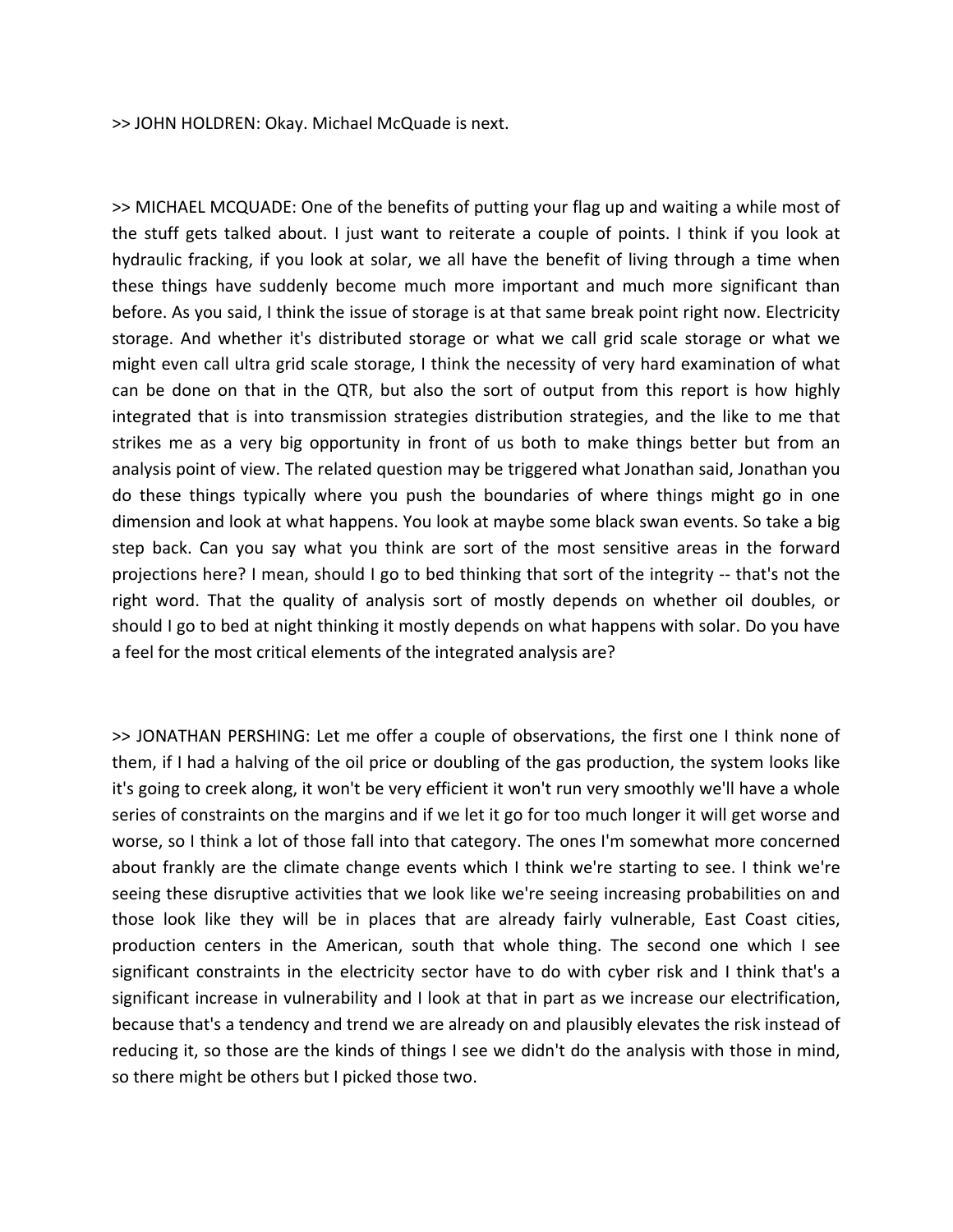>> SEC. ERNEST MONIZ: Let me add a point, first of all, I agree with Jonathan's initial point that things like the factors of two change in price, et cetera are significant, I remind you in that particular case, for example, over this last year, we have run that movie. And I think it kind of emphasizes that this certainly leads to distributional questions. But if you look in terms of implications for the system as a whole, it's not revolutionary. In fact, by the way in the United States, despite the price reduction, you know, we expect to produce several hundred thousand barrels of oil a day more this year than last year, so I think these things are huge shifts at the level of firms, of companies. And often impact societies locally, et cetera. But I think we're pretty robust to most of this borrowing -- actually I think that in the end, the bigger thing -- a bigger potential disruption may come from some really out-of-the-box technology development.

>> JOHN HOLDREN: Well we are amazingly on time. I see no more flags up. It is about a minute and a half before 10 when we turn to our next topic. So I can only thank Secretary Moniz and Dr. Pershing for their presentations and the great Q&A session we just had. And larger thanks for the amazing work that went in to producing the first installment of the QER which as you graciously noted was a joint venture really between the analytical secretariat at the DOE and wider agency process in which lots of folks across more than 20 departments and agencies took part, so I think this is just what PCAST had in mind in late 2010 we first called for section exercise. I think folks can feel really good about the product. And I think we all know that rule of thumb that as much work goes into a report, you need to spend at least as much afterwards working to see that the results are implemented. And I know that all of us will be engaged with you in making sure that that happens. So thank you again for all your work. (Applause).

>> SEC. ERNEST MONIZ: My Public Affairs Director says you can't step on the applause line. But I just want to say we're also quite serious about the charge to PCAST in terms of giving us your thoughts in terms of the path forward. We appreciate it. Thank you.

>> JOHN HOLDREN: Great.

# **Precision Medicine Initiative:**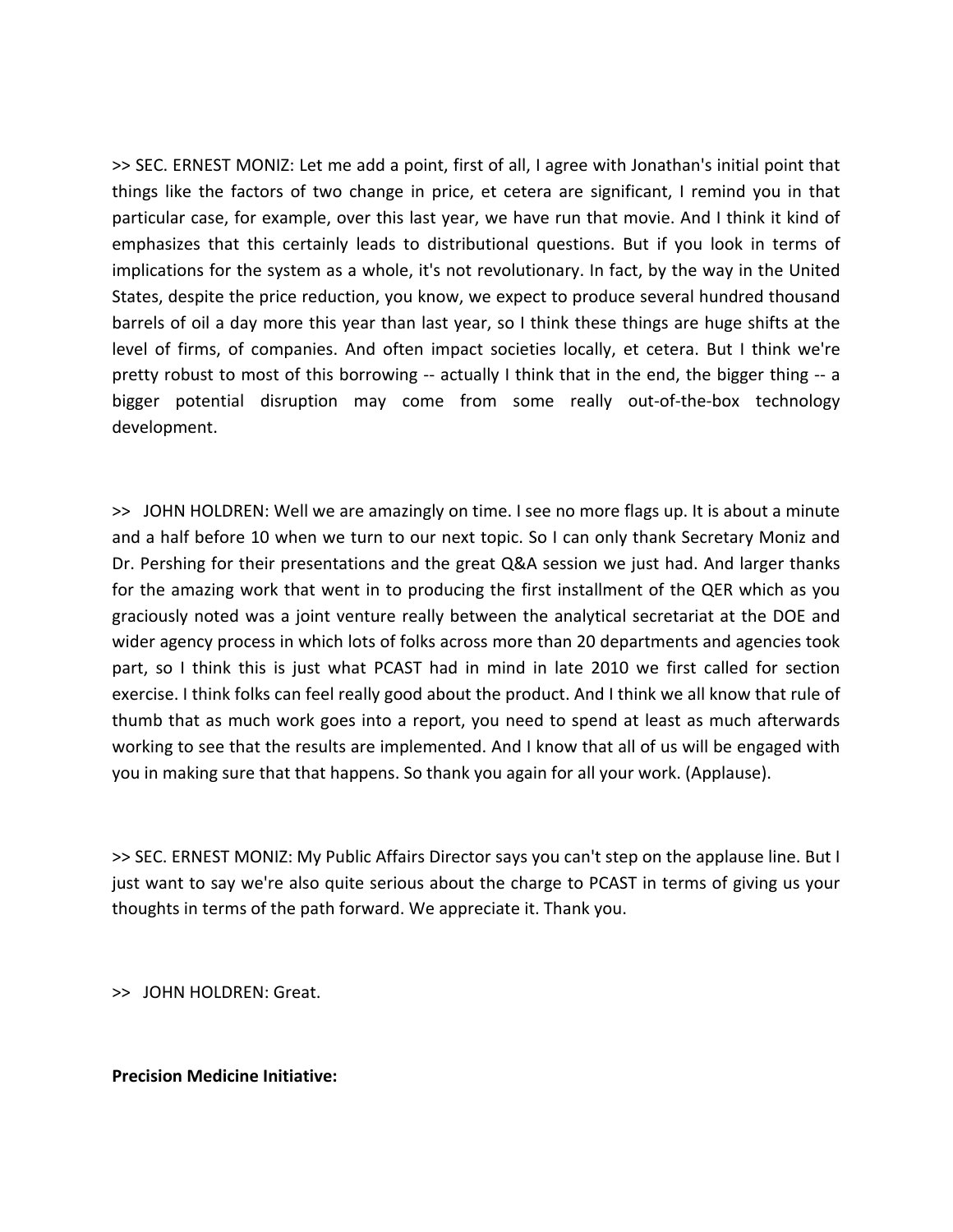>> ERIC LANDER: Great. While our guests are getting settled, let me just remind us now that we're switching from the QER to the President's "Precision Medicine Initiative". As PCAST will remember on January 30th of this year, President Obama announced a Precision Medicine Initiative. To take advantage of the extraordinary opportunities that have been presented by technology in medicine to really gather large amounts of data and in the long run turn our health care system into a learning system. That is a tall order because it involves collecting all sorts of data, genomic data, nepogenomic data, microbinomic data and wearable data and other sorts of data to figure out how we can integrate those data and solve our interoperability problems and learning problems, and it's a great challenge. The President channeled many people in recognizing that there were opportunities across the entire health care spectrum with regard to common diseases that affect everyone from heart disease all the way through cancer. There's been a lot of work to follow up on that broad direction the President said at the end of January, and we're going to hear today an interim report on many of those activities some of which are within the Federal Government. Many of them in addition are activities going on just outside the Federal effort in the extraordinarily active biomedical sector, both in academia and industry. We have a great panel today and we are going to start off with our own Tania Simoncelli, Director at OSTP, who is going to give us a broad overview of the Precision Medicine Initiative. We're then going to hear from Richard Lifton the Sterling Professor of genetics and indeed he is a Sterling Professor of Genetics at Yale University in the Howard Hughes Medical Institute and Rick somehow agreed to be one of the co-chairs of the NIH committee that is scoping out this Precision Medicine Initiative and we're grateful to him to let us know about how that's all going. We're then going to turn to Todd Golub who is my own colleague at the Broad Institute. He's a professor at Harvard Medical School in the Dana Farber Cancer Institute. And he is an expert on many aspects of cancer, particularly cancer genomics. And then we're going to turn to George Yancopoulos, representing one of the most active efforts in the private sector connected to precision medicine; he's the president and chief scientific officer of Regeneron Laboratories and I'm sure he'll share with us both activities they are involved in and his broader view of what's happening in the industry. So Tania if you would kick us off.

>>TANIA SIMONCELLI: Sure thank you Eric and thank you to all of PCAST for inviting us here to talk about this important initiative. As Eric mentioned I'm going to kick us off and give a broad overview of the President's Precision Medicine Initiative that was launched back in January. So first of all, what is precision medicine? We have defined it as an emerging approach for disease prevention and treatment that takes into account peoples' individual variation in genes, environment and lifestyle. Precision medicine really isn't a new concept. Doctors have long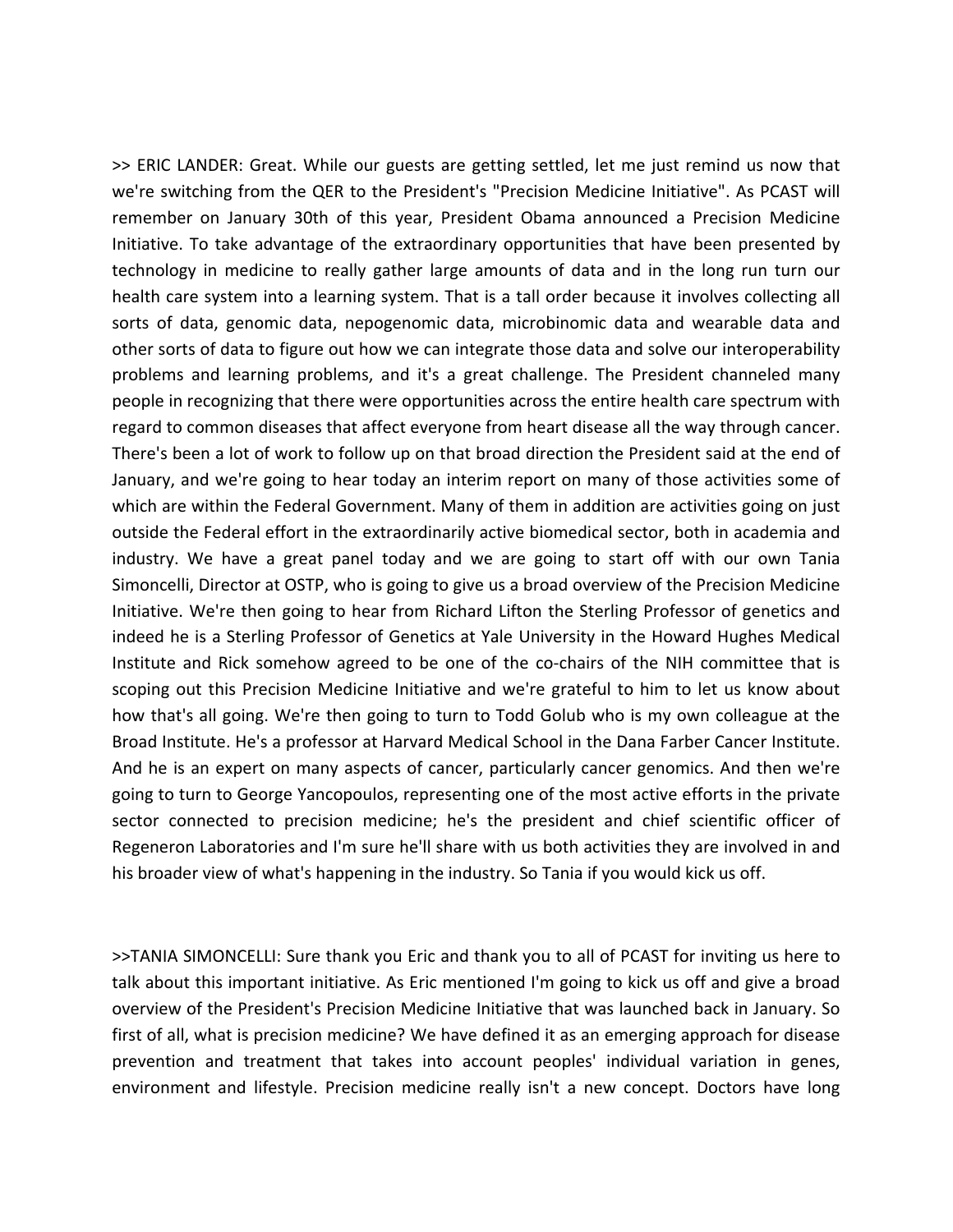understood that individuals differ in the way they experience health and disease and respond to treatments and have always sought to tailor treatment approaches to take into account individual differences. With that being said, most of the treatments or therapies that were available today really were designed for an average patient. And the problem with that is as a result, many therapies don't work for many people. So precision medicine is really about moving away from this one-size-fits-all approach. It seeks to harness developments in big data in genomics and other advances in science and technology to better understanding the underlying mechanisms of disease and human variability and to apply that knowledge in the development of more effective individualized treatment strategies. Precision medicine is already here, we've seen some really dramatic successes over the last few years, especially in the area of cancer treatment. And there have been some new developments in this field that have saved patients lives and have dramatically changed their quality of life. Just to highlight one example, and you can read about some of these stories on our Web site, Bill Elder was diagnosed with cystic fibrosis at the age of eight, and at that time the life expectancy for CF patients was very low, like mid 20, and now Bill is 27, and he's not only alive but he's experienced almost a complete reversal of symptoms of cystic fibrosis, which as you may know can result in repeated visits to the hospitals to have your lungs cleared because mucous builds up in your lungs, and can cause all sorts of follow‐on complications. The reason Bill is doing so well is because of a drug Kalydeco that was approved by FDA a couple of years ago for the treatment of the particular form of cystic fibrosis that Bill has. Kalydeco is a pretty remarkable drug because it's the first drug to treat the underlying cause of cystic fibrosis, rather than the symptoms by helping to actually restore the function of the protein that's made by the impaired genes. The Precision Medicine Initiative aims to make stories like Bill's the rule rather than the exception in care. It was launched by President Obama as Eric mentioned on January 30th. At an event at the White House where he was joined by approximately 200 patients and patient advocates and researchers and industry and tech company representatives and bioethicists and privacy experts and others. The mission of the Precision Medicine Initiative is to enable a new era of medicine through research and technology that empowers patients, researchers, and providers to work together toward development of individualized treatments. And you might say why are we doing this now? Well, there are really a number of key elements that make the idea of making precision medicine the rule rather than the exception, that make that vision possible. And these things are really at a point where they are starting to align for the first time. And these include advances in genomics and other ‐omics. The adoption of EHRs by hospitals and clinicians. Advances in data science and bioinformatics. Innovation and mobile health technologies and other technologies. And the fact that patients are more united than ever before. They are more engaged in research. They are more sort of ‐‐ there are more sort of examples of extraordinary partnerships between patient organizations and pharmaceutical companies and foundations like the Kalydeco example is one of those. So we sort of entered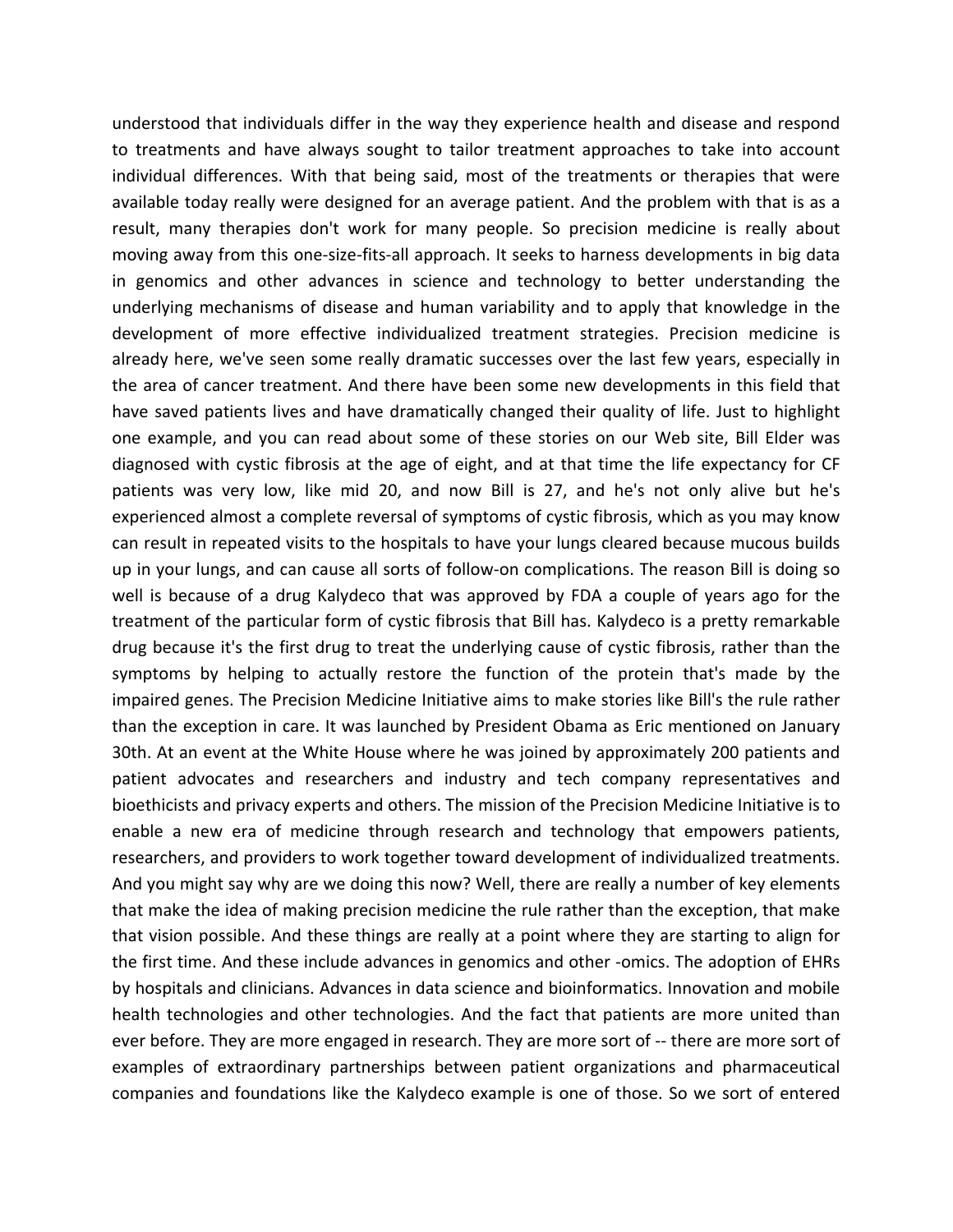into this space where these forces are starting to align in new ways. In addition to that, of course, the costs of human genome sequencing. I'm sure many of you have seen this slide, have declined dramatically and of course that also makes doing this at a larger scale since genomics are one of the key technologies that can make precision medicine possible, so the notion of doing this on a large scale is also becoming economically feasible. This is another slide that sort of talks about where we were ten years ago in terms of things like cost of sequencing and time it took to sequence was, the human genome it took two years ten years ago, and now we can do this in less than a day. EHR adoption, we were only at 20% to 30% ten years ago and now we're more than 90% in terms of providers that adopt EHRs, et cetera, computing power, et cetera. So the vision of the Precision Medicine Initiative is to build a broad research program to encourage creative approaches to precision medicine, test them rigorously, and ultimately to use those to build the evidence base needed to guide clinical practice. In the near term, the goal is to apply the tenets of precision medicine to a major health threat, namely cancer, in the longer term to generate the knowledge base necessary to move precision medicine into virtually all areas of health and disease. So what are the core components? There are really three core components of the initiative that was launched back in January. First is the -- a cancer component that NCI is leading. That's focusing on expanding genetically based cancer trials, exploring aspects of cancer biology, identifying new cancer subtypes and therapeutic targets, and ultimately creating a cancer knowledge network to generate and share new knowledge and to fuel scientific discovery and guide treatment options. Secondly, the Precision Medicine Initiative aims to create a national research cohort of 1 million or more Americans who voluntarily agree to participate in research. And the vision here is that participants will have the opportunity to contribute vast sources of data, including medical records, genetic information, environmental and lifestyle data, data from mobile devices, et cetera. And that this data will be broadly accessible to qualified researchers. And really the vision is that this will ‐‐ the creation of this cohort will forge a new model for scientific research that emphasizes engaged participants and open responsible data sharing. And finally, there's a component of the initiative that's focused on regulatory modernization. And the idea here is to identify and support regulatory changes that will advance precision medicine and protect public health, and one thing that is very much underway right now that the FDA is focused on is the development of a new approach for regulating next generation sequencing technologies, since this is such a key technology that is relevant to the precision medicine space. So where are we? There are a number of activities that are ‐‐ that have been set up since we have launched the initiative. First there are a series of cross Government working groups that involve a range of agencies. Not only HHS agencies but also ‐‐ and the Executive Office of the President, but also the VA and the Department of Defense. And these working groups are focused on a few key areas. One is participant engagement. Another is stakeholder outreach. We recognize fundamentally that this is not an initiative that ‐‐ this is an incredibly ambitious initiative. It's not one the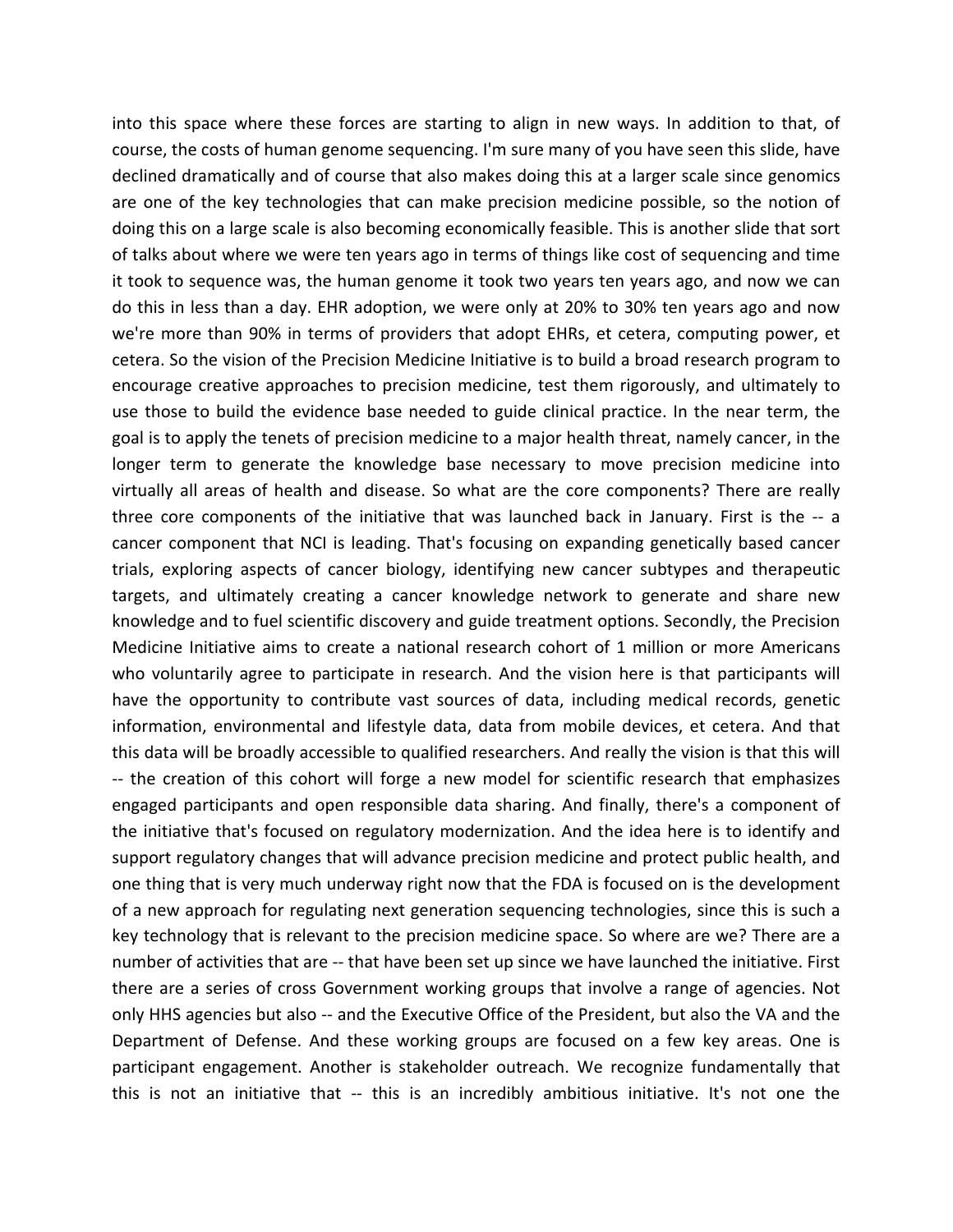Government can do alone. So there's quite a bit work going on to reach out to other stakeholders in this space, and to look for opportunities for building partnerships. Data infrastructure will be key. And I'm sure Rick will also talk about what the advisory group is doing to think about the cohort design. Regulatory modernization as I mentioned and privacy. One of the commitments that we made in launching this effort is that we would take steps to build privacy into this initiative from the start. And in particular in the design of their research cohort, and I'll say a couple more words about that in a minute. And then the second group of activities that Rick will talk about are ‐‐ fall under the NIH Advisory Committee Working Group that's working to develop by September recommendations on the cohort design. So just a quick word on privacy. As I mentioned, the White House committed at the launch of this initiative that we would make sure that protecting patient privacy is built into our efforts from the start. So very soon after the launch, OSTP organized a series of roundtable discussions with bioethicists and consumer and health privacy experts and others to identify some of the key privacy and related issues and concerns and opportunities that we should consider in creating a national research cohort of a million or more Americans, and we have since set up an interagency Working Group that's now building on some of those preliminary discussions to develop a set of privacy principles to guide the development of the PMI cohort. I should also mention, we were quite happy that PCAST had taken a deep dive into some of these topics in their big data and privacy report, and some of the other reports and those have been extremely helpful in jump starting this process. We're also -- this group is also working to identify gaps and other issues in current privacy and security protections and propose policy changes to address those gaps. So I'm going to turn it over to Rick from here so he can give some more details around the NIH process.

>>RICHARD LIFTON: Great. Thank you, Tania. And thanks to PCAST for the opportunity to be here today. Let's start by pointing out that if you go to your today for a baseline evaluation, the analytes that will be measured, things like sodium potassium, creatinine, liver function tests, CBC to measure your white cell counts, your red cell counts and platelet counts are pretty much the same set of analytes that would have been measured 60 years ago, and we have added modestly to that and what has been added has come in part by identifying biomarkers that are predictive of future disease. So the big successes have really been in the cardiovascular arena where we now know that hypertension and high LDL cholesterol levels are predictive of future heart disease. And if you lower those biomarkers, you will actually reduce the incidence of disease. However, if we think about where we need to go with the future, with current epidemics looking to the future of neurodegenerative diseases such as Alzheimer's disease, diabetes, and inflammatory diseases, and autoimmune diseases we don't have any such predictive biomarkers for these disorders. As a consequence, we wait until patients actually develop disease and then hope we can prevent further progression of disease. But we really are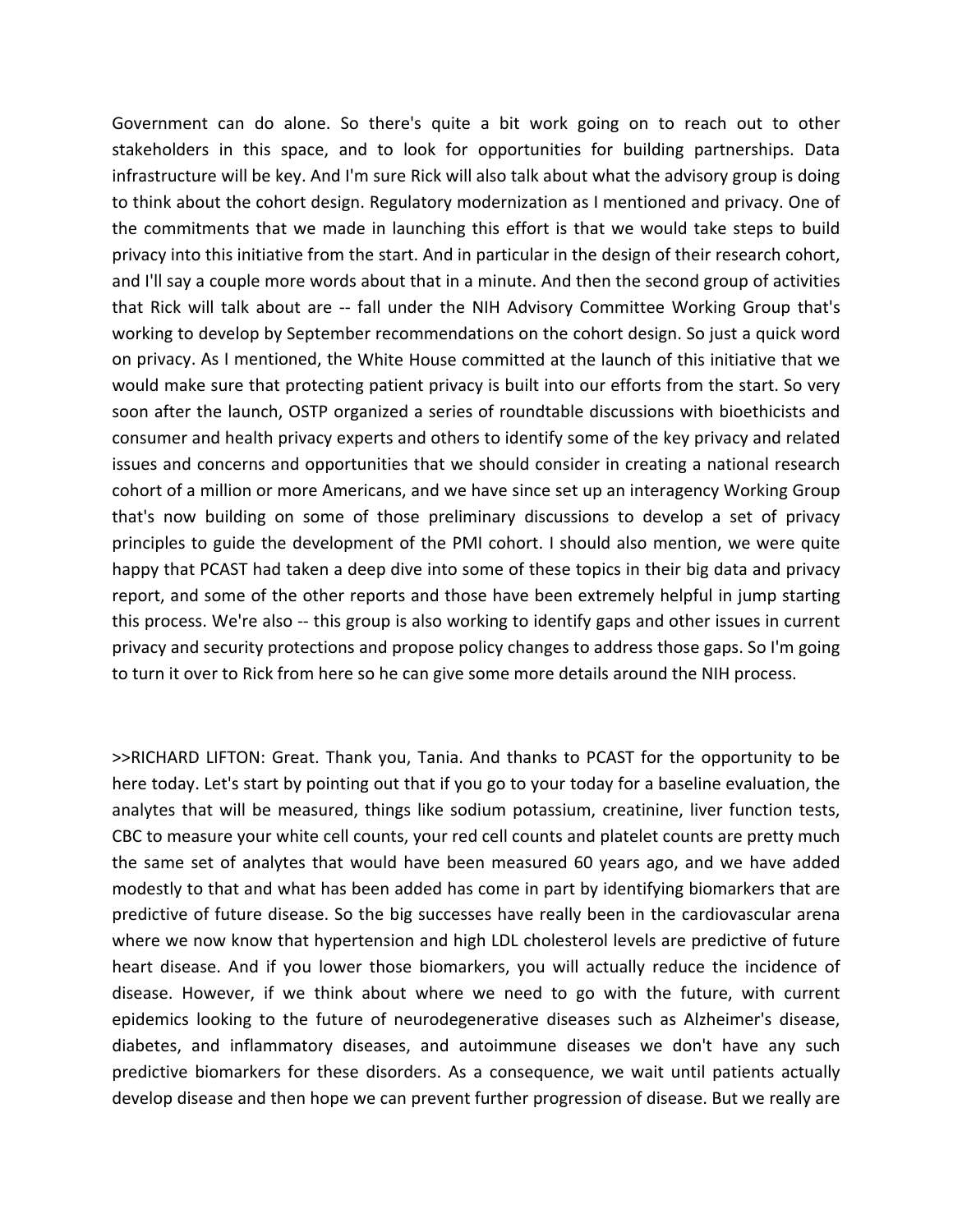not typically able to cure these disorders. And we would think we would do better if we could intervene earlier. So I think this is one of the opportunities in a national cohort study going forward is to try to identify new biomarkers that would be predictive of disease with the expectation that if we can identify specific patients who are going to develop disease, that we will develop a better understanding of the causation and the pathways that contribute to these diseases. And therefore, be able to intervene earlier with better therapies. And I think the cystic fibrosis example is a contemporary one where we understand the specific causes of disease, we're able to go in with specific therapies that are directly tailored to the underlying abnormality. So the idea that's been put forward is to develop a national research cohort of about a million individuals that would enable us to develop new predictive biomarkers of disease. And I think the timeliness of this as Tania indicated is that we have whole sets of new technologies that we're really ‐‐ that were really almost unthinkable even ten years ago. The genomics you all have heard a lot about but also measuring metabolites in the blood which are billion integrators not just of our genetic constitution but of our environmental exposures and we can now comprehensively analyze metabolites in blood in ways that we couldn't previously. We can measure what is happening in the immune system at the level of single cells as well as whole populations of cells to think about and understand in better ways what the immune system is sensing and what it's reacting to and hopefully think about what its actually doing. Again, opportunities that five years ago, we weren't really close to. We can measure bacteria in our intestine, which surprisingly vary across conditions and may be predictive of disease and may actually be contributing to variation in health and disease in the population. And then lastly in cancer, for as many advances as Todd will tell us about that have been made in cancer, we still are waiting until we can find a tumor. The opportunities to actually measure mutations that are appearing in the blood that are being shed by early nascent tumors provide the opportunity to identify these mutations before the cancer may be fully developed. And these of course are opportunities for really early intervention before a full‐blown cancer may even have developed. So for all of these reasons, it seems like a good time to revisit a longitudinal cohort where you would identify a large body of individuals who are willing to participate in a new cohort study starting with people from the population who have not yet developed disease, follow them longitudinally over time, and as they develop particular end points, correlate those with particular markers garnered from these various types of data. And as you can imagine, as Tania indicated, this requires very large datasets analysis that's capable of capturing all of the data, and analyzing it jointly. And so the types of things we can think about include identifying preclinical biomarkers indicating risk. They also can enable us really for the first time to address response to therapy. And as Tania indicated, we treat everybody with high cholesterol and hypertension ostensibly the same. We realize there's wide variation in the response to individual drugs. But we have not had large enough cohorts to really systematically monitor how individual patients respond to individual therapeutics. And this I think has the potential,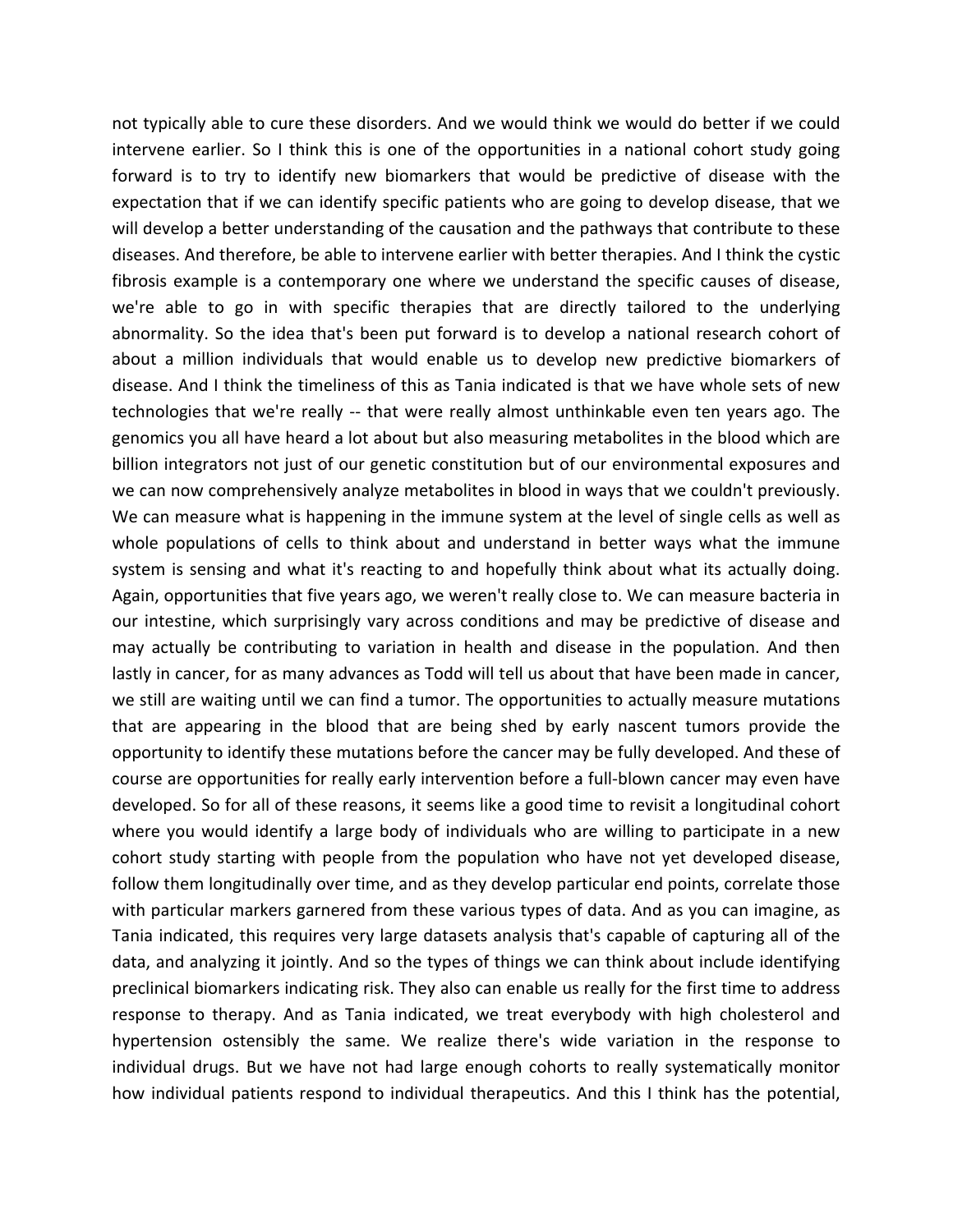this scale of cohort, to provide insight into this. And of course on top of this, the interaction of genes with our environmental exposures, we now have ways to do a far better job of measuring our environmental exposures. If you simply think about one of our major environmental exposures is our diet. Well, our diet in the efforts that we have had to date to measure diet, basically what do you recall having eaten over the last month or week or year.? These are notoriously inaccurate assessments and I think if we asked everyone around this room, what did you eat this week? Or what did you eat for breakfast even, that might be a challenge for many of us to come up with. I know in my case that would certainly be the case. So there are better ways to capture this data in an automated fashion. And the advent of electronic medical records obviously adds to it the opportunity to in a relatively automated way, capture the totality of one's health care exposure and involvement over long periods of time. So I think the opportunities are quite spectacular for a new cohort study. But there are many challenges that go along with thinking about this opportunity. And many of the questions that will have to be dealt with and wrestled to the ground will be who should be included in the cohort. And the who includes many dimensions, ranging from should we start with adults; If we should start with adults, what age range do we want to start with? We know that the age at which people develop disease and ultimately go on to death is getting later and later. So do you want to start ‐‐ how early do you want to start is dictated by how long you are willing to wait to see the outcomes. These are practical considerations to think about. Should pediatric populations be included in such a cohort? Obviously much of adult disease begins early in life. But is it practical to include pediatrics in the same cohort and the study design that would be required represents some challenges, as well. How do we ensure that the cohort is sufficiently representative of the broad swath of Americans that we can be satisfied that we're doing a good job of measuring the variation across the population. Not just in terms of ethnicity, but also in terms of environmental exposure. We realize that there's wide variation in environmental exposure across the country. And it's not evenly distributed. So how we address these questions I think is a significant issue. The how is also important. Should we start with existing cohorts which were ascertained typically in the pre‐electronic medical recorder era, really a laborious collection of data from individual patients capturing all of their doctor visits to different physicians who may not even be in the same health system. Versus starting anew with a closed system like the VA health system where patients get all of their care in the same system, so all of their records can be in an automated way collected centrally. These are kinds of questions that we are wrestling with. And then of course, the nitty-gritty of what to measure in everybody. What things should we only measure in a fraction of people; should we in addition to having a longitudinal cohort ascertain some patients with incident disease in the hopes that we can learn something more quickly. Issues of privacy and availability of data, balancing individual patient privacy versus what we would hope would be wide access to the data to qualified researchers. Epidemiologic studies have frequently struggled with how to make the data available to the wide body of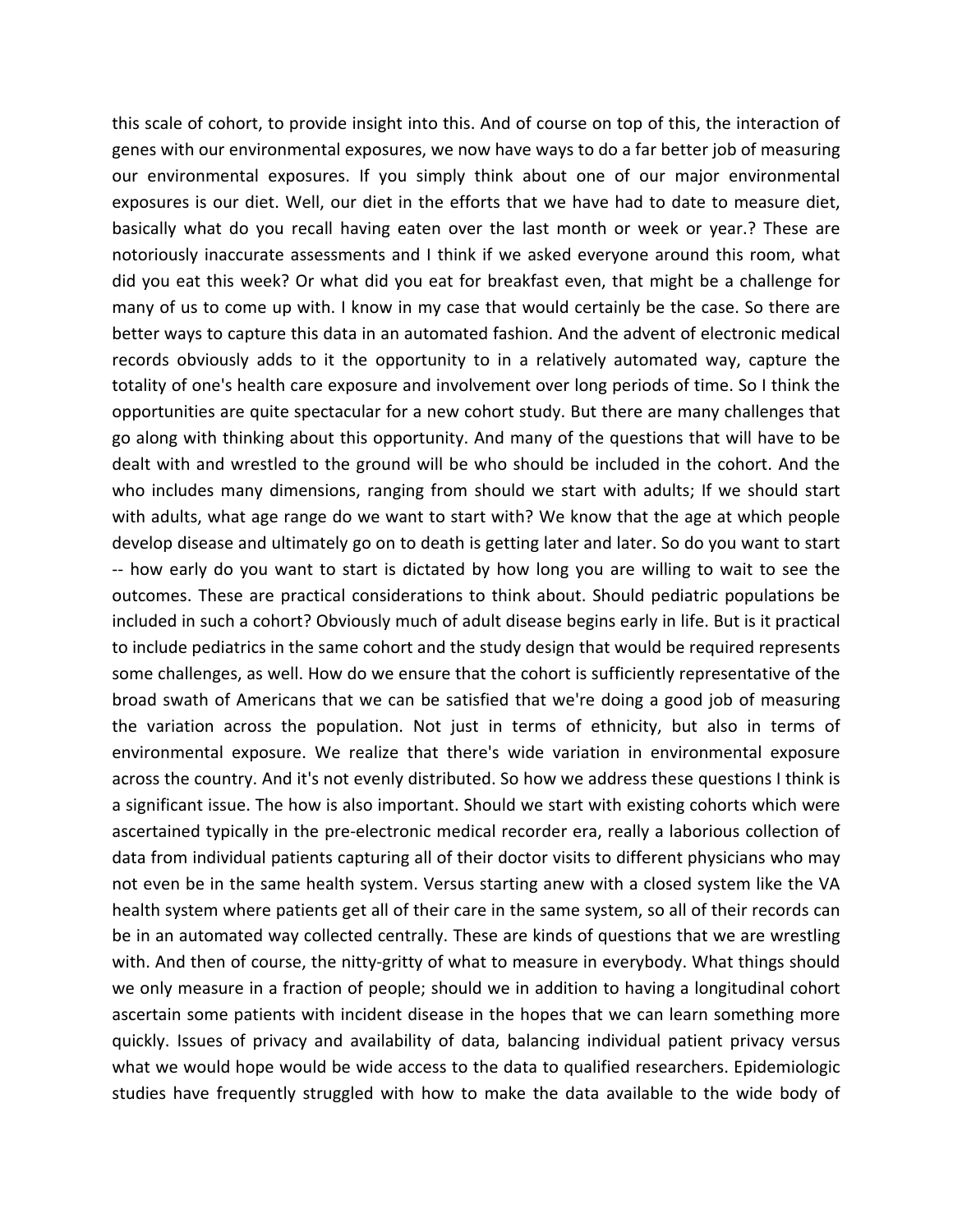researchers who might bring something unique to the table. And these are obviously challenges as we think about going forward. So the process that we have undertaken since starting in February has been to bring together a group of experts. I'm co-chairing this group with Kathy Hudson from NIH and Patrick Lake from Duke. And we've been able I think ‐‐ we've been quite fortunate that virtually everybody we have asked to join the Working Group has joined. It's a spectacular group from both academia and industry, and a very high-level group. We have convened a series of meetings that are going over specific issues such as what's the cohort design going to be, what are the measurements going to be. How do we capture Electronic Health Records and how do we make sure that the data that comes in Electronic Health Records is actually usable for the kinds of research that we want. As you may know the most frequently used Electronic Health Record is largely built for purposes of ensuring billing compliance and that the maximum billing is achieved. It's not built as a health record per se in trying to figure out how we capture this data well is a major challenge. So, and as Tania indicated, we're on a very short timeline. The goal is to report out to the Advisory Committee to the NIH Director in September. So we've got our work cut out for us. But I'm optimistic that we're on track.

>>ERIC LANDER: So we'll turn to Todd Golub, as I mentioned chairs the Board of Scientific Advisors to the National Cancer Institute.

>> TODD GOLUB: Thank you for the invitation to be here today. In contrast to what Rick focused his comments on which was using precision medicine as a way to think about risk for developing future disease, the efforts in cancer precision medicine at the moment are focused primarily on optimizing treatment. And so a vision for cancer precision medicine looks something like this; a patient comes to the oncologist and the genome of the tumor is analyzed and the mutations in the genome that are observed in the tumor are read out and then used to guide the optimal selection of drugs for that particular patient. Is there any reason to believe that such a thing would actually work? I think as Tania mentioned, there are actually now a number of examples, subtypes of leukemia, subtypes of lung cancer, now major subtype of melanoma which was previously thought to be completely intractable using this genome guided precision medicine approach to cancer is leading to substantial benefits for patients. Most patients not yet cured, but clearly on a path to a completely different paradigm for how to treat cancer patients for the future. So there's reason to be encouraged. But it's reasonable to also ask, are we close to this being routine for all patients benefiting from a precision medicine approach? And here I think the honest answer has to be no. For most patients today, this approach is not practical. It's not that it's too difficult to decode the genome in the tumors. That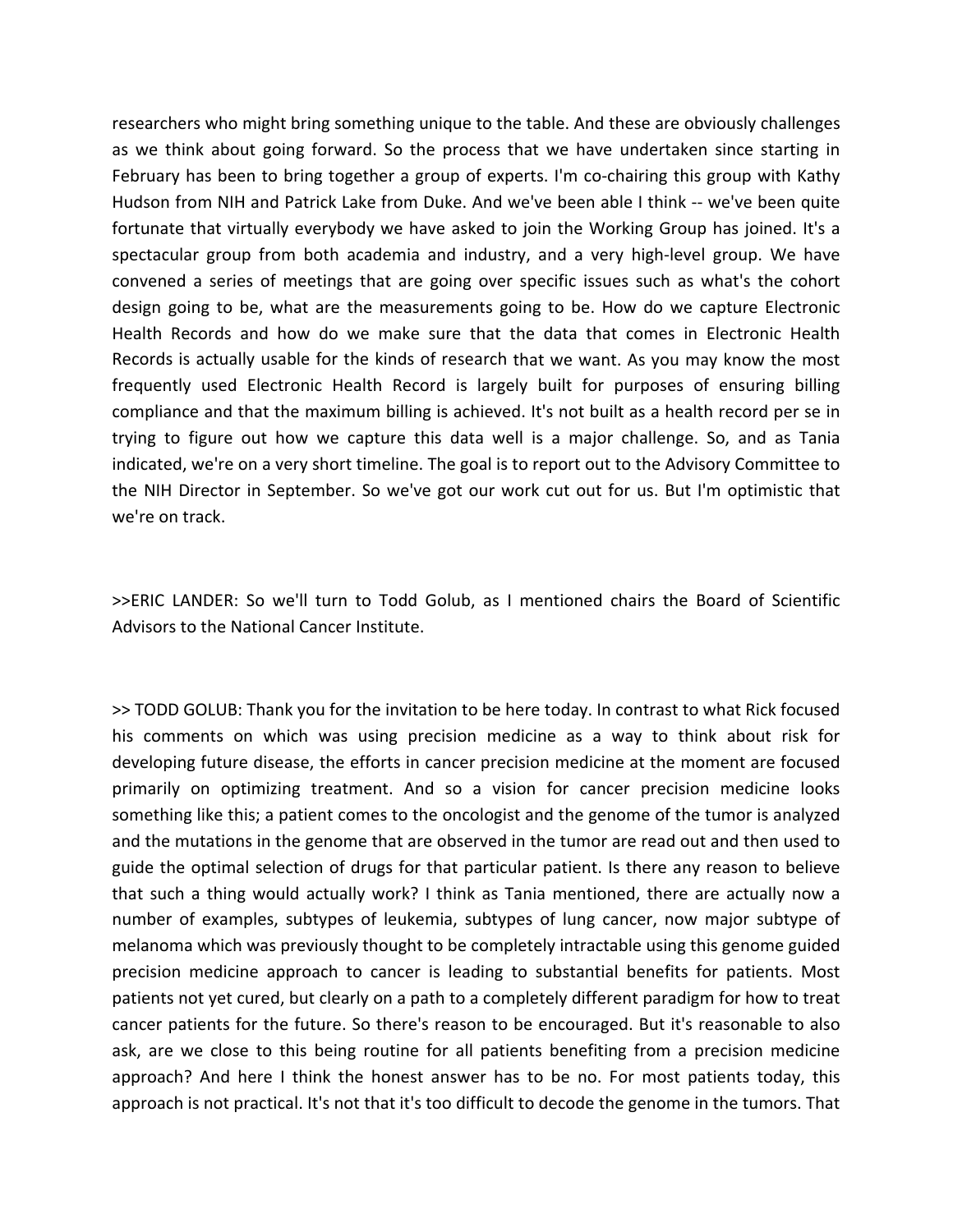may have been difficult a half dozen years ago. But now this has been made quite routine with advances in genome sequencing technologies and computational approaches. But rather, when we can read the mutations of the tumors, we either don't know what treatment approaches would be most beneficial, or we know what they might be but the drugs don't actually exist. So I would like to mention three what I think are significant barriers to the full realization of a cancer precision medicine vision. One, we need a way to learn from the world's clinical precision medicine experience. If a patient today is treated in a particular way, and responds or doesn't respond, there's not really an effective way to know what mutations in the tumor explain that response or a lack of a response. Because there are many mutations in the tumor, any one of which or a combination of which could explain that response. And so what we need to be able to do is to aggregate the data across many patients across the country and ideally the world to make these correlations between particular genomic abnormalities and responses to particular treatment, and we don't have a mechanism to do that and I think that will be critical for the future of precision medicine that will require building an infrastructure to make it possible, and also working on our culture of sharing patient's genomic information and clinical information in a way that respects patient privacy. Just ‐‐ it's likely that as many as 100,000 patients in the United States alone will have their genomes analyzed, their cancer genomes analyzed in some form over the year ahead. But few of those will be available to form a learning system. Two, we need to discover all the cancer dependencies and relate them to the genome. What I mean by dependencies is that we know that tumors have particular vulnerabilities, some people call them Achilles heels, that's therapeutic opportunities particular proteins in the cancer cell which if inhibited will cause the tumor cell to die. We need to know what all of those are and be able to relate those to the cancer genome. This just a couple of years ago wasn't even feasible to imagine such an experiment. But it's now possible with new methods in genome editing and other laboratory approaches to make a complete dependency map that would allow researchers and ultimately oncologists to be able to read off the cancer genome. And from that genome, infer what are the therapeutic approaches to take. This ‐‐ you can think of this kind of by analogy is that many normal cells have a belt and suspenders kind of approach to survival. And in the process of creating a tumor, the mutations that cause the tumor often disable the belt, leaving the suspenders as a vulnerability in the cancer cell not in a normal cell so that's a therapeutic approach and there are now systematic ways to discover those particular vulnerabilities and we need to have that complete map for precision medicine to really play out. The last hurdle I would think of for the long-term success of cancer precision medicine is that we need healthy drug discovery ecosystem, and by that I mean that we need to have an appropriate match between the therapeutic needs that are encoded by the cancer genome, and drugs that are available. At the moment it's only the minority of those fantastic therapeutic targets that the cancer genome is telling us are important that we actually have drugs for. They tend to fall into a particular class of drugs that are readily approachable by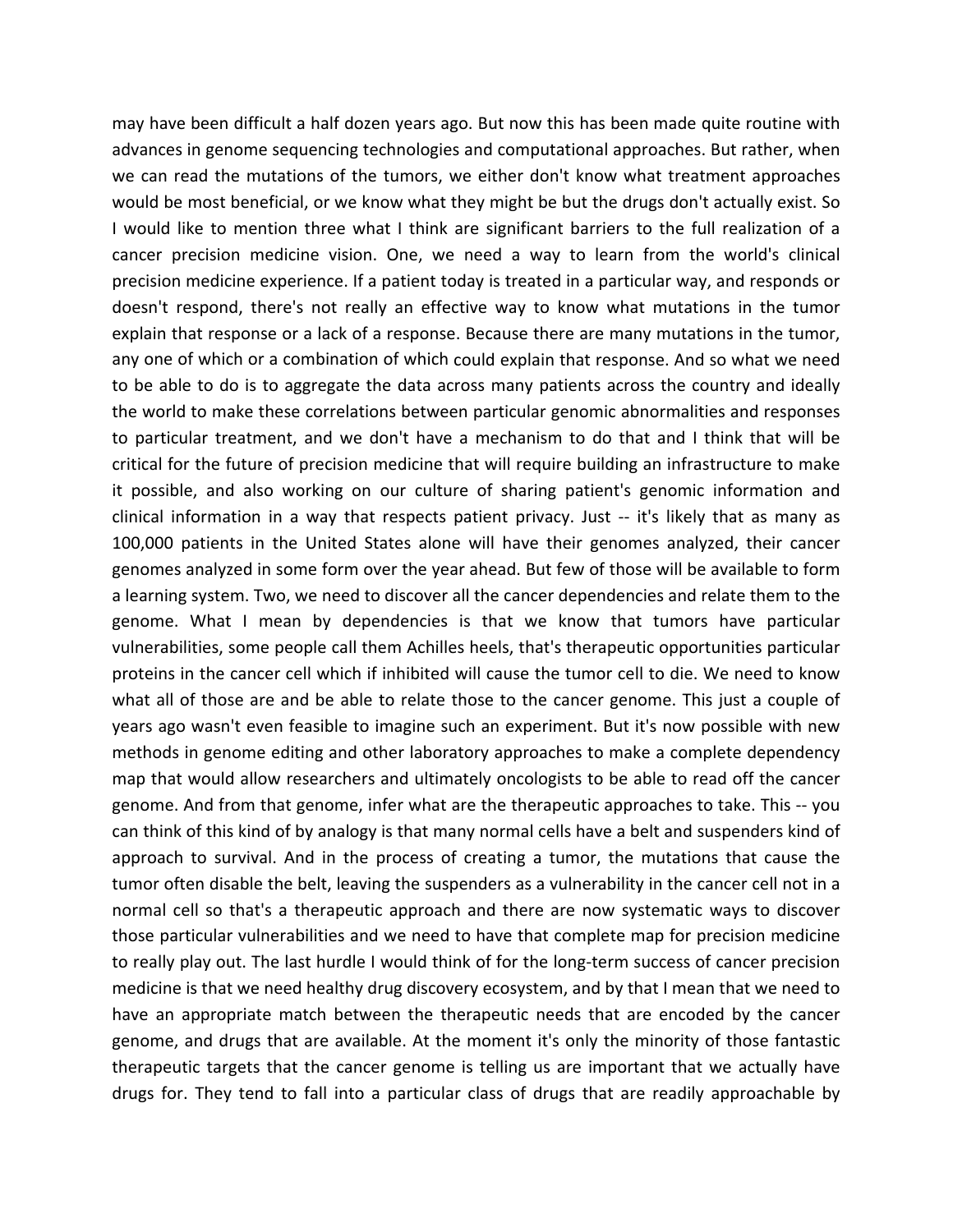standard approaches. Classes of proteins called kinases for example. The industry knows how to make kinase inhibitors well so much of the biopharmaceutical agency making cancer drugs focuses on this class. But unfortunately kinase mutations only represent a minor fraction of the cancer genome and we need to figure out how to address the rest. Otherwise, even if we do a brilliant job at making the decoding of tumor genomes routine, sharing all of the information, and understanding the biological implications, if we don't have the right drugs to match, we will have a problem. And so this will require investment in the earliest approaches to drug discovery, including innovative new methods to make it possible to attract those undrugable targets. So in summary I'm enormously optimistic about the prospects for cancer precision medicine. We clearly should not wait for all of these challenges to be solved and perfected before moving down the road. We need to learn as we go. But I think it's fair to say there's still significant work to be done.

>> ERIC LANDER: We'll turn last to George Yancopoulos from Regeneron.

>> GEORGE YANCOPOULOS: Well, it's an honor to be here discussing the exciting potential for the recently announced Presidential Precision Medicine Initiative. I think we all share the dream. Sorry; I guess -- I don't know what's wrong with the slides. We all share the dream about the Precision Medicine Initiative. And what I think the dream entails is what you heard about already. That we can start with the genome and with our genes and we can develop a dramatically new way to promote health and to fight disease. The dreams that we can use, the genome for better prognosis to better predict health risks. Earlier and more precisely. We also help to use the genome to better discriminate between related disease states and appropriately deliver more precise treatments, the right treatment for the right patients. And perhaps most exciting to us as a biopharmaceutical company and related to what Todd was just telling us about, it's to bring important new medicines to patients in need. So the dream is to find genes using the genome, that either cause or predict disease. And then develop new therapeutics based on these genetically defined drug targets. That's the dream. So I guess I was invited to extend this virtual dream into the real world for you. And to tell you that it can indeed lead to major successes. We were perhaps the first company that was based on using the earliest versions of so‐called genomics technologies. And it's now the major focus of our company. And this focus in using these approaches have helped us become one of the most successful biopharmaceutical companies of the last five years. Not only in terms of company growth and jobs creation, but most importantly in terms of bringing important new medicines to patients in need. That's what we do. And in terms of our efforts, as I will describe, we have already begun to show that the dream of the large scale Precision Medicine Initiative is real. As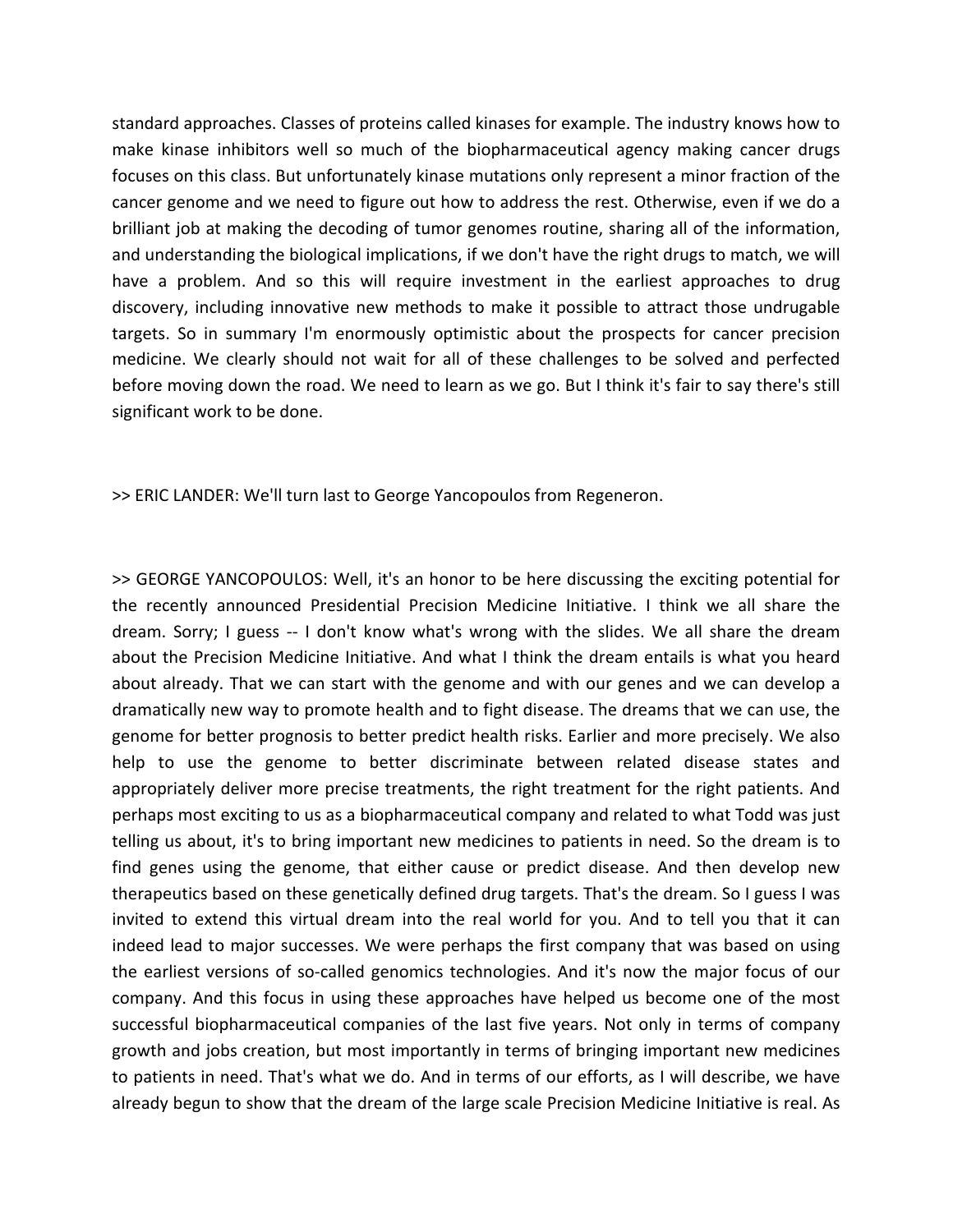we have already started a very related and relevant effort involving a collaboration between our company and a very forward thinking health care system known as Geisinger Health Systems and I think many who are involved in this process feel that our collaboration with Geisinger can serve as a useful model here for the PMI and perhaps can somehow be incorporated into this NIH effort. Now, the new thing about the PMI that we're talking about is simply scale and speed. We know it works. There's nothing really new about the fundamentals. The fundamentals work. The reasons we are such believers is we were among the earliest users of the earliest versions of genomics technologies using all the same principles, but just much more laborious approaches that took a lot longer, and they worked essentially proving that with more speed and more scale, we'll only get more successes. Our efforts in a rare genetics disease known as CAPs involving collaborations with major human geneticists and academia such as Dan Kastner with NIH and Hal Hoffman with University of California at San Diego, was perhaps one of the first successful examples of developing a biological therapy starting with major human, starting with human genetics data. It's very analogous to the story you heard from Tania and Rick about Cystic Fibrosis, but in this case we brought forth not a small molecule artificial chemical as the drug, but a biologics therapy starting with our own human genome to treat a human genetics disease. And I think that really exemplifies the dream. But one of the biggest stories that we have also been involved in that a lot of people point to as showing how successful this whole thing can be if it's just further scaled is the so-called PCSK 9 story for hypercholesterolemia and cardiovascular disease. It has let us and another company called Amgen to a near term possible treatment for hypercholesterolemia and cardiovascular disease for patients who do not appropriately respond enough to existing drugs such as the statins and in this particular case, it's almost the flip side, but just as important in terms of precision medicine. Gene mutation seen in a few can lead to a therapy that can treat millions or maybe everybody. So the PCSK9 is a great story starting with the gene, and over the course of a number of years, going from that gene to eventually modeling the disease in animals, to eventually developing a biologics based therapy which has shown very impressive efficacy in late stage Phase III studies for both lowering cholesterol and potentially even improving cardiovascular risk. Our data as well as Amgen's in many ways are both quite supportive of this idea, and both of these drugs are going to be evaluated for potential approval this summer by the FDA, showing that these approaches work. As I said, the only major difference from what we're talking about is these prior successes, they are based on the same principles. It's just simply size, speed, and scale that we're talking about. And in terms of this, because we were such believers we a couple of years ago initiated a foundational collaboration, the first of its kind between the leading biopharmaceutical company and a leading health care provider. We have to admit that in this effort, while we like and appreciate what we bring to the table, we think what's most important and unique is the patient resources provided here by Geisinger. It's really the most critical and unique resource; it's a very special patient health system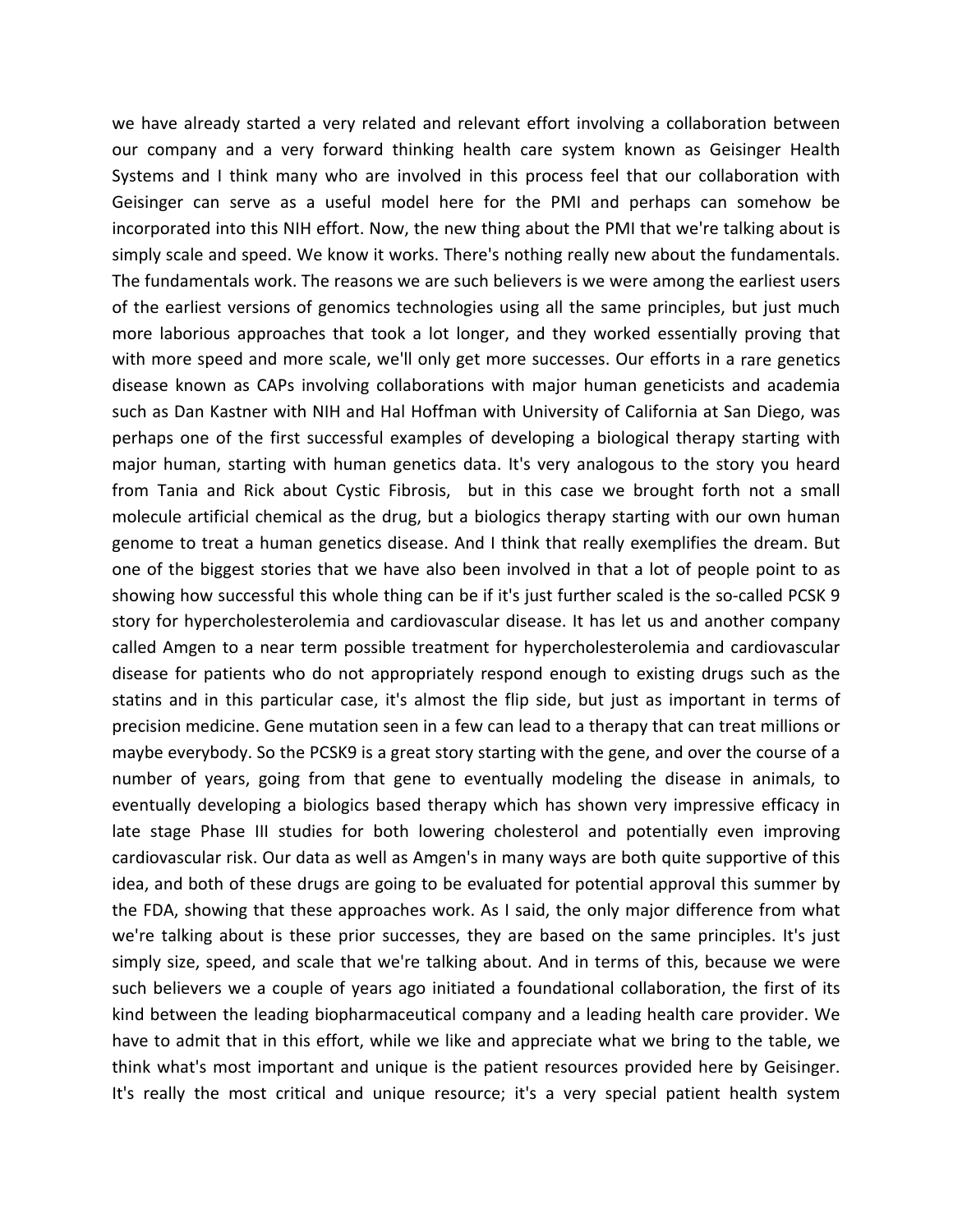involving more than 2.5 million people with cradle to grave records, in many cases across multiple family generations. And most importantly, as you already heard from Rick and others here, most records, most cohorts haven't been based on electric health records that can be digitalized and searched and used as big data. Luckily, and the reason we went to them and chose them to be our partners is they were the first major health system that focused on Electronic Health Records in the early 1990s, and we believe they have the best-in-class and also the best in the field of clinical informatics. So our combined goal with Geisinger was to first build the world's most comprehensive genotype/ phenotype resource combining de‐identified genomic and clinical data from over a quarter million people to aid drug development and genomic medicine, totally analogous to what we're talking about here in terms of the Presidential Precision Medicine Initiative. And then the goal is to turn the genomic data into medically actionable information by translating these genetic discoveries into improved patient outcomes in therapeutics just as we did slowly before, we now just hope to amplify and do this on a larger, faster scale. We brought a lot of the upfront technology in terms of scalability and so forth, one reason we were able to do this so fast is believe it or not we build this on the backs of a very related effort we did in laboratory mice over 15 years ago, which really set us up to be able to do exactly the same thing in humans nowadays. So we really have very impressive technologies for speed and automation, but the most important aspect of the collaborations is who we are working with and who we are sequencing with, and the unique advantages of the Geisinger database; they are really we believe the right population for us. We have a collective effort with them to engage their people as volunteers and participants, and our ability to engage with them has been astonishing to me. We have already consented just in the year and a half that we have been operational over 80,000 patients to date. We have greater than 90% consent rates, with a broad consent for research and data sharing. These people want to be involved, volunteer participants and contribute to the common good. From these we have already acquired over 50,000 samples for genomic analysis of which we have already sequenced 40,000 individuals. The numbers have truly exceeded our hopes and expectations. And it looks like we are on target to have done 100,000 people by the end of year. A really astonishing number. The types of consentive people include not only unselected populations suffering from all sorts of the diseases that are of interest to all of us, such as Alzheimer's and Parkinson's, to cancer and cardiovascular disease, but specific subgroups of interesting populations, such as very detailed characterizations of people who have undergone very extensive heart analyses following cardiac catheterization, or enormous numbers of people who have undergone bariatric surgery for morbid obesity, one of the largest such populations in the world. So the real key differentiator is Geisinger is the world's largest largitudinal live population in which iterative callback phenotyping and sample collection are already operationalized, and already linked to detailed long‐term electronic health records which makes this I think a really unbelievable opportunity. This slide just summarizes the wealth of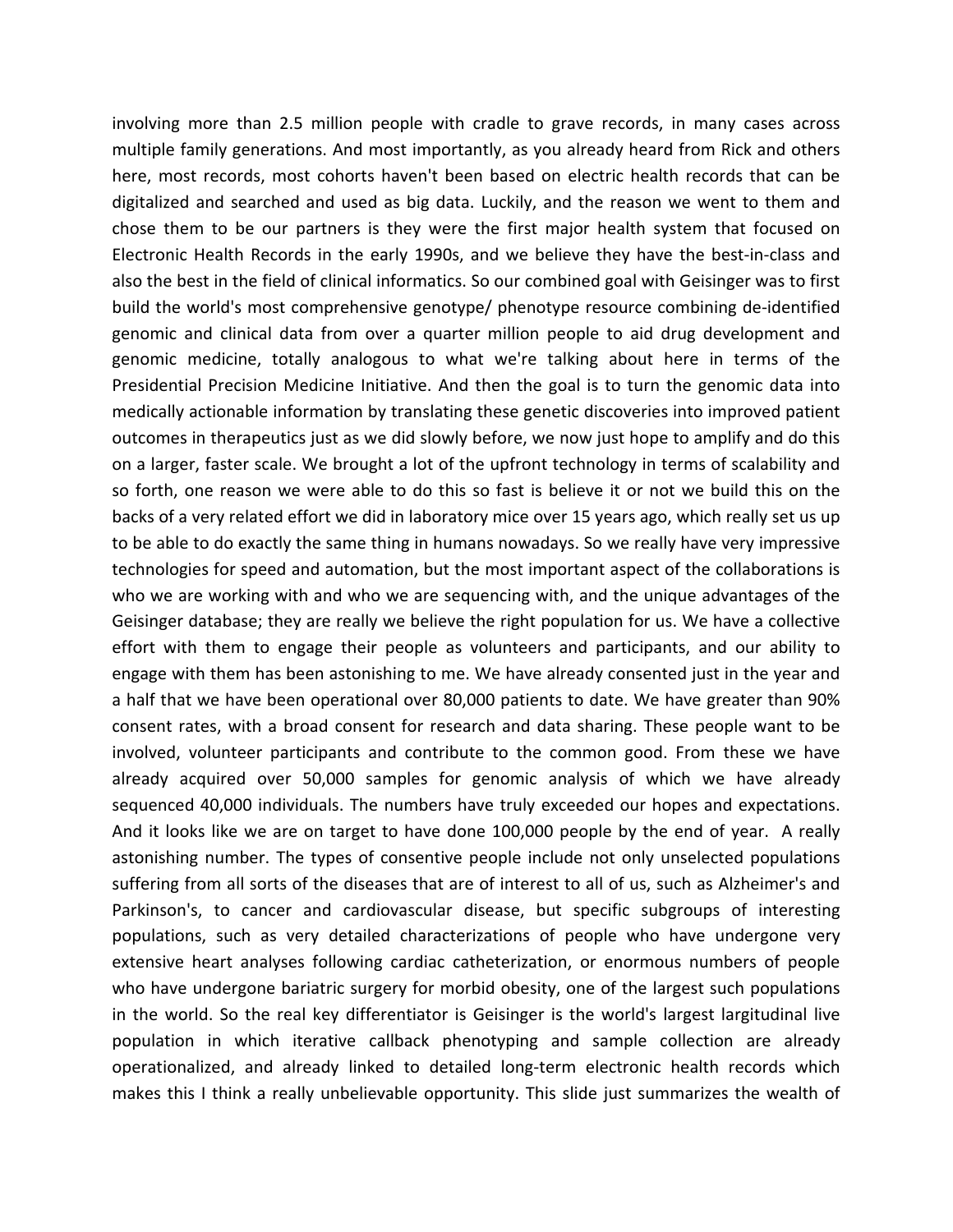data. Every lab value, every characterization that you would want many times measured per year for individual patients. Almost every disease that you want represented in thousands of patients already in the populations looked at. And this slide here just shows the value of having in-depth longitudinal health records. This just shows a single patient typical in their population, studies over almost 20 years longitudinal readings for their lipids, their triglycerides their body weight and so forth, imposed upon these long-term records, an important medical intervention ‐ gastric bypass. We can see how everything responds to the medical intervention, whether things get better or not, and then we can relate it to the gene, and understand why in one particular case the patient might have had a good response to the intervention and in another case not. Because we have 20 years of records on that patient. And we can follow them and see how they respond. So the other I think important thing for all of you to realize is not only did we start the data gathering and so forth and putting this all together. But it's already started to produce I think very impressive and important insights that can make differences for us. I should mention the company deCODE Genetics headed by Kari Stefansson. They are really the pioneers in this field, this whole area. They did a very important effort in Iceland essentially to try to sequence the entire Icelandic population. We can talk about details of that later. They just had a series of monumental papers published in a nature journal highlighting some of their key findings, but one of the key things they focus on are what are known as human knockouts, people knocked out for individual genes. Also known as LOF or loss of function anneals. Our stories we already told you about the CAPS story the rare disease the PCSK9 this can lead to a treatment benefiting millions of patients suffering from cardiovascular disease all started with these sorts of human knockout stories. Well the numbers in our population today, just the interim analysis of our first 31,000 patients, shows staggering numbers particularly in comparison to the previous standard. In an interim analysis of the first 31,000 people we saw or sequenced, we see more than 25 times as many human knockouts as in the Icelandic population. While they in Iceland found knockouts for only about a quarter of all of the genes in the genome, we are already exceeding loss of functional anneals for more than 90% of the genes in the genome. That means we get insight on almost every gene in the genome for human beings. And while deCODE had homozygous knockouts in only about 1,000 genes, we already see and we are just getting started homozygous knockouts for over 2,500 genes . That is over 10% of the genome already. We are just getting started. This slide in the circles tries to actually slow a drawn‐ to‐ scale representation of the total number of knockouts in deCODE, that's the small circle, and what we have just already seen in our first 31,000 patients. We have already seen more than half of the knockouts that they saw; they only have seen 2% of the knockouts that we have. And the important point is they have already saturated their population. We are just getting started. We think this is very exciting. And it's working. All of these human knockouts and so forth have already led us to find, for example, in any particular field almost all of the known lipid genes that have been previously associated with human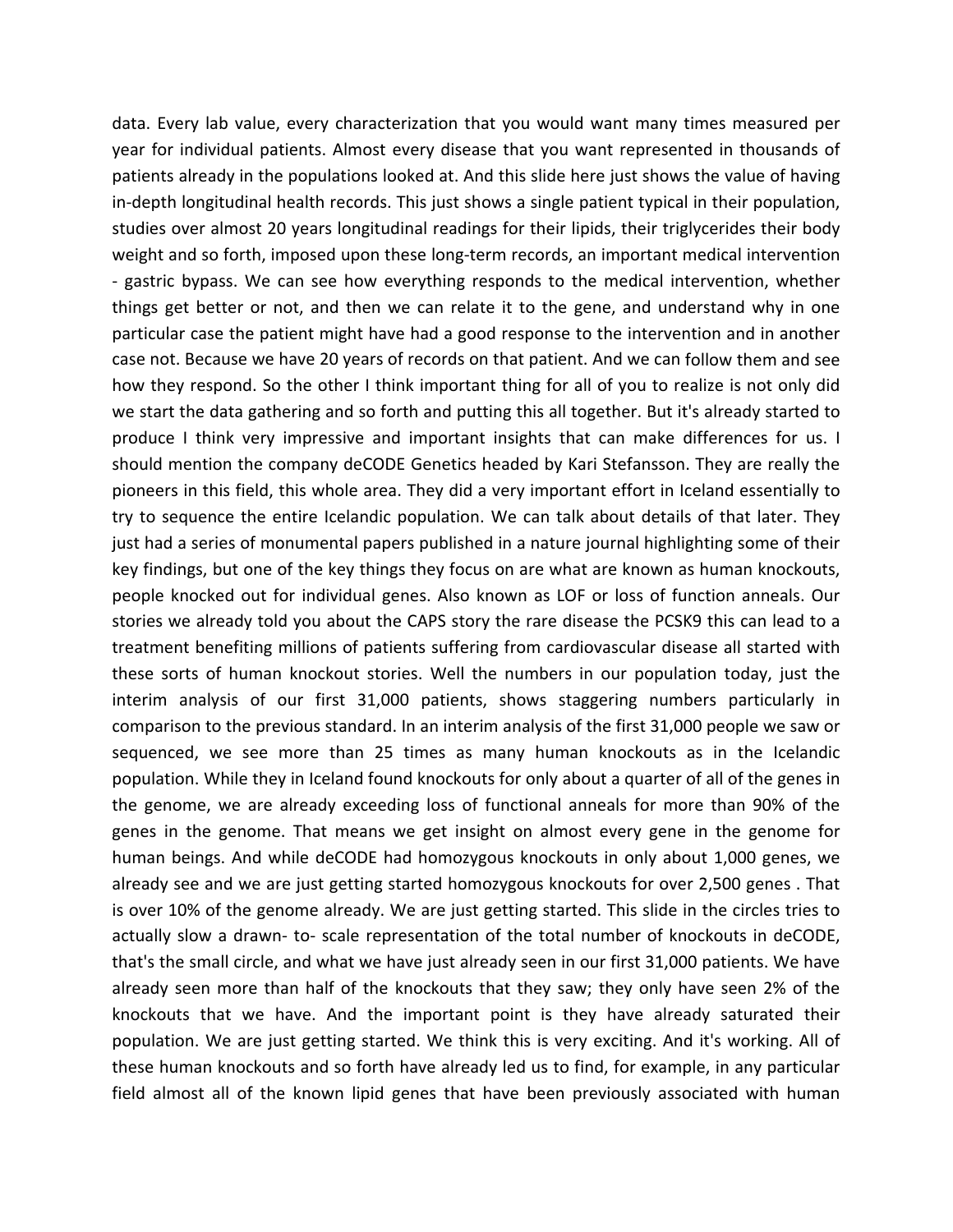disease. Just in the first 31,000 patients. Everything that's been done for the last 20, 30 years, we have been able to reproduce and then we've been able to get even more genes, new candidates. So for example, we have a new gene that in certain patients it needs, seems to be associated with about a 25 to 50% increase in their baseline cholesterol levels. And it's associated with the corresponding increase in their risk for cardiovascular disease. This is exactly what we're all talking about. And just to end, we can do the same thing. We can find ‐‐ we can start with rare mutations and rare patients. Look at them in the whole population and see where the common variance around contributed to disease in all of us. So we start with rare patients, rare markers and extend them. So my only point is from our perspective, the Precision Medicine Initiative dream is not only alive and well but it's already being turned into reality. We believe that the Regeneron collaboration will serve as a model that's already up and working and yielding results, and perhaps we can even find a way to include it and allow it to help jump start the Presidential initiative.

>> ERIC LANDER: Fantastic. Let me thank the panel for the range of presentations here. We really got a whole swath of the Precision Medicine Initiative. PCAST tends to ‐‐ they put up flags when they have questions. I already see several coming up, and I think we can cover anything from some of the fundamental assumptions here to how the Federal planning is going, to what more maybe needs to be done on cancer, to what's going on in industry. I saw Craig, Susan, Jim Gates, and maybe other flags will come up. Craig.

>> CRAIG MUNDIE: Thanks Eric. Thank you everyone. I had a chance myself in the last year to participate in a trial related to some of this. The only difference between the one I was in and to some extent the framing of the presentation today, although George is a little different, is we thought about this as precision wellness. We were not looking at people who had disease. We were looking at people who didn't. Or didn't think they did. Some of the things that were interesting and I offer for your comment, we only did 107 people in the year, and still we found a remarkable number of interesting things. Almost all of the people in the trial had some actionable thing that came from this type of analysis, not in the sense of classical disease intervention, but more in the preventative sense. One of the things we kept being reminded of as we did this was that because it's all about precision medicine and that's sort of N of 1, there's still a lot of framing of this is I'll say more classic epidemiological. Why a million is sort of one question that comes to mind. Then as Rick said we don't even know how to make up what should be in the million. I would tell you it would be interesting to think we might learn more faster by putting together 100 trials of 100 that when we weren't trying to be so careful about this. Because so much of this turns out to be the individual variance. And that that's what the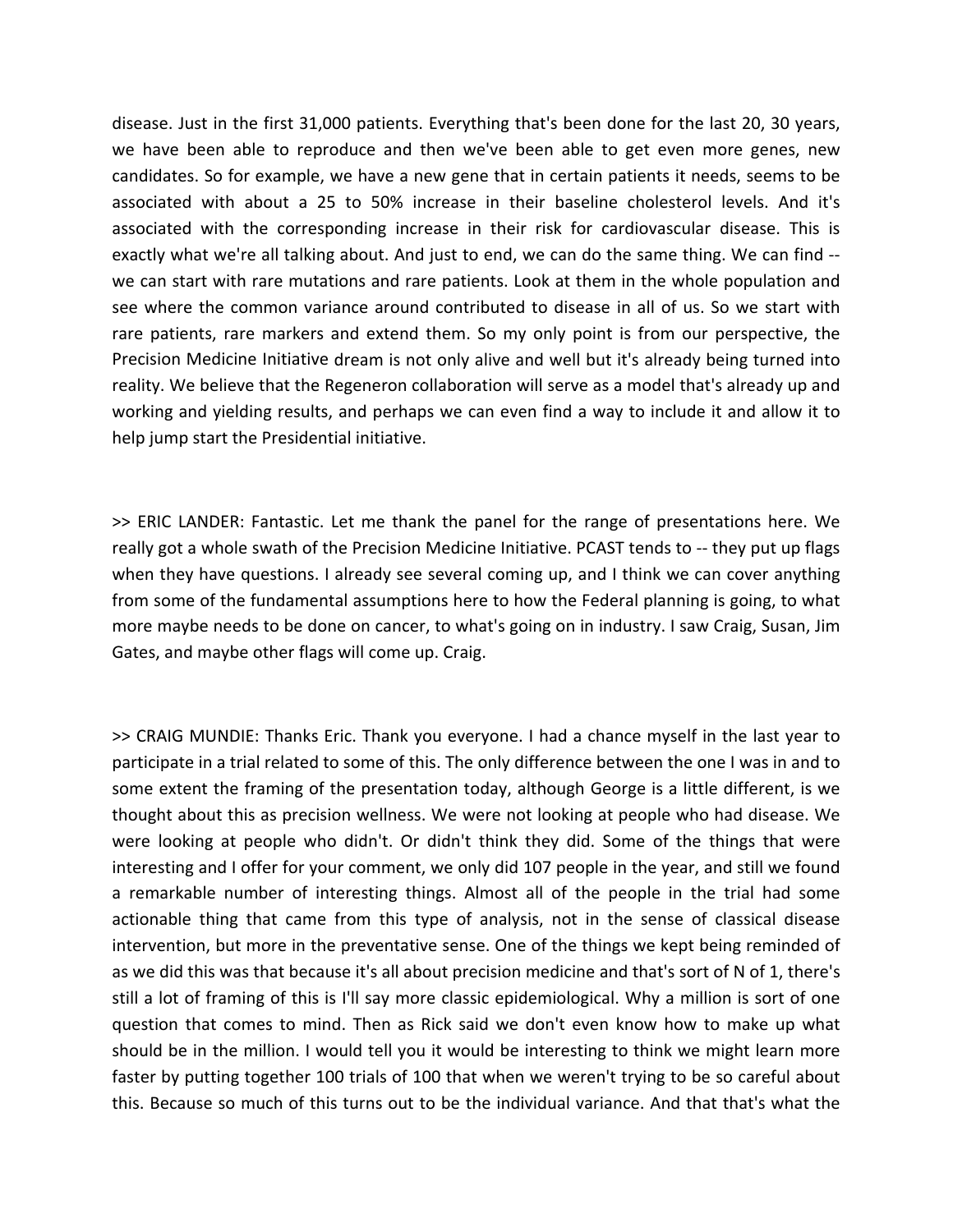essence of precision medicine is going to be about anyway. And then the last thing is even in Tania's overview you said well what we want to solve is cancer. I mean we obviously want to solve other things. But a lot of the talk is about cancer. Which you can say is one of the harder ones. And it seems like there's a lot of low hanging fruit, particularly if you focus on this wellness and prevention aspect as opposed to just precision curative. And so I would love to hear everybody's thoughts about, are we still sort of wrapped up in classical thinking of high scale things when in fact a number of even lower scale things might yield a lot. George's comments about well 31,000 it's not close to a million. But wow you've seen quite a bit of stuff, and if it's actionable, can we get the country moving sooner on a wider range of low hanging fruit preventative tasks.

>> RICHARD LIFTON: I'll jump in there, and I think your points are very apt. In fact I think many of us of the scientists in this room have taken precisely this approach of looking for the extreme outliers in the population who have particularly unusual forms of disease to try to identify genes and pathways that underlie extreme forms of disease, and then hope that we can go into the general population and apply those lessons. I think the ‐‐ one of the motivations for a larger cohort is specifically to try to identify pre- clinical biomarkers in addition to genetic factors. We're not very good at integrating gene by environment just from the identifying people who have interesting traits, and then trying to decide if they have that trait, identify the genes that contribute to them, that may not help us get very far in identifying what the key environmental interactors are that might be driving the disease in conjunction with the genetics. And I think that's one of the major justifications for doing a longitudinal cohort rather than simply as many of us in this field are doing, are taking a chunk of patients with each individual disease. And that work is clearly going to happen much faster than these longitudinal cohort studies are. So I think the major justification in my mind for the longitudinal cohort is to try to link environmental exposure, other metabolites in addition to the genomics, to the preclinical risk of disease.

>> GEORGE YANCOPOULOS: So I really have to jump in here because we do this all the time. We totally agree that there's a value to what Rick and you are talking about which is very rare, even a single patient with a very, very big affect. We only might need one person to show that, hey, a gene causes morbid obesity. Or protects against some type of disease. On the other hand, what you need to do is then query that against the whole population. And so we do this all the time. We start with the family for example that has morbid obesity, a single child at the age of eight who weighs over 250 pounds. And we find that mutation. But then the next question is how relevant is it across the entire population? Well then we find much more common mutations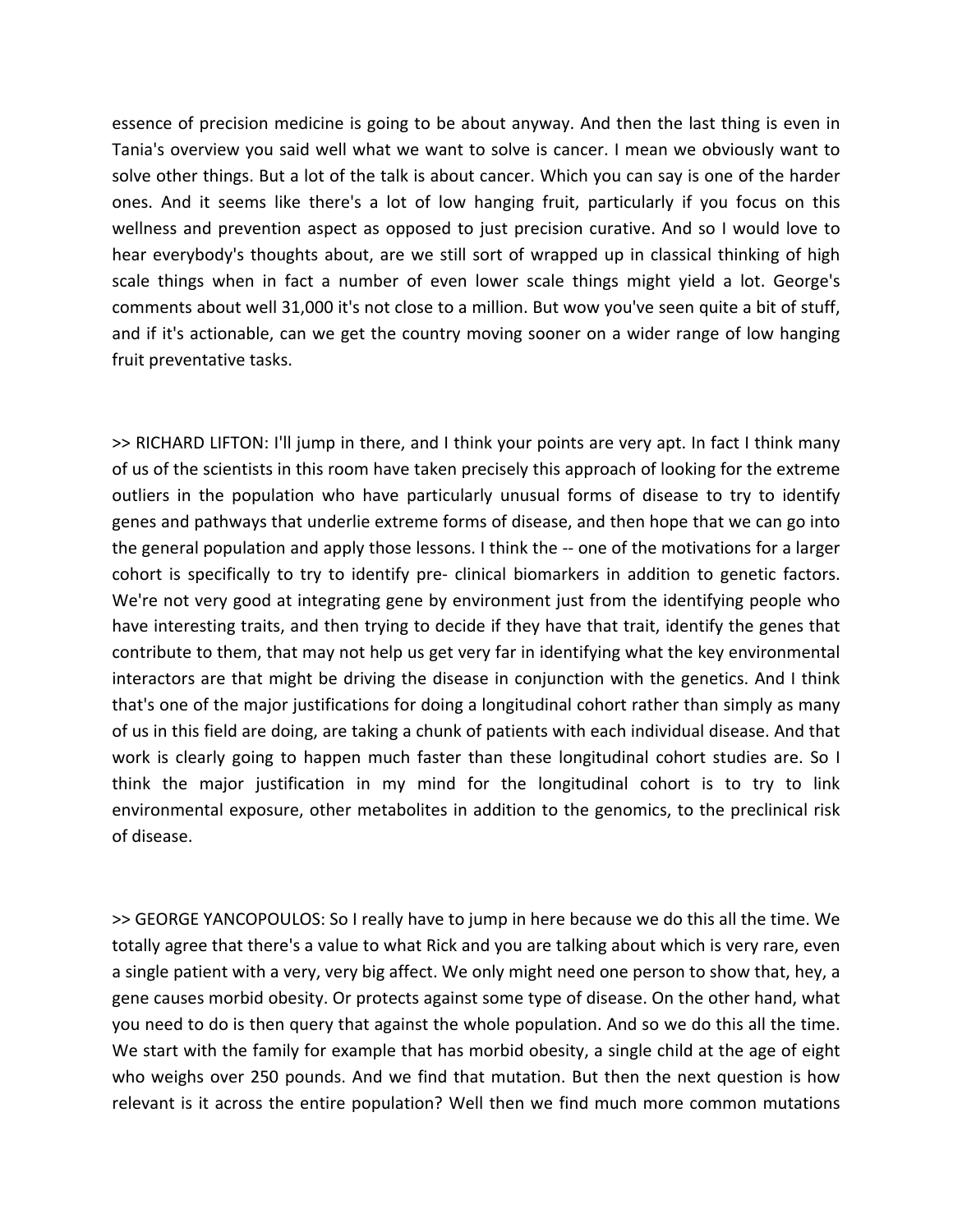that go up and down in the whole population. So some mutations result in people being on average 20 pounds lower in weight and other 20 pounds higher in weight. You wouldn't be able to pick it up in single patients because 20 pounds difference in weight gets lost in the statistical noise. So the power is to go from and combine both approaches. What I think agreeing with what Rick said is that this is one thing that a lot of individual scientists, academics, researchers should do; find individual interesting stories and so forth. But then they are going to need a common resource, a common database, to compare it to, and understand the general relevance. And I think this is the dream here, this is something that could be provided that one individual who finds, a scientist who finds one big effect, how relevant is it in the general population, and they don't have to create that over and over again.

>> ERIC LANDER: I'm going to jump to Susan because I know we have limited time and another session to go. Susan.

>> SUSAN GRAHAM: So I had two questions. And the first one was the same one that Craig asked about the nature of the collection you're doing. But it seems to me there are also ethical issues related to this whole project. I love this project. You said you're thinking about including children. For perfectly understandable reasons. But children don't give their own informed consent. Their parents give it. And there's certainly a possibility that when those children reach maturity, they take their marbles and go home. They don't want to participate. So my question about that is how useful would it be to have included them for up to 20 years. 21 years, 18 years, whatever it is, if you then lose them. And the other side ‐‐ the other part of the ethical issue, which is not original with me, is the fact that you're likely to discover in your preclinical work the strong possibility of disease for which we don't have treatment, and my question is, is that part of this project to deal with these ethical issues.

>> RICHARD LIFTON: Thank you, I think these are both very important questions. I'll make the first point that one of the goals that I think we can articulate in this project is actually quite analogous to genomics. If I want to interpret my own genome, the best way to do that is in the context of as many other genomes as I can get data for. The same I think is clearly going to be true for clinical medicine. And we currently are in a mode where we're somewhat obsessed on the privacy side, which I think there are very good reasons to be concerned with privacy. But if we can get to a point where we recognize that the best way to interpret my own health care data is in the context of a million other people's health care data, I think the benefits that will come from that are very important. And figuring out how to balance the important privacy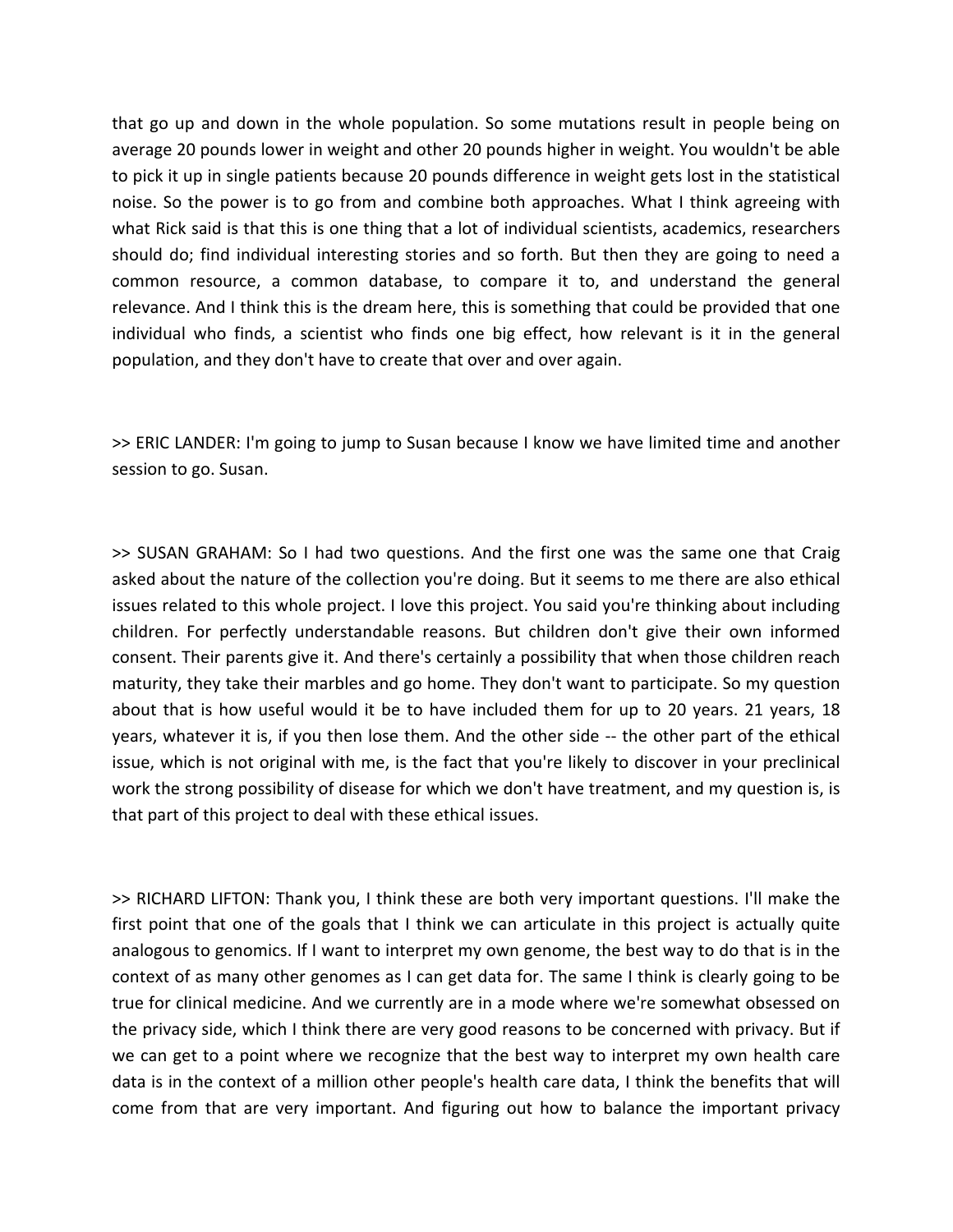issues versus the public goods issue is something that I think this project will enable us to both articulate, explore, and demonstrate the utility there of. On the pediatric side, I think it's a very important element. And it's certainly possible that - and one of the goals of this project is to have the ability -- certainly anyone can opt out of the project at any time. And children obviously will have ‐‐ will be particularly sensitive to this issue. And it's an open question as to how long we envision the project continuing. As to what the contribution will be. And how much of a signal can we get early in life. For example, lead exposure in the first five years of life, that may have profound implications in adulthood. But if we never measure it in the critical period for development, we may never have the ability to understand what happens later in life. So clearly complicated and complex issues. A lot of dimensions to consider.

>> ERIC LANDER: Great. Jim Gates you had your flag up, but signaling your question was similar. Did that fully cover your question? Excellent. Well we have a moment or two but we'll need to end in a bit. I wanted to press you guys on the difference between the million person cohort and the cancer effort. Because right now the million person cohort is an extremely large effort that's going to go over the course of ‐‐ well it's going to have to be at least a decade and probably two to really fulfill the promise that you're talking about. The cancer component right now is a more limited component. And I'm curious if there are discussions that are going on you know as part of the NIH's thinking broadly, NIH including NCI. As well as the scope of the cancer component might be profitably broadened to be able to ‐‐ the vision ‐‐ hit the vision that Todd was describing. I don't know if Rick or Todd or George who I think also would have opinions on this want to comment.

>>TODD GOLUB: I'm not in a position to speak for NCI but for the same reasons Rick articulated, the interpretation of a patients cancer genome is best done in the context of many patient's cancer genomes. So the faster we can accumulate a large collection of such genomes and relate them to clinical response and have those data analyzable together, the faster we will make progress. So personally I think we are being a little too timid in the pace at which we're generating and aggregating these data, and then on the cancer side we would benefit from moving more boldly.

>> RICHARD LIFTON: I do think it's worth noting that the reason the two projects seem so different is because we're so far advanced in cancer compared to every other disease that we're thinking about, except for individual mendelian single gene traits, and one of the reasons is cancer is one of the few diseases where we rarely get the disease tissue and know we're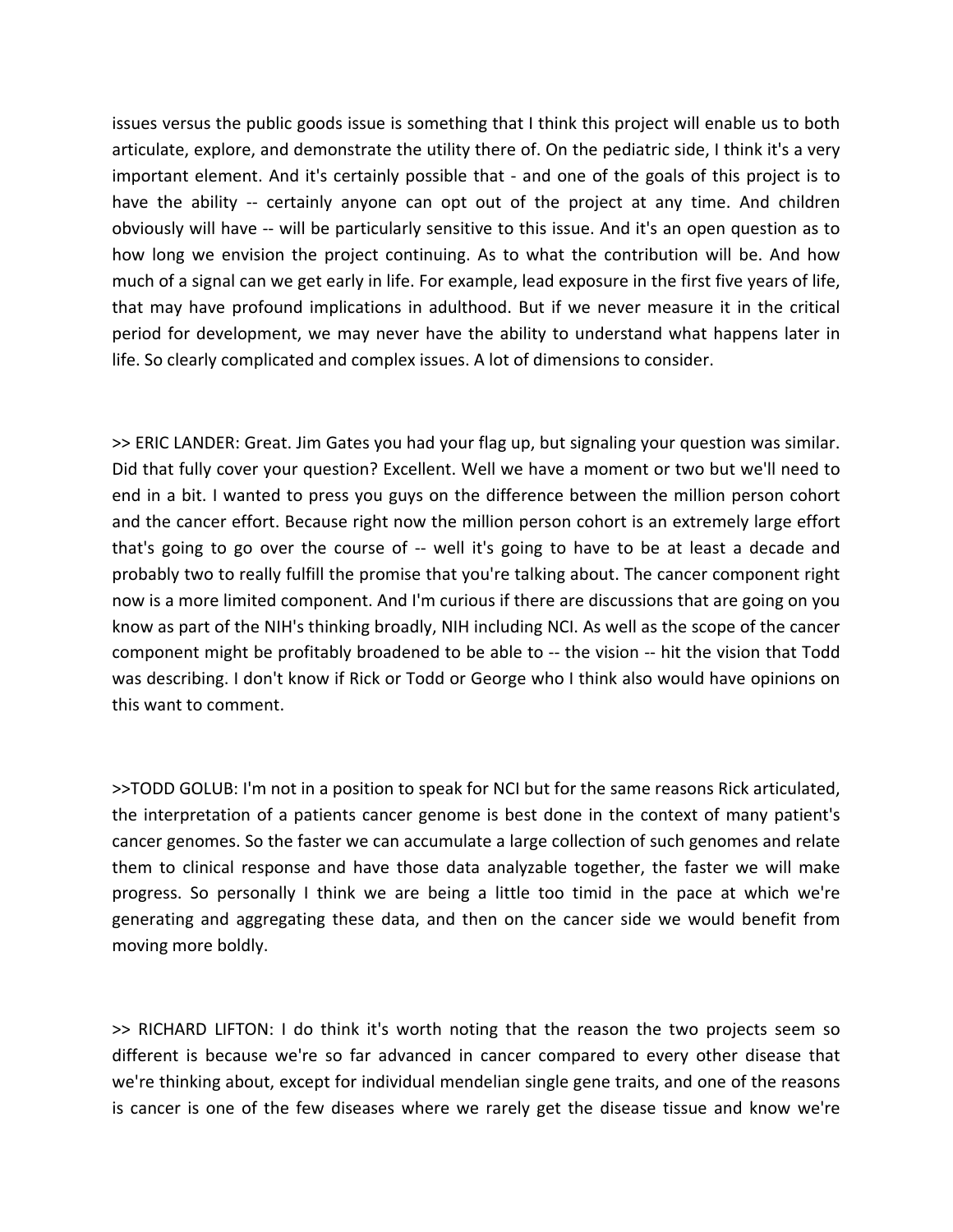actually looking at the disease tissue itself. When we have patients with diabetes, we don't do muscle or pancreatic biopsies we don't get the tissue that we think is driving the disease so cancer has been a spectacular example of when you measure the right things in the right tissues, you learn about disease causation, and I think this is really critical in how we shape our thinking going forward.

>> ERIC LANDER: You're saying we get tissues but we're not all pulling this together is really a large enough view of the whole thing. I wondered, George, do you have any thoughts on this? I don't know what Regeneron is doing with regard to cancer here.

>> GEORGE YANCOPOULOS: Yeah, we are separately also doing a cancer type of an effort. As you might imagine. And I do think that these things work together. The more information you have, you can compare each individual to the broader population and learn a lot. Simply you see a mutation, you don't really know if it's normally seen in the population and what its implications are for cancer in the normal population unless you have that database. So I'm agreeing with what Rick and Todd said is that peoples' information is best interpreted in the setting of millions of other peoples information. And that's why one need this as a resource. I also want to echo Todd's comment about being too timid or too slow. The world is moving very, very quickly here. And unless the NIH and the President's effort really get moving, it's going to be obsolete before it gets off the ground.

>> ERIC LANDER: Well, on that note, that's good. (Chuckles). It's great to know that in January we proposed -- the Administration proposed a visionary initiative. And that now in May George is saying unless it gets moving even faster, it's going to fall behind which I think is very much the nature of the field. I think that's why this initiative was launched because there was a sense that there was a tremendous amount of steam behind this, and I think as the questions that you all are working through get answered, it's going to be able to move it in an accelerating pace. I want to thank Jo Handlesman and Tania Simoncelli for the work they did in helping structure the ideas of the Precision Medicine Initiative within the OSTP. I want to thank this panel who are all ‐‐ I don't think we could have gotten a more experienced and better positioned panel to tell us about the state of the thinking in precision medicine across the Administration, the academic world, and industry. So thank you very much. (Applause).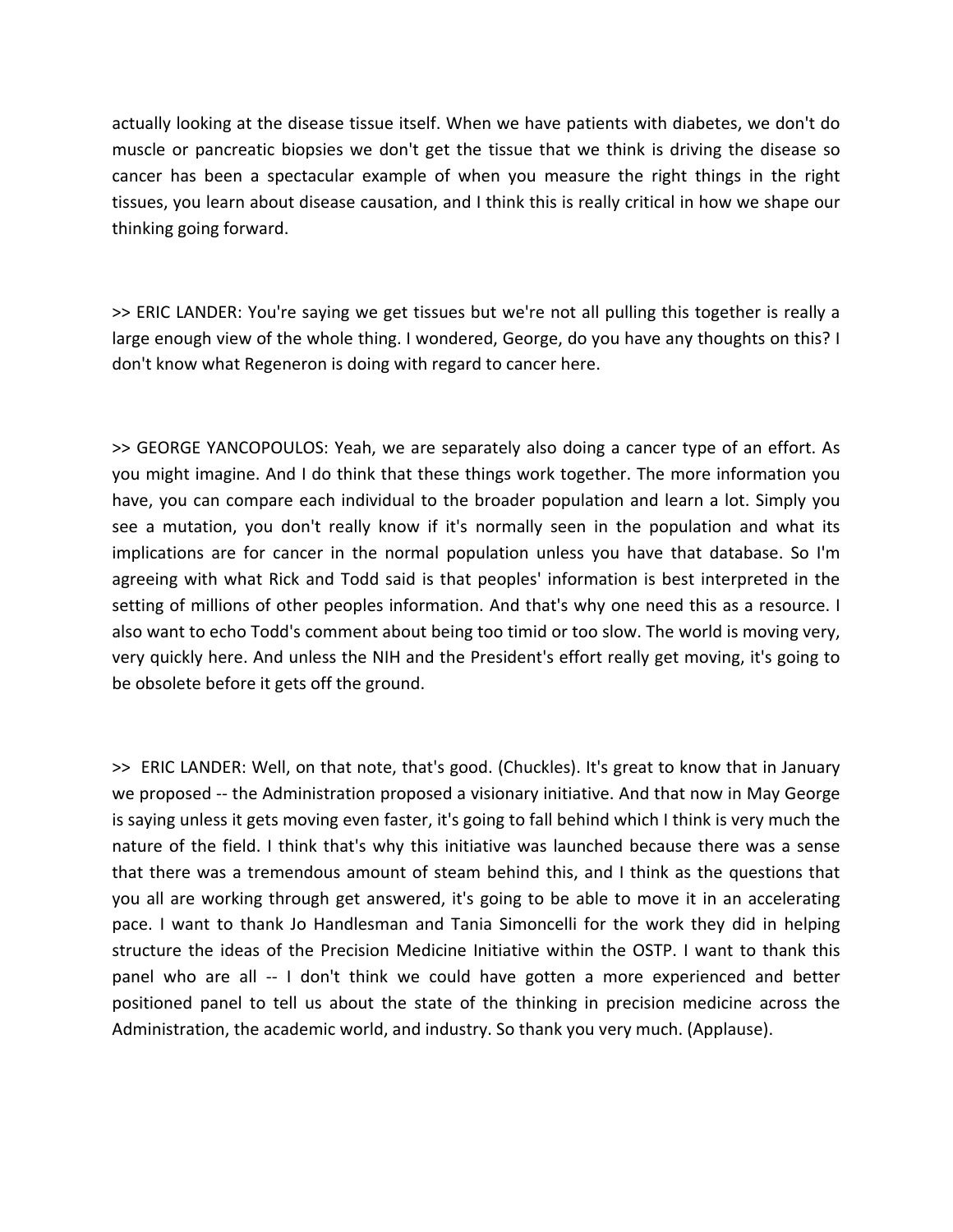#### **Reimagining Capitalism: Business & the Big Problems**

>> WILLIAM PRESS: Welcome back, everybody, to this session, and it's my pleasure to introduce Rebecca Henderson to you. PCAST, you have Rebecca's bio in your folder so I won't go over that, other than to say that she is one of only 24 professors at Harvard who have the title University Professor. She's an economist by training and has worked in a number of very, very interesting areas. To give a little bit of framing for why she's here today, maybe the way to say it is as I look back at the several dozen by now reports that this PCAST has produced over the last six years, you see certain recurring mantras. Some are perhaps to this audience predictable. It's not unusual for PCAST to call for more research in an area that we're looking at. Some might be a little less predictable. I think we very often have looked at areas and seen a need for a more integrated systems approach to problem solving, and then some that some people might find surprising but I think a frequently recurring mantra in PCAST studies is to call for public-private partnerships, PPPs. This is a world in which the private sector supports twice as much R&D as the public sector does. We live in an intensely capitalist society and age, and, really, the big problems facing us, especially with technology elements, for going to find solutions, they have to be solutions that it not only involve the private sector but involve the private sector in a big way. So we turn to Rebecca Henderson because this is precisely one of her fields of expertise, and she's going to talk to us today about "Reimagining Capitalism: Business & the Big Problems". Rebecca, please.

>> REBECCA HENDERSON: Bill, thank you very much. It's an honor and a pleasure to be here my thanks to the members of the committee for inviting me to be here. As Bill mentioned, I'm here to talk about a research and teaching project at Harvard called "Reimagining Capitalism: Business & the Big Problems". I'd like to stress that I'm not going to be talking merely about my own work, but also about research and teaching that's ongoing among a broader group of faculty at Harvard and at other major institutions, but they are not implicated in what I'm about to say. I'll talk very much about my own cut on these issues. Let me begin for those of you who are going to leap up and rush out halfway through my presentation by giving you the bottom line, which is this is a project about whether, and to what degree, the private sector can contribute to the solutions of the large public goods problems of our time, the big problems, and to give you a sense of what I mean, some of the big problems we're focusing on include environmental degradation, particularly the problem of climate change, inequality, particularly the problem of inadequate access to economic opportunity and problems of education, problems of infrastructure, particularly spending on R&D, and problems of open and accessible institutions more broadly, and I'll talk more about that as I go on. I came to this problem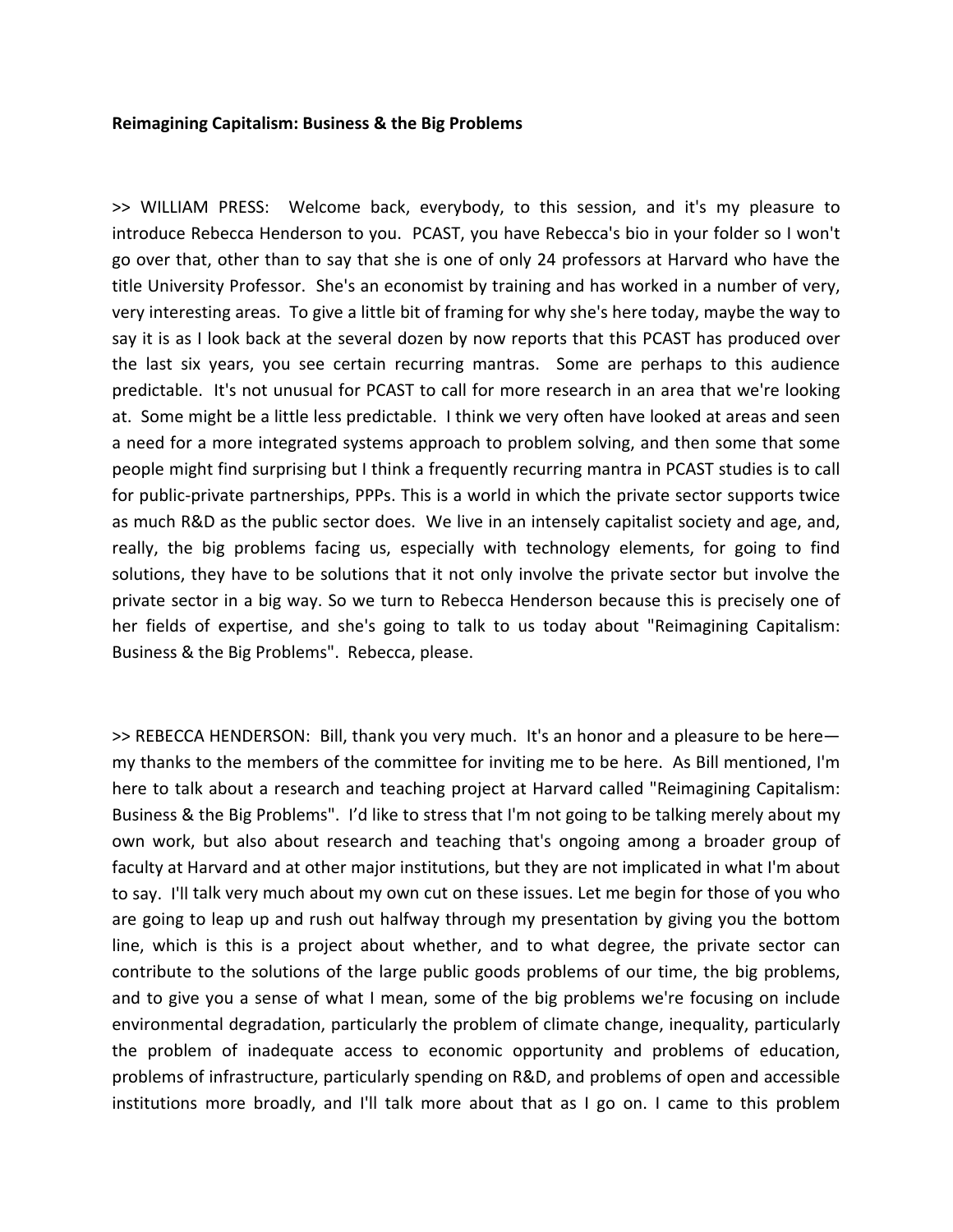because I spent 20 years studying innovation and became deeply interested in the problem of climate change and the evolution of energy, and I could not work out why we did not have some kind of price for carbon. It seemed to me that this was an elegant solution that addressed a wide range of problems and would mobilize the private sector to really generate new technology and new solutions in ways we needed, and I couldn't understand why this seemingly obvious public good was not being addressed, and, so, I became very interested in the intersection between public and private sectors and where these public goods come from. Let me begin by saying that when you talk about public goods, the obvious answer is to look to democratically elected, fully accountable, well‐informed government, supported by honest and competent bureaucrats, that if you were trying to solve the problems of environmental degradation, or inequality in education, or infrastructure, and you were czar of the planet, or czar of the U.S., you would say, well, you know, it should be democratic government. That's the way to fix these problems, and let me begin by saying that, of course, I absolutely agree, that without democratically elected, fully accountable representative government and an honest and competent bureaucracy, it's going to be a hugely difficult to solve the large problems that we face. Nonetheless, I'm going to suggest that business may have a role in addressing some of these long-term problems. In doing this, I realize that this is something of a heavy lift. Why might it be a heavy lift? Well, famously, Milton Friedman said, and said for very good reasons, that the social responsibility of business is to increase its profits. There's very deep suspicion, both in the economic profession, and in the business community, about the idea that business might have a responsibility to address some of these large, long timeframe issues of our time. It's, sort of, that's not business's role, and indeed, by suggesting that business should address these issues, you run a couple of major risks. One is that managers will take their eye off the ball, and instead of maximizing returns for their shareholders, they will use the smoke screen of, "Oh, I'm taking care of the big problems", to do all kinds of things that might not be appropriate. Secondly, we might fear that business doesn't have the right kind of information, that if we were to say, turn to business and say, "You deal with environmental degradation, or problems of education.", they might not do it very well, and, lastly, there is a risk, I think, that if we were to say no business has a major role in the solution to these problems, that we would get a cover for crony capitalism, or for too close a relationship between business and Government and run the risk of delegitimizing public debate about some of these centrally important issues. So, I fully realize that suggesting that business could play, should play, would want to play a major role in addressing these issues is not an obvious thing. Nonetheless, I'm going to press on, and we've decide to press on. Let me give you a sense of why that is. Firstly, there are problems we face, most noticeably problems at the global level where multinational corporations, with their scope and reach, arguably have more information and more incentive in addressing some of these problems than some local governments. Secondly, there are states in the world where the local government is not very functional for obvious reasons. I will refrain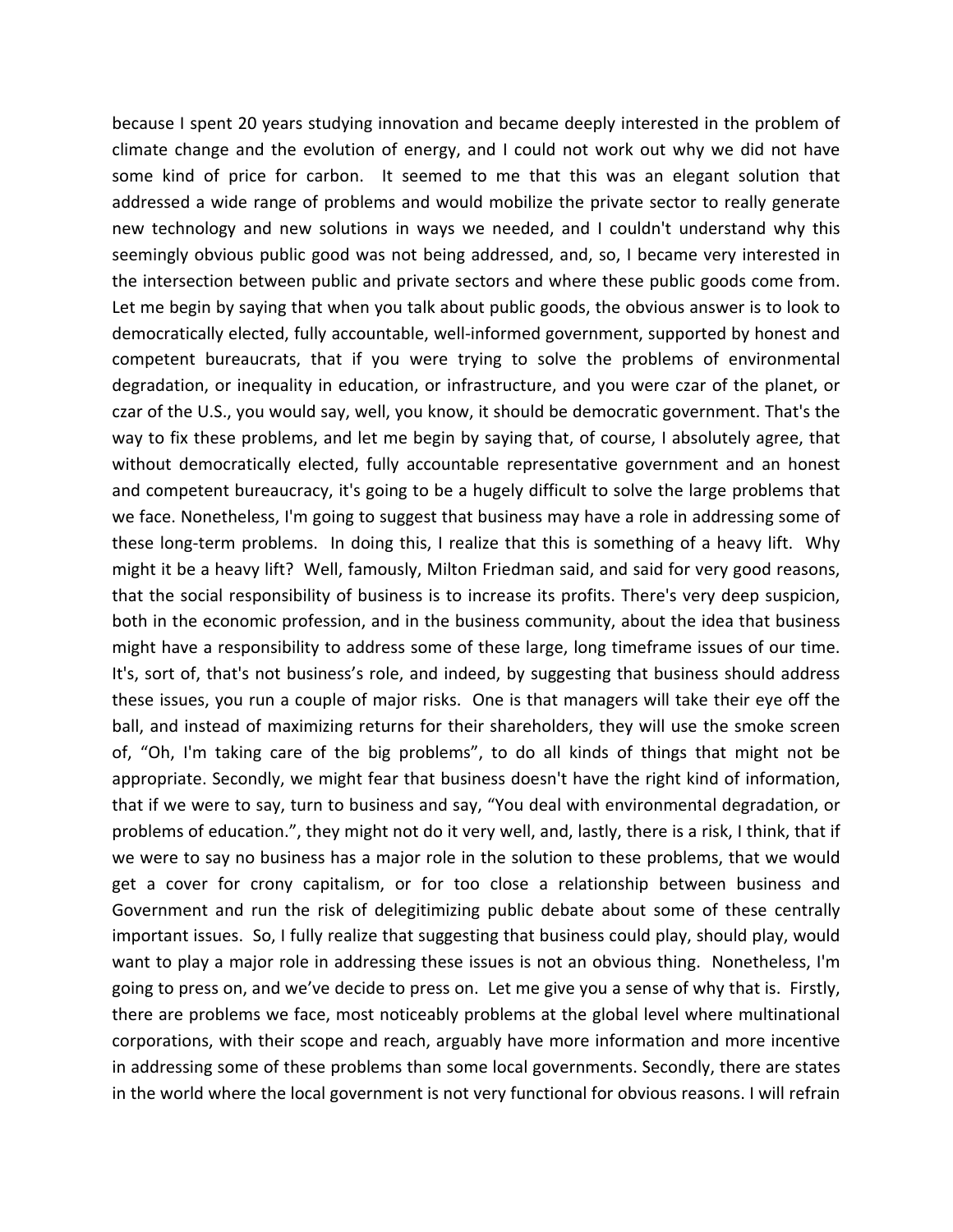from mentioning any particular nation‐state by name, but there are nation‐states where the local government is not functioning all together in the best long term interests of the population, and in those places, large multinational corporations can often play an extremely positive role. Thirdly, and lastly, I think it's important to remember that the idea that business and government should be completely separate roles, that the only responsibility of business is to maximize profits subject to the constraints of the law, is both historically and geographically a little strange. Government and business are fundamentally joined at the hip in a number of important ways. Business has always been an important political actor. Indeed, the advent of free and fair capitalism, and the openness and possibility that it offers to enormous swaths of the population isn't itself political. If we look at the embrace of capitalism in many developing countries, it is experienced as a move to individual economic and political freedom that's hugely important in providing a counterweight to more traditional sources of economic and political power. So, business is fundamentally a political institution, and to say that business has no role in politics or should never think about politics would seem to me naive. The question is, "How should we think about this relationship, in such a way that it supports the broader good of the entire community, without, in any way, harming the central mission of business?" As I talk about this, I think it's very important to be clear that I'm not for a moment suggesting that business should not focus, and focus hard, on maximizing economic return, or, making money. In the first place, a business that doesn't focus on money, doesn't last for very long. In the second place, when we think about the enormous public welfare that has been created by the dynamic innovative private sector in this country and in others, we must not forget that maintaining the private sector as fully competitive, and as free and fair, must be one of our central objectives. I think I don't need to tell this group that the population of the world has tripled in my father's lifetime and he's still alive, and at the same time, GDP per capita has quintupled. That is amazing. Many factors are responsible, but, arguably, free and fair capitalism is one of the most important institutions invented by humans, and its ability to support the introduction of new technology, to roll it out at scale, and to deploy it in a sustainable way, whereby sustainable I mean it keeps on happening, it's not reliant on philanthropy, is absolutely central. So, in saying that business might have a role to play in supporting the big problems, I'm completely cool with the idea that business's first responsibility is to run an efficient and profitable enterprise. Given that constraint, what can business do? And we might worry, of course, that these big problems are by their very nature public goods. That is, that no individual company has an incentive to go after, say, the problems of environmental degradation, or the problems or education or shortfall, or underinvestment in R&D by the global commons. So how do we think about that? I'm going to suggest that there are three broad classes of approach to this issue. The first issue, which, again, called Bucket One, is what I sometimes call the KKR solution. So, I'm talking about Kolbert, Kravis, and Roberts. I mention KKR because they are not famous as a group of greenie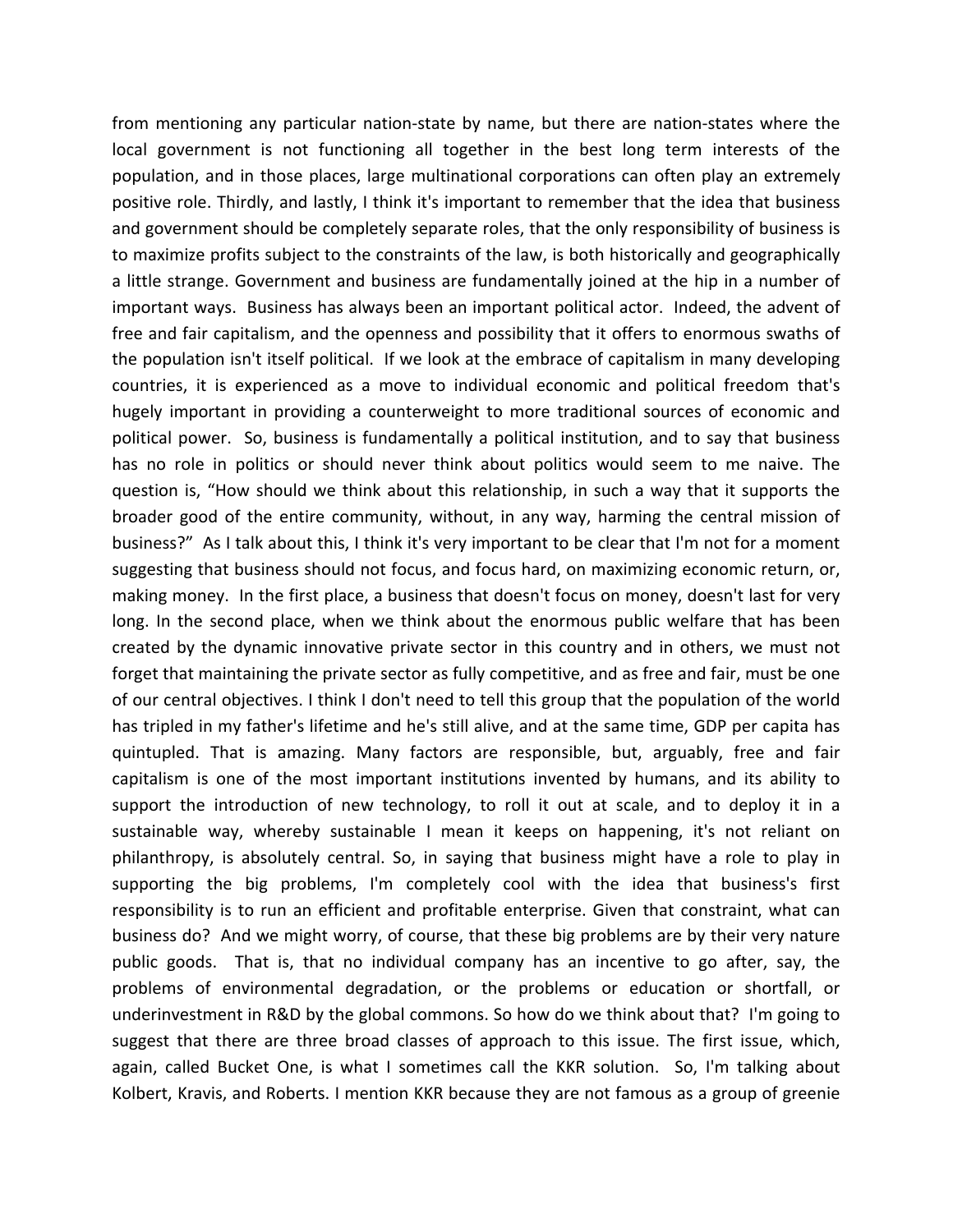tree huggers, yet every time they acquire a new company, they put in a team to reduce energy use, and to reduce water—to reduce water use. So, they're going right after problems of environmental—environmental degradation—and they are doing it because they think it makes them a great deal of money. So, I think, in general, there are very good reasons to believe that there are a number of opportunities where private firms can address these larger issues, and make a bunch of money in doing so. At Harvard we have a project called sustainability at scale which is the systematic collection of detailed case studies about large multinational institutions, which have found that addressing these issues is, in fact, highly profitable, and this work, of course, is only a drop in the bucket if you look at some of the work of the major consulting firms including McKenzie, or KPMG, or Price Waterhouse, we have an enormous number of well documented cases where firms turned to either environmental problems or problems of weakness in their local community, and were able to significantly advantage themselves by grappling with these issues. Since this is a room of extraordinarily smart people, you're probably thinking the economist question, namely, "Well, if there are \$20 bills lying on the table, why isn't every major corporation going straight to these problems? How come we even have to talk about it?" And here, I will refer back to my 21 years at MIT as the Eastman Kodak Professor of Management—was, in fact, a coincidence that I was the Eastman Kodak Professor, but it's deeply ironic, because that's what I did for 20 years—I studied the barriers that lead very large corporations to not changing, despite very clear signals they should do so. I have worked with firms in a broad range of industries, including automobiles, pharmaceuticals, and MIT. I worked with Nokia, as Apple started to take a real hold on the mobile phone market. This is difficult. It can be the case that there are significant profit generating opportunities, and large firms do not grasp them. Paying attention, understanding why that is the case, is, in my view, an enormously important issue as we try to move against these large problems. And nearly every major business school in the country has a significant effort on this front and is working with large organizations to develop the business models that will make a difference. You may say, of course, that these movements, while important, and I think they are important, that the adoption of early stage renewable energy, for example, brings these technologies down the learning curve, generates legitimation, creates supports for regulatory policies that would further advance these kinds of technology deployment. So, these kinds of efforts can have very significant effects. When we look at the efforts of a company like, in say, Walmart or IBM, in demand reduction and renewable technology, these are important players in the debate. But, you could say, they are clearly not enough. We need much more. And we need to go much faster. We haven't touched the really hard public goods problems. So, let me introduce you to what I'm going to call Bucket Two. Bucket Two are projects that don't have an easy take it to the bank business case. So, changing out the light bulbs for example, that's an easy, take it to the bank business case. Unilever's move into sustainable tea, as an example, was not. Unilever decided some years ago to take their entire tea production and move it to full sustainability.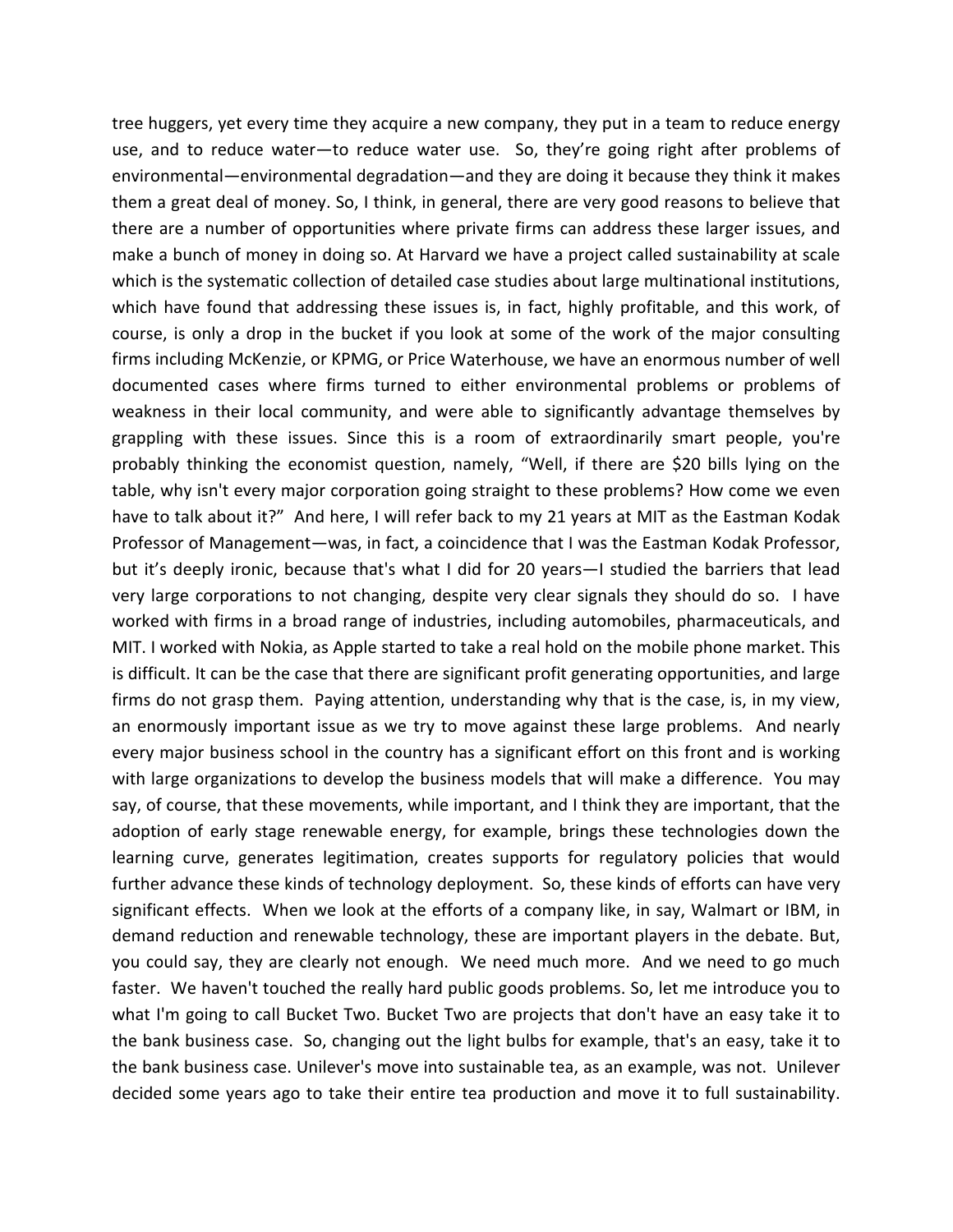That is to reduce its energy usage, its pesticide production, to move its workers to livable wage, and to really try to transform the tea business. I've had the opportunity to see the business case that they put together for that, and again, I'm not telling you anything they would not feel happy sharing with you. That business case was at the edge—not negative, but not overwhelmingly positive. Now, of course businesses take risks and make investments like this all the time. When we think about major acquisitions or the decision to kick off a major new product development project, when you look at the business case, I mean, often the numbers add up. But you know, I've been studying this for 30 years. You give me a project, I can get you a positive MPV at root these are risky projects that you have to decide you want to do for long‐ term strategic reasons. I think there's a very important class of projects in this bucket that make a huge difference against these long-term public goods problems. Unilever's project, in itself, shifted the production, or is shifting the production of \$3 billion worth of tea, that's nearly 3 billion euro of tea. That's approximately 30% of all of the branded tea produced, and Unilever's program led to the adoption by every other major branded tea producer of the same approach. So, they succeeded in shifting the entire tea business. Unilever, which is a leader in this area, but by no means not the only one—a number of the other consumer goods companies are pushing in this front, are working on sustainable palm oil, on a variety of agricultural inputs. If we look at firms like Nike or Hewlett Packard that are working in textiles, and in information technology, respectively, to try and raise the safety standards and treatment of workers throughout their supply chain, these are examples of firms that are using their own needs, so there is a compelling business case, to try and persuade everyone else in their industry to move with them. If you look at what's happening in the extractive industry, in mining in minerals, these are firms that understand, yes, these are public goods problems, but if we can move as an industry, or as a region, we would all be better off if we made progress, and the difficulty is reaching that cooperative equilibrium. The risk is if we all just focus on making money for ourselves right now, we get stuck in what as an economist I might call a defect equilibrium, and we would be much better off if we all addressed these public goods problems. If you look at what's happening in a number of cities across the U.S., I'll talk a little bit about Minneapolis because I've had the pleasure of doing a little bit of work there, the CEOs in that city are working hand and glove with government to really focus attention on early childhood education, and really try and make a difference in that city. So, Bucket Two is all about taking a chance, about acting on your deeply held values, that is your personal beliefs that addressing these common problems is not only the right thing to do, but will improve the functioning of the entire economic system. And the—laying the economic model on top of one might call the deeply held moral case for action, in our experience, generates enormous degrees of commitment and creativity. Indeed, one of the focuses of our research is the effect of what we might call a pro social orientation on engagement and productivity. There's a lot been written saying that yes, it makes a big difference. We're trying to put in place solid experimental design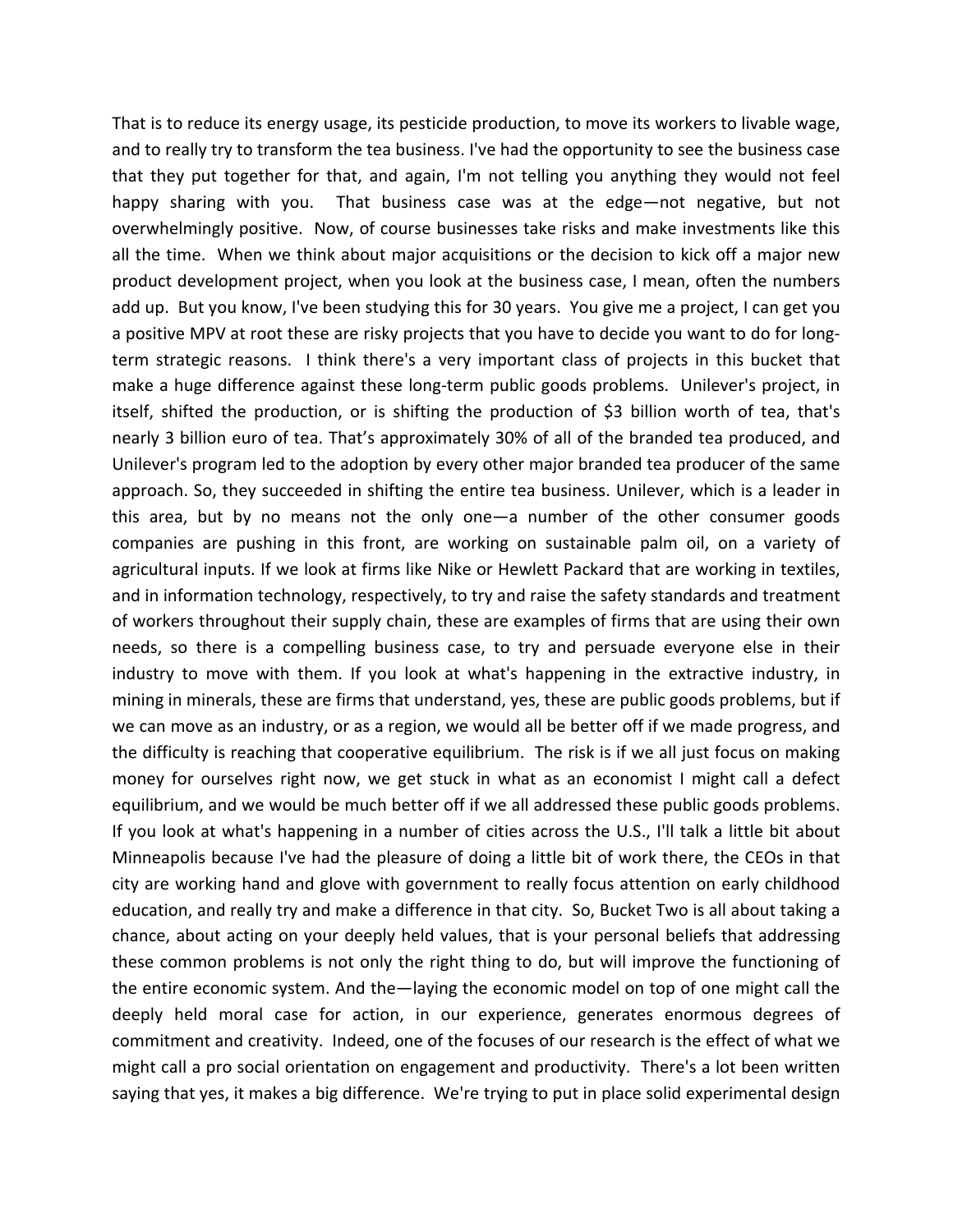to show that yes, when you raise peoples' wages, when you treat them differently, when you make it possible to participate in the economic system, effectively, when you announce that we're going to make a difference against these large problems and you do so at scale, you generate a very significant move within the workforce. One concrete piece of evidence on that might be the identity of the third most desirable employer in the world. You probably know that Google and Apple are the No. 1 and 2 most desirable firms to work for in the world. You probably did not know that Unilever was the third, and Unilever makes deodorant and ice cream. Those are great products, but they are not sexy in the way that Google and Apple is. So, there's enormous excitement and pressure within the workforce on the adoption of pro‐social. I only have a minute, Mr. Chairman. So, let me wrap by talking a little bit about my third bucket. Bucket Three would be those actions which it might be profitable to do, but which we should refrain from doing. This is a very large topic, but let me say that I believe there's a good case to be made that business has a deep responsibility for sustaining the institutions of free and fair capitalism. That business involvement that either distorts the prices in the marketplace, or distorts possibilities for entry or exit, is morally wrong in the terms of capitalism itself. Capitalism is not a value-free system. It is a commitment to prosperity, freedom, and innovation, across the board, and a move away from free and fair capitalism puts those moral commitments at risk. I think it's very important that we start talking about actions that business can refrain from doing that betray those moral commitments. In closing, let me say that, of course, private sector action on all these fronts is not enough to address the big problems of our time, that what we need is a rejuvenated body politic, that focuses together on public problems of public action with longer timeframes and common benefits, but that's a heavy lift in every nation across the world, given the multiple pressures we face but a private sector that was deeply committed to these actions that acted on them at scale, consistently, across industries and geographies, would make a very significant difference, and is an important part of the puzzle. Thank you very much. (Applause).

>> WILLIAM PRESS: Let's see, PCAST members put your flags up, and I see Wanda is the first.

>>WANDA AUSTIN: Thank you very much for your comments and for your thoughtful perspective on how we can address some of these very, very difficult problems. I think you cited several examples where companies have figured out things that they can do to, you know, improve their personal profile in their public image, which I think is really, really good. We have all heard of computer companies that give kids, freely, computers, so that they learn how to operate their computers and not the other guys, and, you know, there's a potential for a benefit there, and there's nothing wrong with that. I wanted to ask you to share your thoughts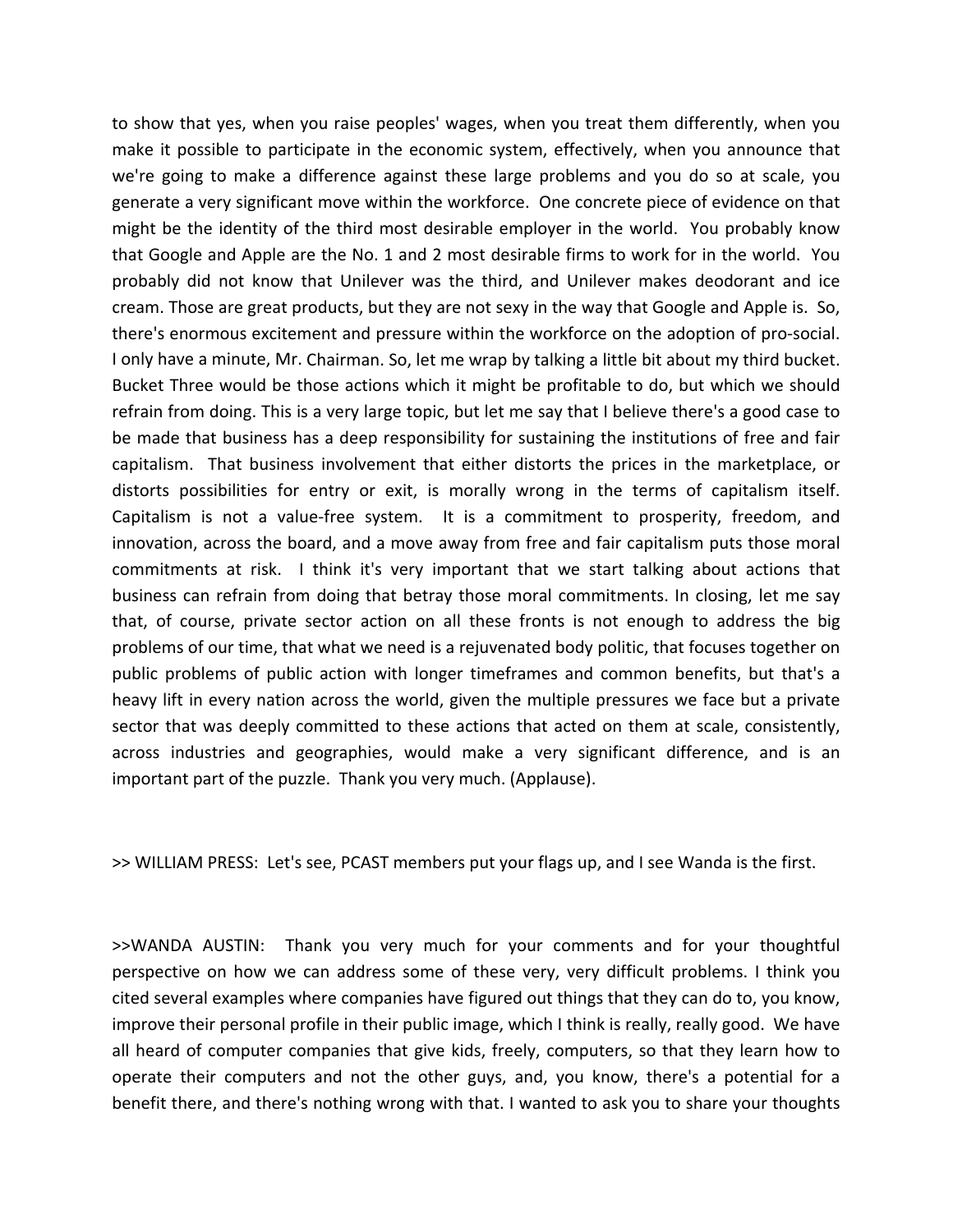a little bit more about the risks associated with your proposition, i.e., what the company views as good, as an improvement, or an enhancement, and the community may not. So, how do you balance and have that discussion in a private partnership arrangement where the companies see the direct benefit to them, but the community may feel that there's a disadvantage that outweighs the advantage?

>> REBECCA HENDERSON: Thank you for your extraordinarily interesting question that goes right to the heart of the material I'm talking about, and let me give you a concrete example. We teach a case about the Minneapolis—the focus by major CEOs in Minneapolis on early childhood education, and one of the issues that emerges as we teach that case is excuse me, why should a bunch of CEOs be playing such a major role in how Minneapolis addresses childhood education. They have interests which may not be directly aligned with our own interests. They may be doing it to, you know, I'll use the term green wash, or for a bunch of PR and nice photographs of happy kids, and, in fact, their action may serve to subvert real work in childhood education, which needs fundamental attention from many experts, and what do CEOs know about education anyways? So, I mention this by way of completely agreeing with you that this danger is very present and very real. Let me suggest two broad avenues of answer—three broad avenues of answer. The first is that those of us advocating these kinds of actions should never forget this possibility and should talk about it often. The second is that in some cases, I believe the case can be made that the decline of the commons is so acute and the political process so gridlocked that having some portion of the private sector address these issues may play a positive role. So for example, in the Minneapolis case, the CEOs began by hiring people to read all of the research they could. They went after a solution which they believed was consistent with the research, and also with their own beliefs. But they funded scholarships for children that needed to have early childhood education, and they began to get this off the ground. They began to put in place grades for early childhood centers. And you could see in the community really some interest and a lot of take‐up, and then they went to the local Government, and they said, "Look, this is not really us. We were trying to catalyze something. We think this is really important." I may have the statistic incorrect, but I believe in Minneapolis before this effort, less than half of the children were kindergarten ready, and they thought they were seeing very rapid movement and very exciting movement. So, they came to the Government and said, you know, here is the data. So, absolutely, putting on the table that your goal is to catalyze action in the public sector, if you think about if you—one of the things that both Nike and HP have found, for example, in working on conditions in the supply chain is it's hugely important to work with a local Government that in fact one of the most important things they can do is bring their colleagues to obey the local laws. Usually local legislation is very, very good. If you can persuade people to, and create the capability, to enforce it, that's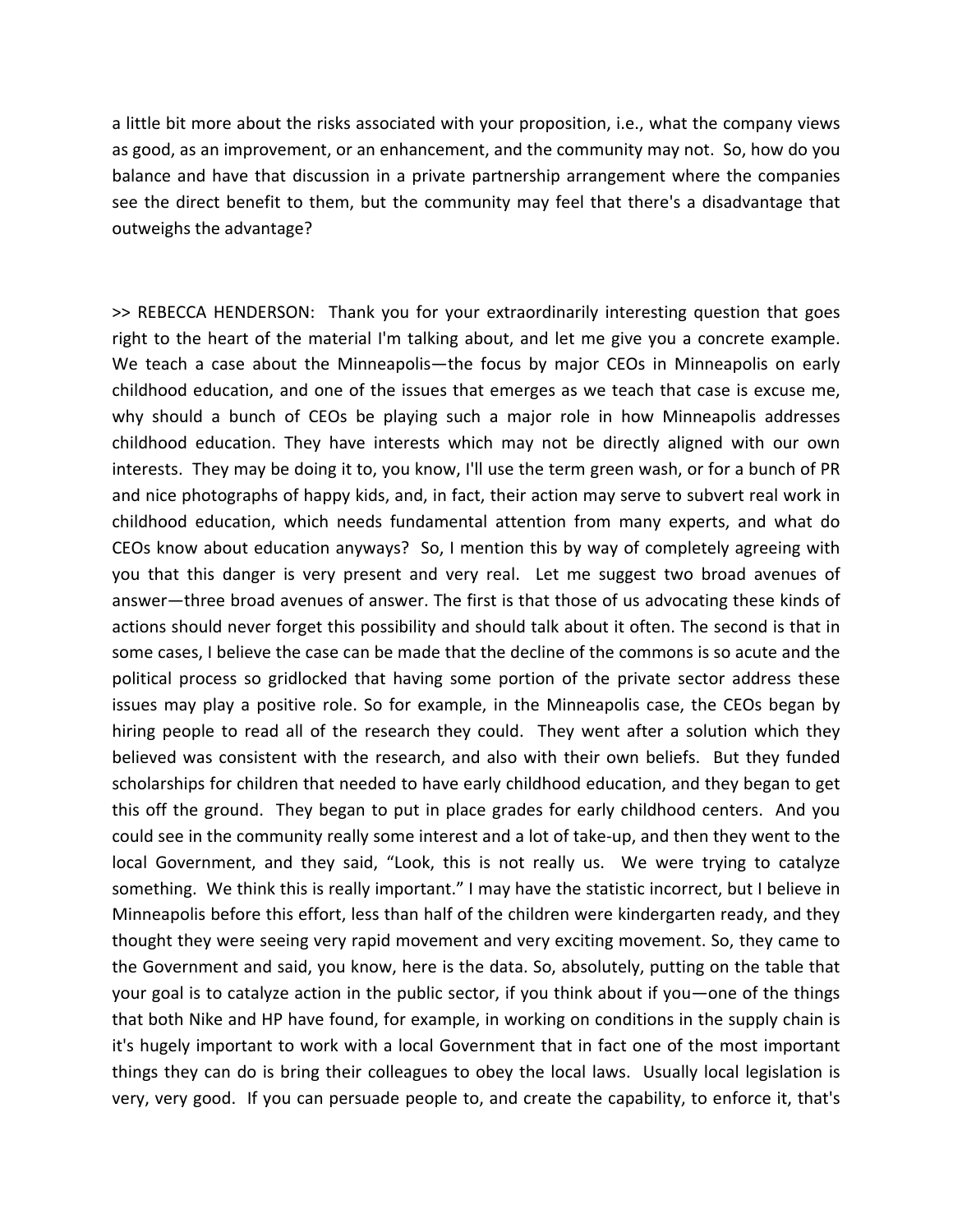excellent. So for example, in Mexico, one of the things HP did was support the development of local capability to support local laws. So, that's the second answer—is absolutely work with government. The third is going to sound smushy, but I think it's really important. And here is the third, under what circumstances would you be really nervous about business taking these kinds of actions? Well, you would be really nervous, both if local capability in Government was really low. It turns out in Minneapolis, that's a very high functioning political system. So, your worries are reduced. But the other reason you might be slightly less worried, and get ready, this is going to be very soft, and I'm talking to PCAST, you would be less worried if you really believed that the CEOs of the companies had the interests of the community at heart, and at the margin, were looking and looking hard for actions that really were good for the community, and good for the firm. So, I'm talking about people with very high personal values, with the willingness to talk about those values in public, and the willingness to make concrete commitments consistent with those values. So, it's easy to say, oh, I'm all for the good of the community and I want to do the right thing. Talk is cheap. One of the striking things about these purpose driven companies where that purpose seems to be deeper than talk, is they make short-term commitments that are costly in the service of long-term benefit for the firm and the public good, and, so, one of the reasons I think this program of work is important is when we live in an environment where the discourse can suggest that the only reason managers manage is to maximize returns for shareholders, that any sense of a broader mission which might be increasing prosperity and economic opportunity, which to me is completely consistent with maximizing returns to shareholders, but we've ruled those kinds of languages out of bounds, is a problem, because we, in a way, create and enhance an environment where we are telling people, no, make the money. That's all you need to do, and, so, you can get a cynicism both within business and outside of business that I feel is hugely destructive. No major society, I believe, has flourished without a deep common commitment to the long-term good of that society. That's what moral values are. They are the short‐term action that makes you feel good right now might not be skillful. And so let's talk about a focus on the longer term. And let's use all of the resources we have in order to do that. Forgive me that was a long answer to your question but it's so central to this project. I really appreciate it.

>> WILLIAM PRESS: I have Jim Gates next.

>> JAMES GATES: Thank you for the presentation, and the issue of big problems in society is a central one for all societies, and it's also completely clear to us that capitalism is the most effective way that our species has found for generating wealth. So this—there seemed to be a subtext to a number of your comments that capitalism, sort of, at its core has an alignment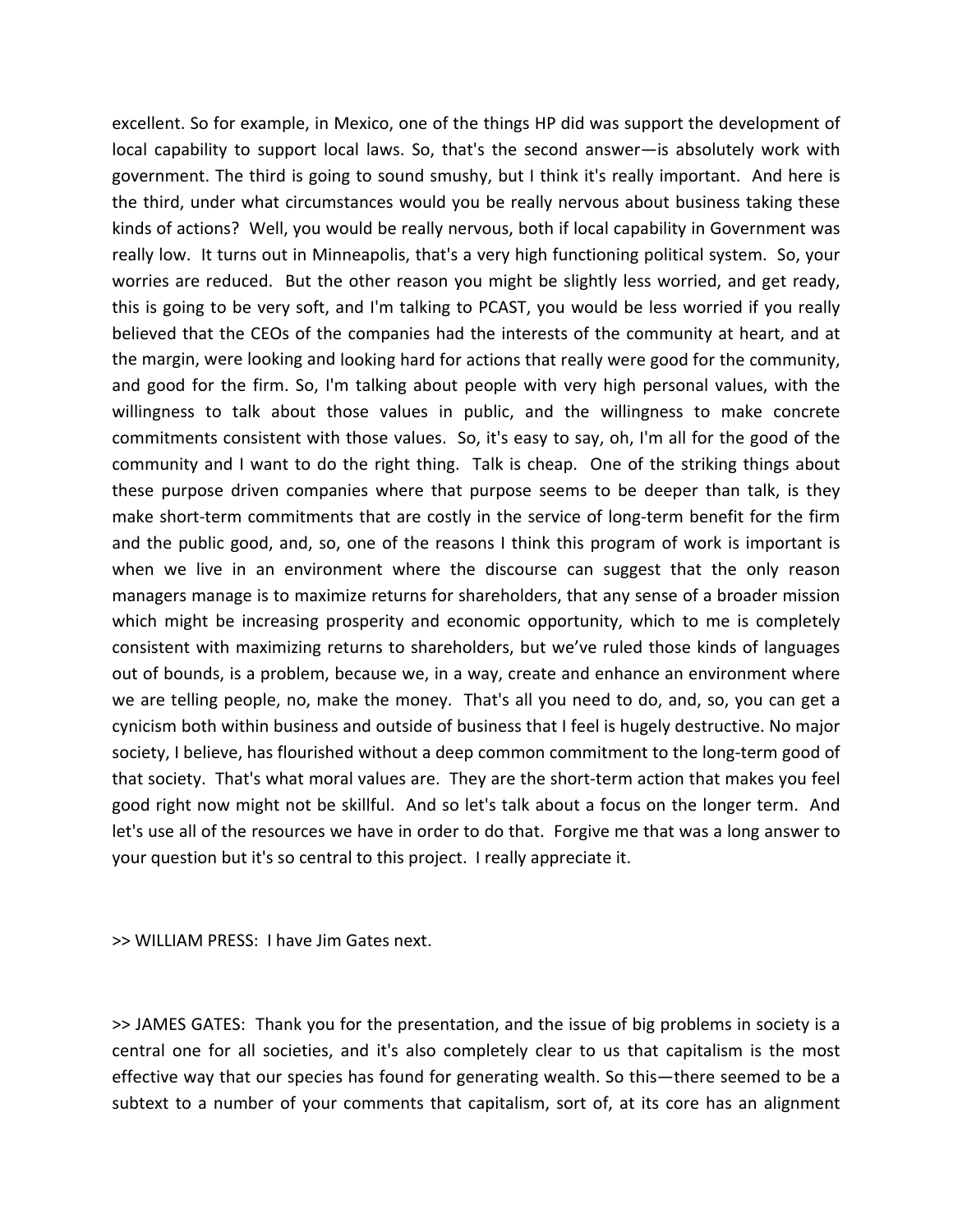with the kind of system of government that we see in our country where freedom is an important component of having a well‐functioning market, but in the last decade, or more, we have seen systems arise in the world where, ostensibly, the creation of wealth is under a capitalistic model, but that other forms of managing our society don't follow our democracy, and this has created a model for less developed countries where the value—it used to be, I think, that we thought our system of Government and business were aligned very well for the good of the public, and that this was in fact a selling point of the American model for less developed countries. The last decade, or so, and this is an argument that I think is increasingly more difficult to make, so my question to you is do you really think there's this alignment between free Democratic form of Government and the long-term health of a capitalistic system?

>> REBECCA HENDERSON: As I'm sure you are aware, you are asking one of the deep questions in political science, and I'm going to attempt to answer in three minutes. So, let me do that. So, firstly, yes, I do believe such an alignment exists. Why do I believe this? And one could paraphrase your question as excuse me, what about Singapore and what about China? So, let's think about this for a moment. The deep problem of human organization is that of the allocation of power consistent with the provision of public goods. For hundreds of years we solved this problem through the just king, or the wise ruler. The hope that the just king or the wise ruler who concentrated both economic and political power in their own person would care enough about their people, or would understand that in the long term they would do well to care about the people, but they would operate a more free and open society, and we do indeed have examples of that dating back all the way to Marcus Aurelius. I would suggest that the government of Singapore is an example of as close as you can get to the philosopher king and the idea that one might be able to manage it that way. I would also suggest to you that the record of history is really unequivocal on this respect, that the concentration of political and economic power in a small group has been historically disastrous across multiple societies and multiple periods of time. Now, let me go more recently, and I would point to the situation in Russia as an example of this unfolding. It appears to be the case that when it's a small group controlling all of the resources, the tendency to focus on me and my friends is overwhelmingly strong. Let's take the case of China, and let me preface it by saying that I am not a China expert. That I have deep respect for what the Chinese have accomplished in recent years, and I have no idea what is going to happen, but nonetheless, let me suggest that what the Chinese did was unleash the market system, and we know the market system is amazing. The classic example of what happened in Russia when they moved just a little bit away from the collective system and let people grow on their own plot of land which I believe was like 10% of the total land, and rapidly became 50% of the available food supply. So we know markets were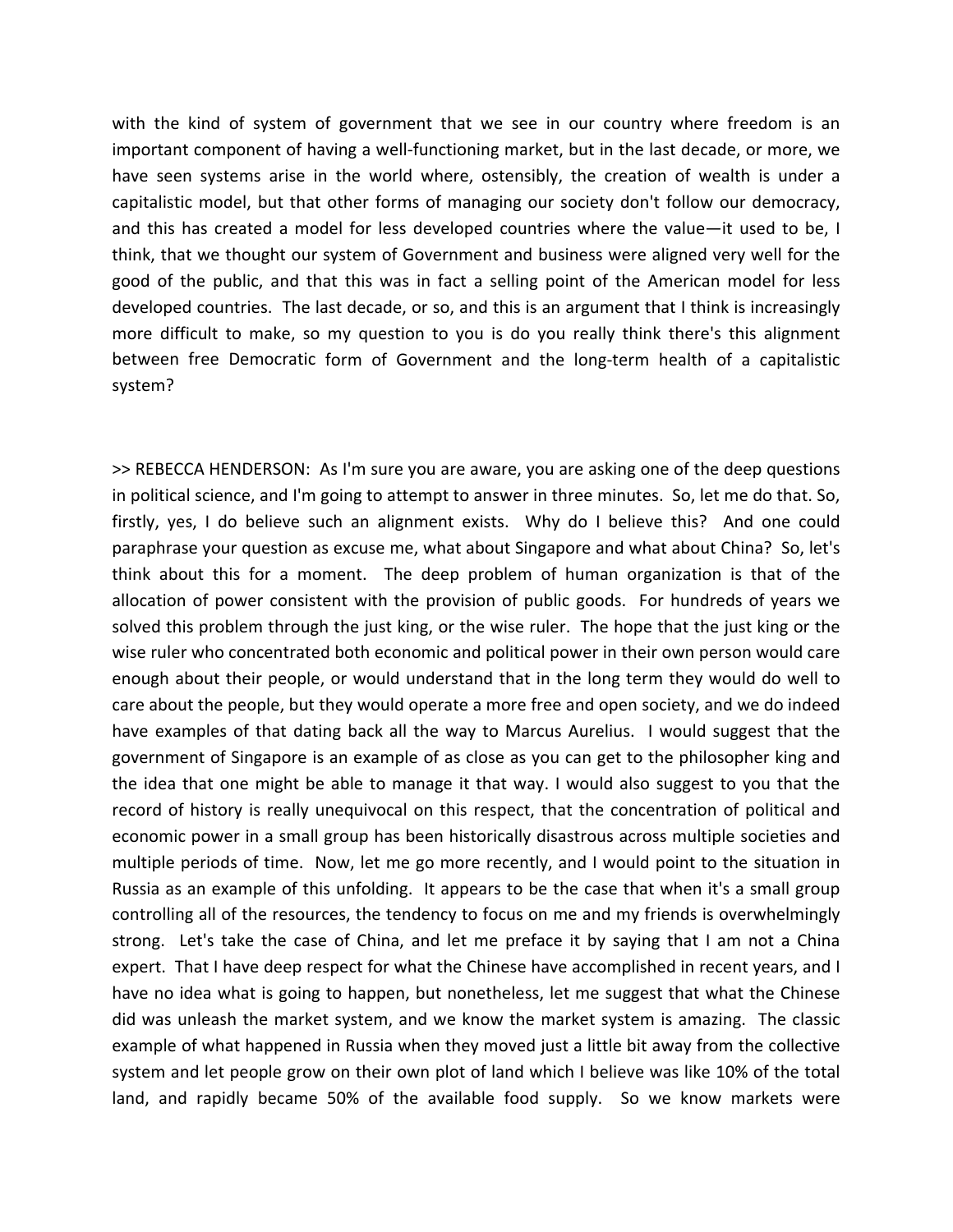concrete. The issue is how far do they get you. What China has been doing, how far do markets get you without the other supporting institutions, of what I would call free and fair capitalism and those include free access to information. Free opportunity for people to move into their own profession with full support from the educational system, why are those so critical? Why is it that simply having a market doesn't get you what you need? And I think there are two major answers. The first is—and forgive me I'm going to rag slightly on my economist colleagues here, for years if you read mainstream economics you would think that the price system and just markets would get you everywhere you need to go, but, excuse me, technology and science have been absolutely fundamental in driving prosperity, and what we think—what we know about science and technology is they require very open societies with very high levels of conversation to really support not just venture capital which is amazing. But there's off the wall ideas, the ability to attack incumbent firms who may often be very rich and politically connected, but to attack them and have that be celebrated. That's an institutional effect. That's not just the pricing system, and that's the first reason we think these broader institutions about political participation may be important. The second is that any time there's money, there's the risk of concentration of economic and political power, and now the global economic system generates so much money that the temptation to short circuit the market gets bigger and bigger and bigger, and you're seeing that in China with the accounts of corruption that are coming out, with the preference for people born into a certain class. Everything we know historically is that China will have trouble. They've got to the frontier. Now they need to generate the kind of innovation and dynamism that requires the institutions of capitalism at the same time as the temptation to clamp down is going to get stronger and stronger, and clamping down will kill the goose that laid the golden eggs. So I believe, and I understand it's a belief, that yes, capitalism rightly understood is entirely consistent with Democratic freedoms, and, indeed, if you look at the emergence of democratic freedoms in the West and in the U.S., one of the things you see is small business and the middle class playing a hugely important counterweight to the concentration of power in the old futile and noble hierarchies. So, you know, I teach at a business school. I would believe this, but I think it's something that we need to reclaim and celebrate, because too often capitalism is associated just with the instantaneous maximization of profits. The private sector capitalism is so much more than that, and we need to talk about that and work to make it a reality.

>> WILLIAM PRESS: Thanks and maybe the last question we'll have time for is Mark Gorenberg.

>> MARK GORENBERG: Bill, thank you. Dr. Henderson, thank you very much for your talk and at the highest level I think we're all believers in the idea that companies should have a softer side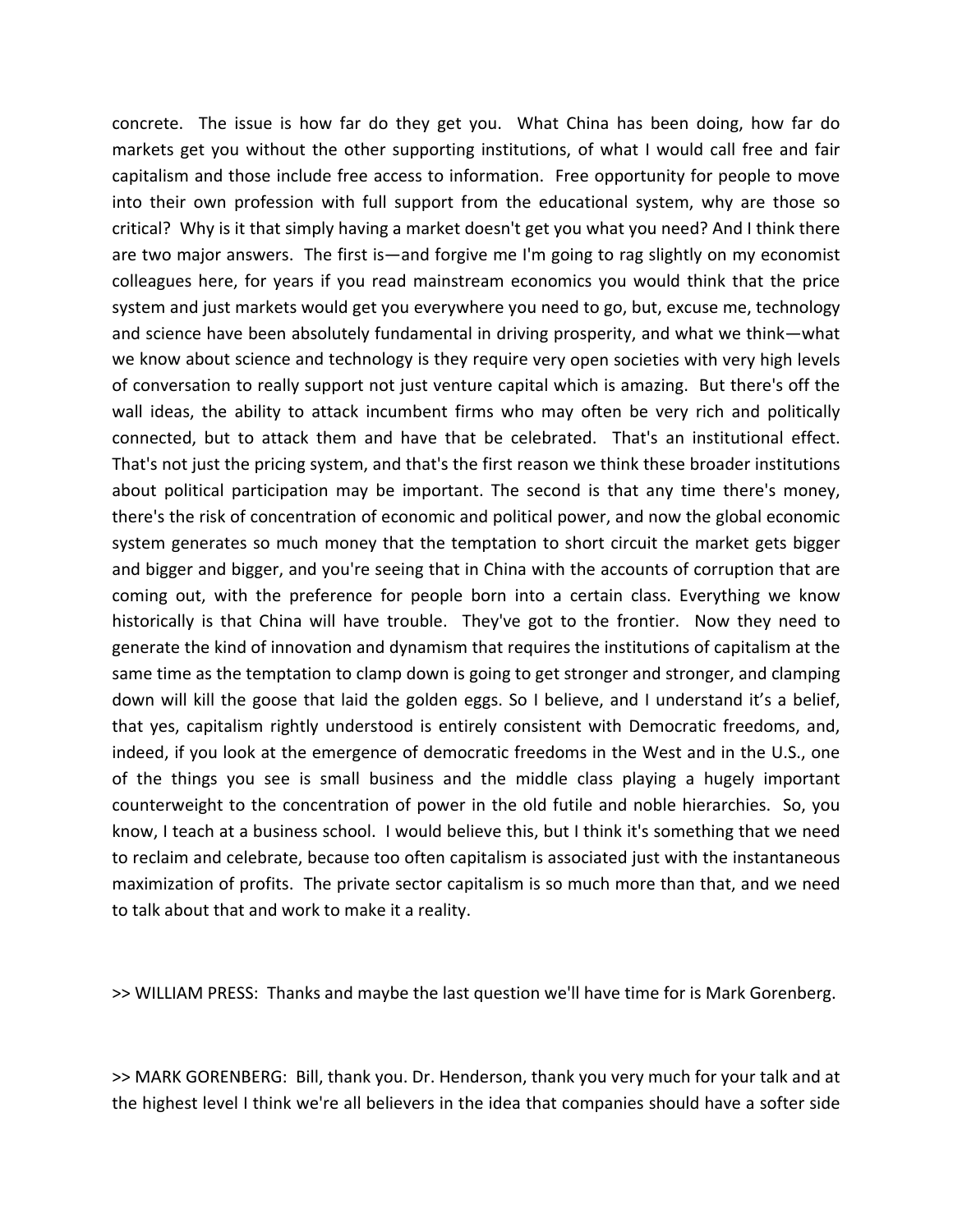and actually give back and not purely be driven by their quarterly profits. One sort of great CEO and philanthropist in San Francisco, Marc Benioff, started a program called the 1-1-1 Foundation, and this is where 1% of people's time, 1% of their technology, and 1% of their profits, went back to the community and philanthropies, and that's led to quite a bit big outcome now, I think \$185 million in profits alone back to the community. The reason why I bring it up, though, and a number of companies by the way have copied this, the reason why I bring it up, though, is it's not one at the beginning that was coordinated and negotiated with government. It was one where the company did it primarily to be a better company to attract employees to want to work there, and the community has been a huge beneficiary of that. So that's been done within the realm of pure capitalism, I think, without the government interceding, although the government has become a partner over time. How do you feel about models like that, and is it really required for the government to negotiate at the beginning? Or is this something you think voluntarily could be successful?

>> REBECCA HENDERSON: In a minute. Okay, no problem. I must say, when I teach this material I teach 28 one and a half hour sessions, and this is like complicated material, so quick answer. Firstly, I think the kind of initiatives launched by Mr. Benioff can play a very important role. They focus attention on the value of these public goods, and the value of these public goods to companies. Secondly, I do not think they are nearly enough. I think that we need to think about ways to incentivize and support companies that act in this way through government action. The most obvious might be through the adoption of metrics in the financial sector. So, if we could think about how to distinguish, concretely, and quantitatively, those companies that are moving against these issues from those companies that did not, embed them in the way we think about evaluating companies, and see if capital is interested in moving against them, that could be hugely important, and could make a very big difference. If, in fact, behaving this well leads to higher profits, let's look at the metrics, let's make it general. Secondly, of course, these are public goods problems. These are structural problems. They cannot be addressed without government involvement. One of my beliefs is that if we start to move down this road, this will become increasingly clear, and the kind of actions you saw HP taking in Mexico, where they were happy to fund the development of local Government capability, because having those laws enforced in smart and thoughtful ways was central to the health of the entire system, will become much more the norm. One of my colleagues, Elizabeth Canter, ran a conference on infrastructure that I had the great good fortune to attend a room full of CEOs from companies across the U.S. and they talked about everything that needed to happen in infrastructure and at the end she said, "You guys have just ragged on business, and ragged on government, and ragged on regulation. How many of you are actively lobbying for better transparent regulations in ways that benefit the whole community? How many of you are part of this conversation in a